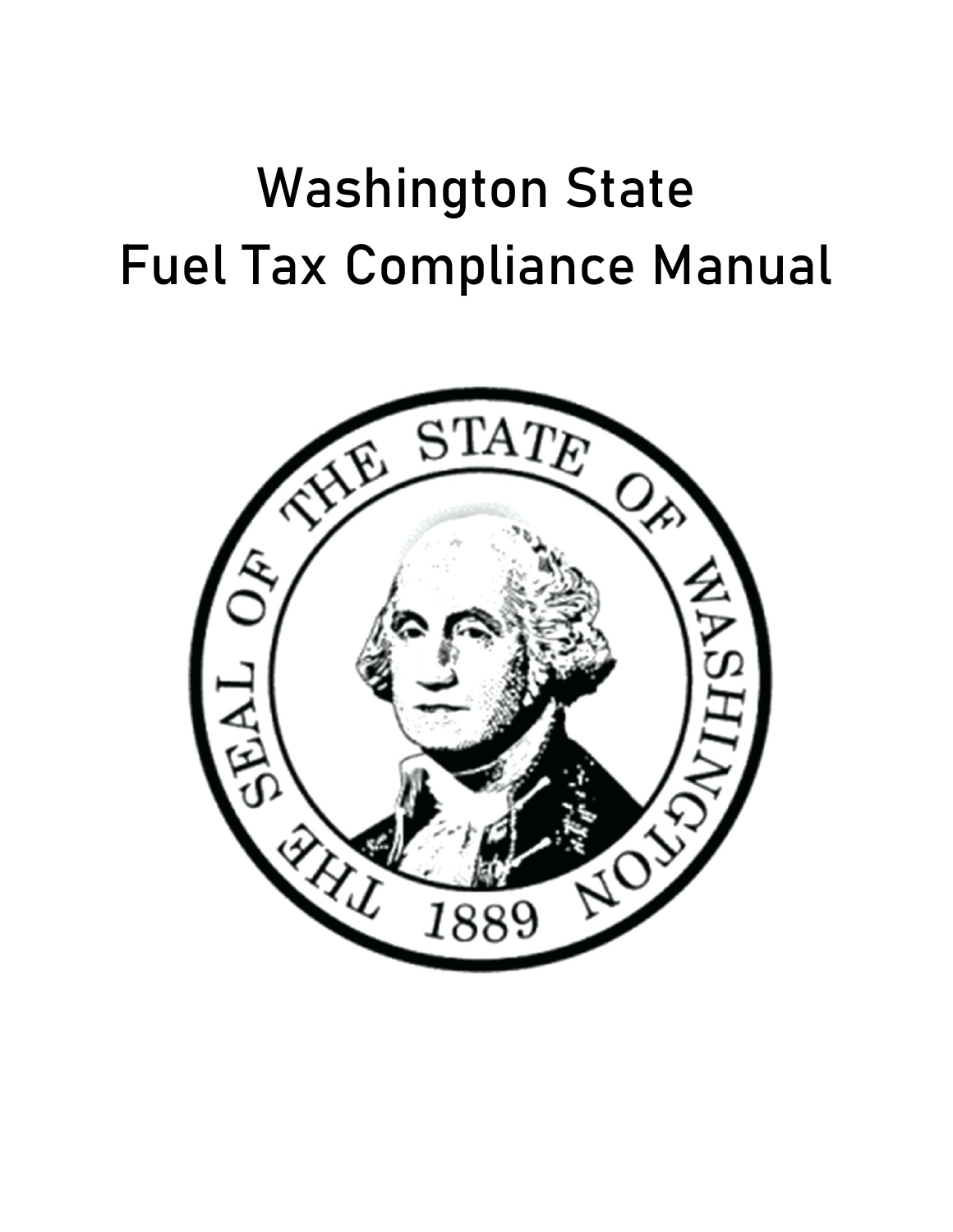

# **Table of Contents**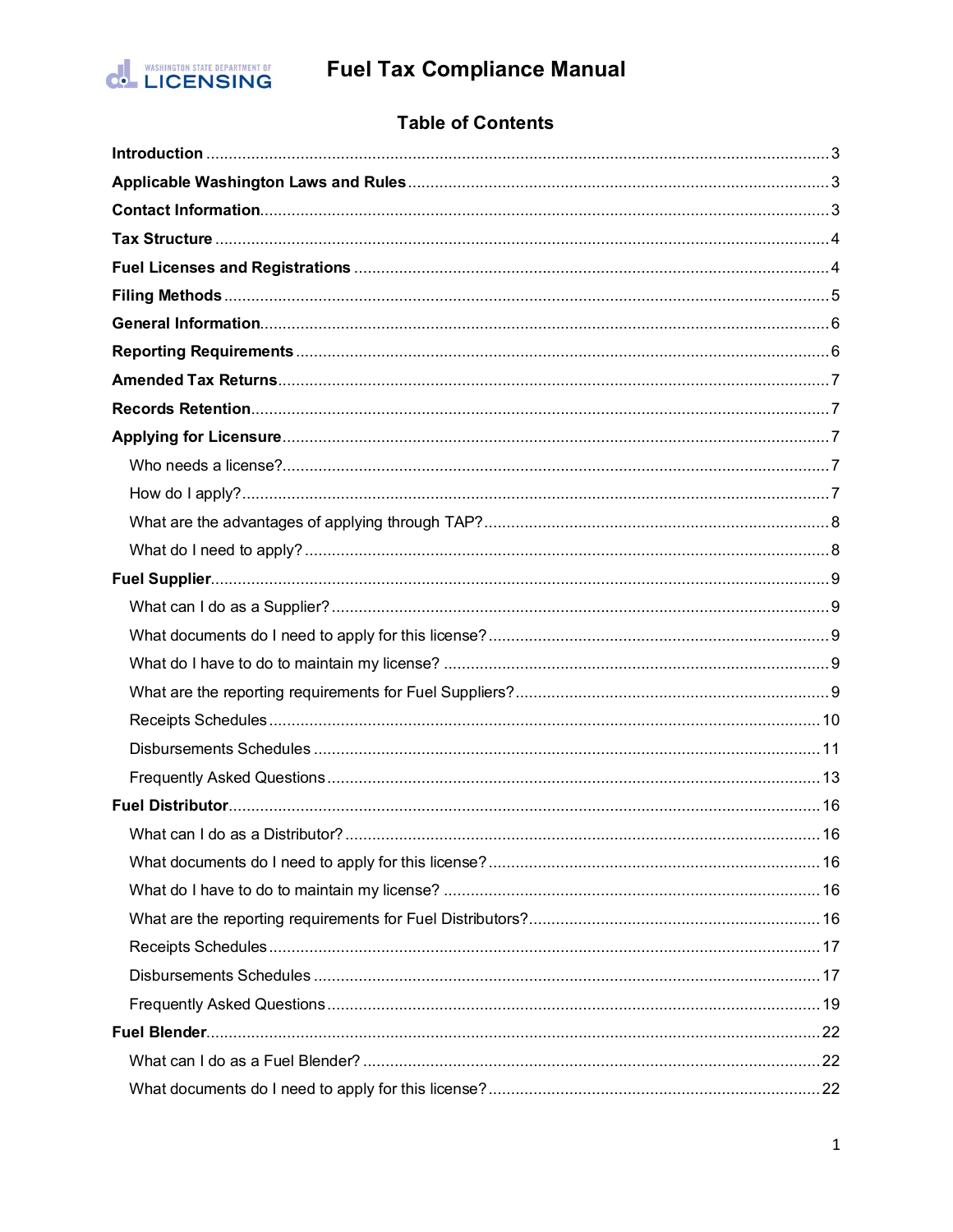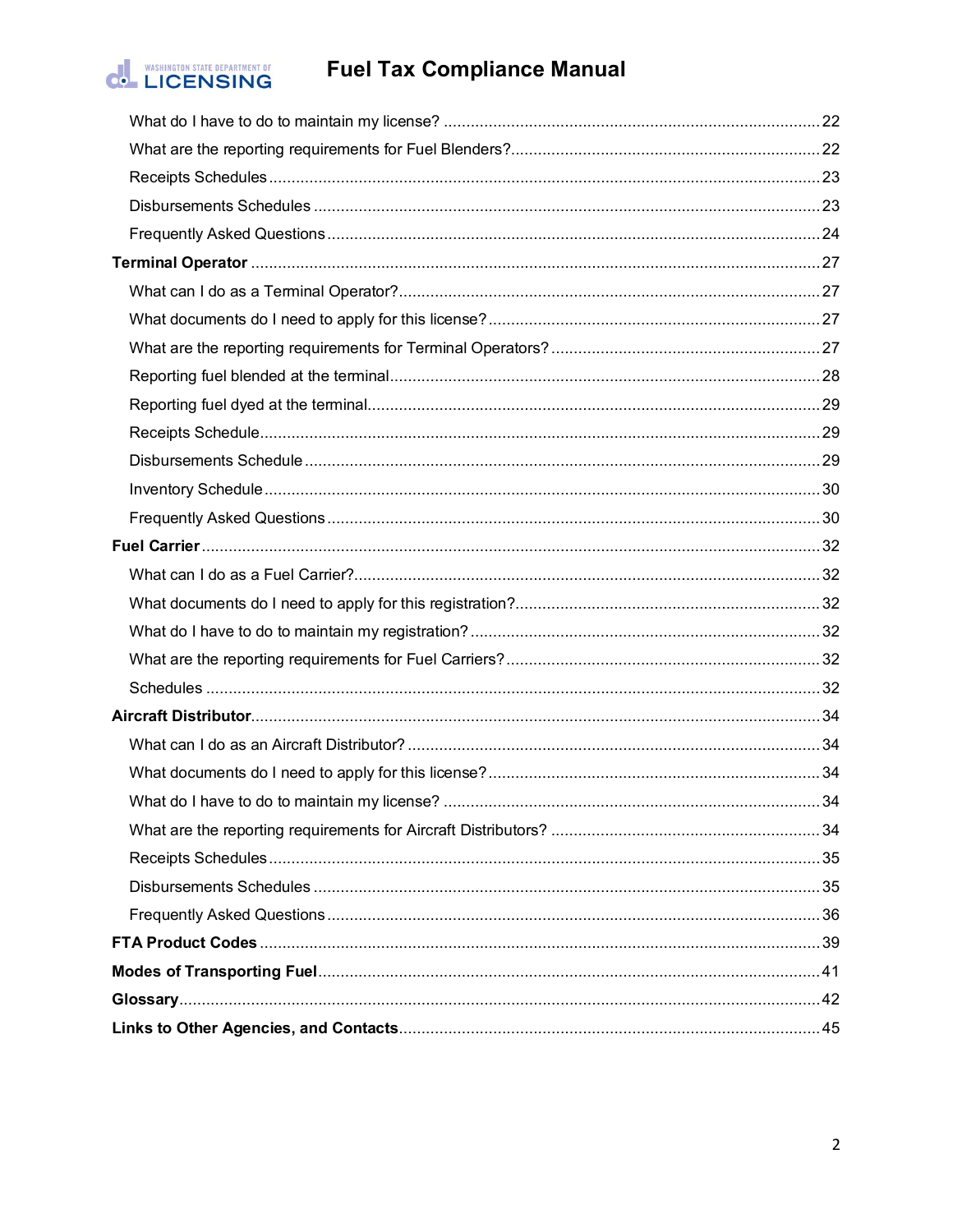

# <span id="page-3-0"></span>**Introduction**

Fuel tax is used to fund and support Washington State transportation systems. The Fuel Tax Compliance Manual provides definitions, tax return and supporting document instructions, and due dates to report and pay fuel tax to the Department of Licensing, Fuel Tax Services section.

# <span id="page-3-1"></span>**Applicable Washington Laws and Rules**

### **Motor and Special fuel**

- Revised Code of Washington (RCW) 82.38: [https://app.leg.wa.gov/RCW/default.aspx?cite=82.38,](https://app.leg.wa.gov/RCW/default.aspx?cite=82.38)
- Washington Administrative Code (WAC) 308-77: [https://app.leg.wa.gov/wac/default.aspx?cite=308-77.](https://app.leg.wa.gov/wac/default.aspx?cite=308-77)

# **Aircraft fuel laws**,

- RCW 82.42: [https://app.leg.wa.gov/RCW/default.aspx?cite=82.42.](https://app.leg.wa.gov/RCW/default.aspx?cite=82.42)
- WAC 308-78: <https://app.leg.wa.gov/wac/default.aspx?cite=308-78>

# <span id="page-3-2"></span>**Contact Information**

We are here to answer any of your fuel tax questions regarding:

- applying for licensure.
- instructions for filing your fuel tax return.
- guidance for electronic filing through the Taxpayer Access Point (TAP).
- reporting individual transactions.
- payment instructions.
- other general fuel tax questions.

We are available Monday through Friday from 8:00 am to 5:00 pm Pacific Time.

Phone: (360) 664-1852 Email: FuelTax@dol.wa.gov TAP: [https://wadolprft.gentax.com/TAP/\\_/](https://wadolprft.gentax.com/TAP/_/) Mail to: Department of Licensing PRFT, Fuel Tax Services PO Box 9228 Olympia WA 98507-9228

Make payments payable to "Department of Licensing."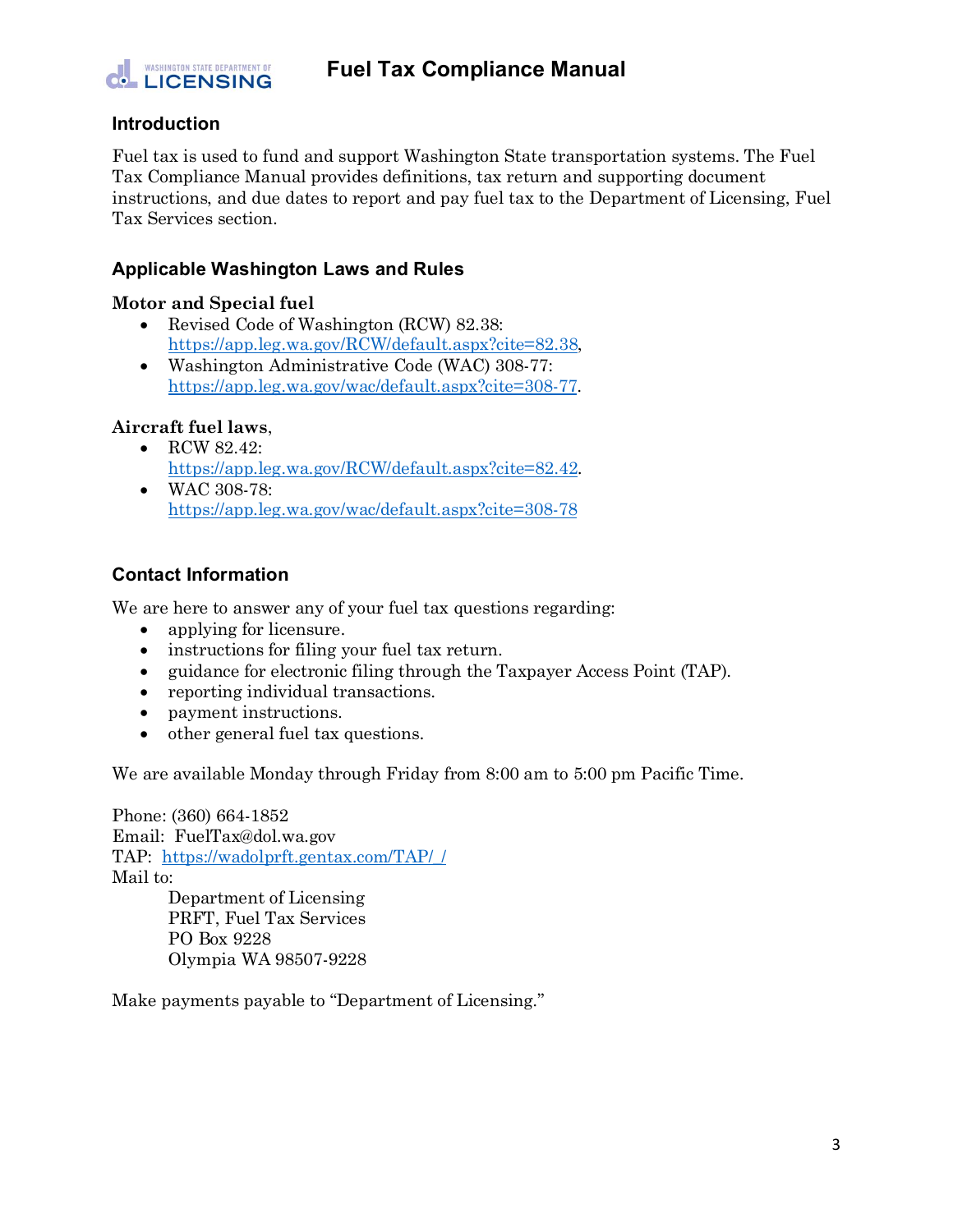

# <span id="page-4-0"></span>**Tax Structure**

Washington is a "tax-at-the-rack" state for motor and special fuel. These products are generally taxed when fuel is:

- removed from a Washington terminal.
- imported into Washington.
- blended with non-taxed products.
- produced outside of the terminal but within Washington State.

**Note:** *Aircraft fuel is taxed at the distributor level.*

### <span id="page-4-1"></span>**Fuel Licenses and Registrations**

**Supplier License**: Authorizes the purchase, sale, and storage of non-taxed motor or special fuel within the bulk transfer terminal system. Licensed suppliers may also blend, import, export, and sell non-taxed fuel to qualifying entities.

**Blender License:** Authorizes the blending of taxed fuel outside the bulk transfer terminal system with other untaxed products to produce motor and special fuel.

**Distributor License:** Authorizes the purchase of non-taxed motor or special fuel at the terminal from a licensed supplier for immediate export; import of fuel outside the bulk transfer terminal system; and, the tax deferred purchase of fuel from a licensed supplier.

**Aircraft Distributor License**: Authorizes the purchase and sale of non-taxed jet fuel or aviation gasoline fuel to qualifying entities.

**Aircraft Bulk Fuel Exemption Certificate:** Authorizes the tax-exempt purchase of fuel delivered to bulk storage for use in flight operations:

- as an air carrier.
- as a supplemental air carrier.
- for agricultural use.

**Terminal Operator License:** The owner, operator, or controller of an IRS registered terminal.

**Fuel Carrier Registration:** A person or entity who hauls, delivers, or transports fuel within Washington as a common carrier or via rail tank car.

**Heating Oil Distributor License:** Visit the Pollution Liability Insurance Agency (PLIA) at http://www.plia.wa.gov/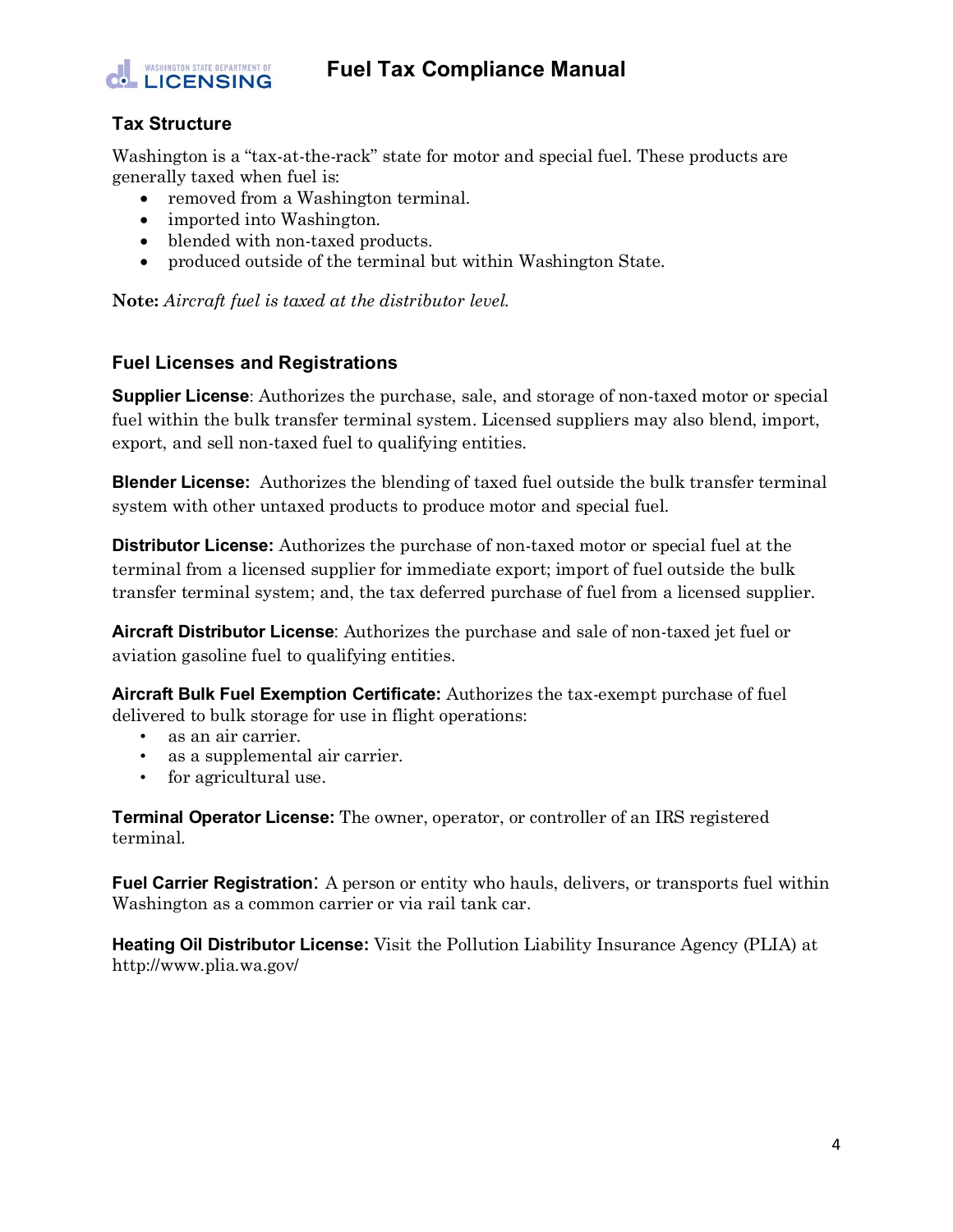

# <span id="page-5-0"></span>**Filing Methods**

Electronic filing is recommended. It enables licensees to file, pay, claim fuel tax refunds, and manage their accounts through the Taxpayer Access Point (TAP) or file in XML format. It shortens processing time, eliminates paper and postage costs, and allows the licensee to view the status of submitted tax returns.

You may file through:

• **TAP** at: [https://wadolprft.gentax.com/TAP/\\_/.](https://wadolprft.gentax.com/TAP/_/)

For instructions on how to file in TAP, see:

[https://www.dol.wa.gov/vehicleregistration/docs/how-to-file-fuel-tax-returns-in](https://www.dol.wa.gov/vehicleregistration/docs/how-to-file-fuel-tax-returns-in-tap.pdf)[tap.pdf](https://www.dol.wa.gov/vehicleregistration/docs/how-to-file-fuel-tax-returns-in-tap.pdf)

When filing via TAP, you may choose to enter each receipt or disbursement transaction individually or upload our Excel template containing your tax information. In order to use the template:

- 1) Go to<https://www.dol.wa.gov/vehicleregistration/tap.html>
- 2) Look for "Fuel Tax Return Upload templates".
	- a. Fuel Supplier
	- b. Fuel Distributor
	- c. Fuel Blender
	- d. Aircraft Distributor
	- e. Terminal Operator
	- f. Fuel Carrier
- 3) Download the template that corresponds to your license.
- 4) Report all transactions for the month by completing the fields in the template.
	- a. No decimals are allowed. You must report in whole gallons.
	- b. Do not alter the template in any way (formatting, formulas, font, etc.)
- 5) Save the file on your computer as an .xlsm or .xlsx file.
- 6) Log into your Taxpayer Access Point (TAP) account: https://wadolprft.gentax.com/TAP//.
- 7) Select your account number and click "File Now" for the correct period.
- 8) Select the "Import" button to upload the saved template.
- **XML**, send email inquiries to: [FTXMLReporting@dol.wa.gov.](file://dolfsgroup/Group/Dlr_dist/Compliance%20Guide/FTXMLReporting@dol.wa.gov.%20)
- **Paper returns**, forms located at: [http://www.dol.wa.gov/forms/formsprft.html.](http://www.dol.wa.gov/forms/formsprft.html)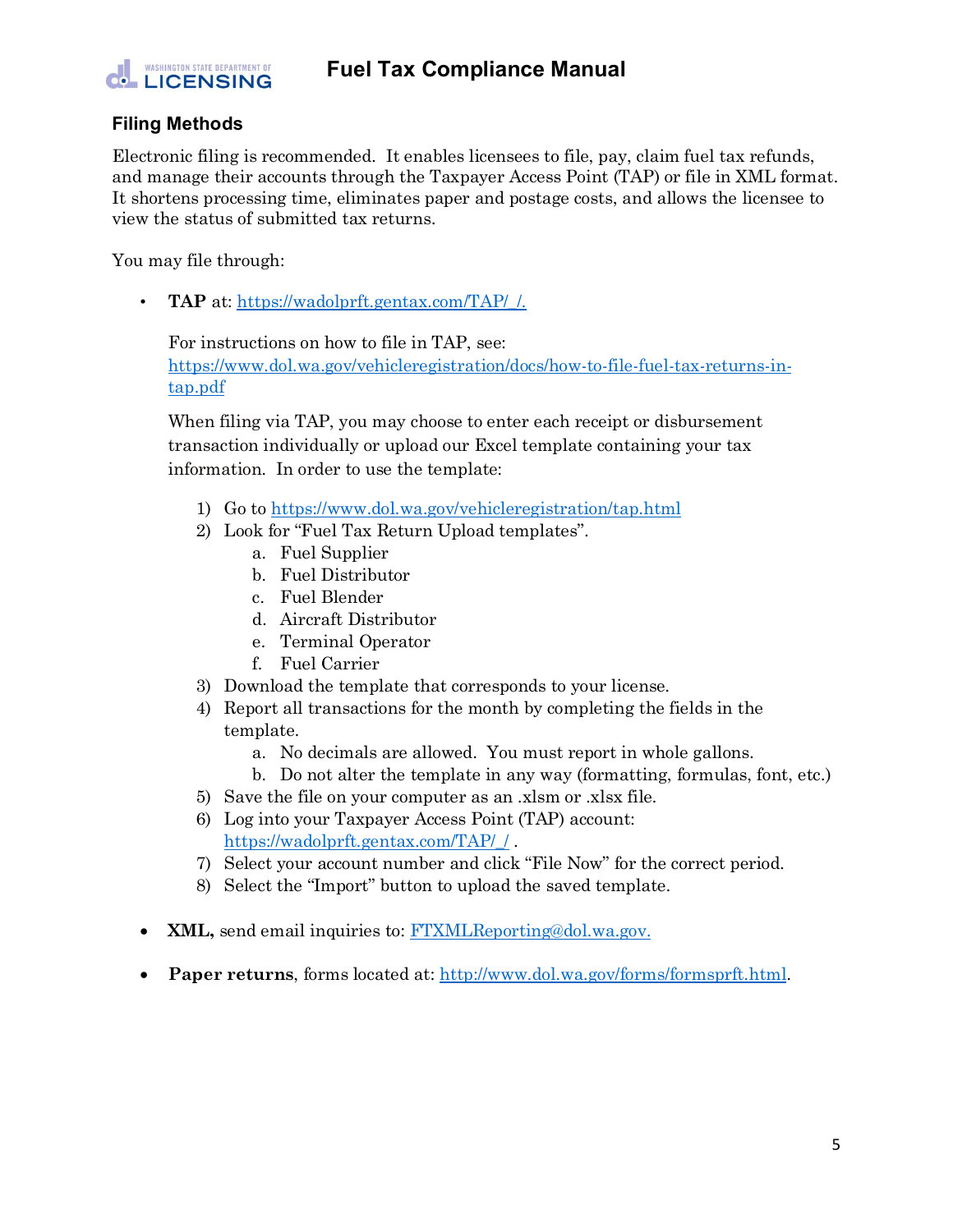

# <span id="page-6-0"></span>**General Information**

- You cannot take credit for lost or destroyed fuel on your tax return. Fuel lost through evaporation, shrinkage, or unknown causes is not refundable. However, you may file a claim for Washington fuel tax paid on fuel lost through:
	- o fire
	- o lightning
	- o flood
	- o wind storm
	- o explosion
	- o leakage (500 gallons or more)
	- o clear special fuel accidently dyed or mixed with motor fuel
		- In order to be refunded, mixed fuel must be returned to an IRS registered terminal.

For more information, see RCW 82.38.180 at: [https://app.leg.wa.gov/RCW/default.aspx?cite=82.38.180.](https://app.leg.wa.gov/RCW/default.aspx?cite=82.38.180)

- Ethanol, biodiesel, and butane (when used as a blending component) are fully taxable.
- It is the responsibility of a fuel seller to confirm license status of the purchaser before disbursing tax-exempt fuel:
	- o Licensed distributors may purchase tax-exempt fuel at the terminal from licensed suppliers only when it is for immediate export.
	- o Licensed distributors qualify for a tax-deferral See RCW 82.38.160: <https://app.leg.wa.gov/RCW/default.aspx?cite=82.38.160>
	- o Licensed suppliers may only purchase tax-exempt fuel at the terminal or within the bulk transfer terminal system.

# <span id="page-6-1"></span>**Reporting Requirements**

**Due Dates**: Fuel tax returns and reports are typically due on the 25th of each month following the reporting period. Failure to file a monthly tax return will result in the revocation of a license. For a current list of tax return and payment due dates, visit our website:

**Motor and Special fuel:** <http://www.dol.wa.gov/vehicleregistration/ftmotorspecial.html> **Aircraft fuel:** <http://www.dol.wa.gov/vehicleregistration/ftaircraft.html>

**Payments**: All payments of \$50,000 or greater must be made in electronic funds (EFT). Contact our office at 360-664-1852 for EFT instructions.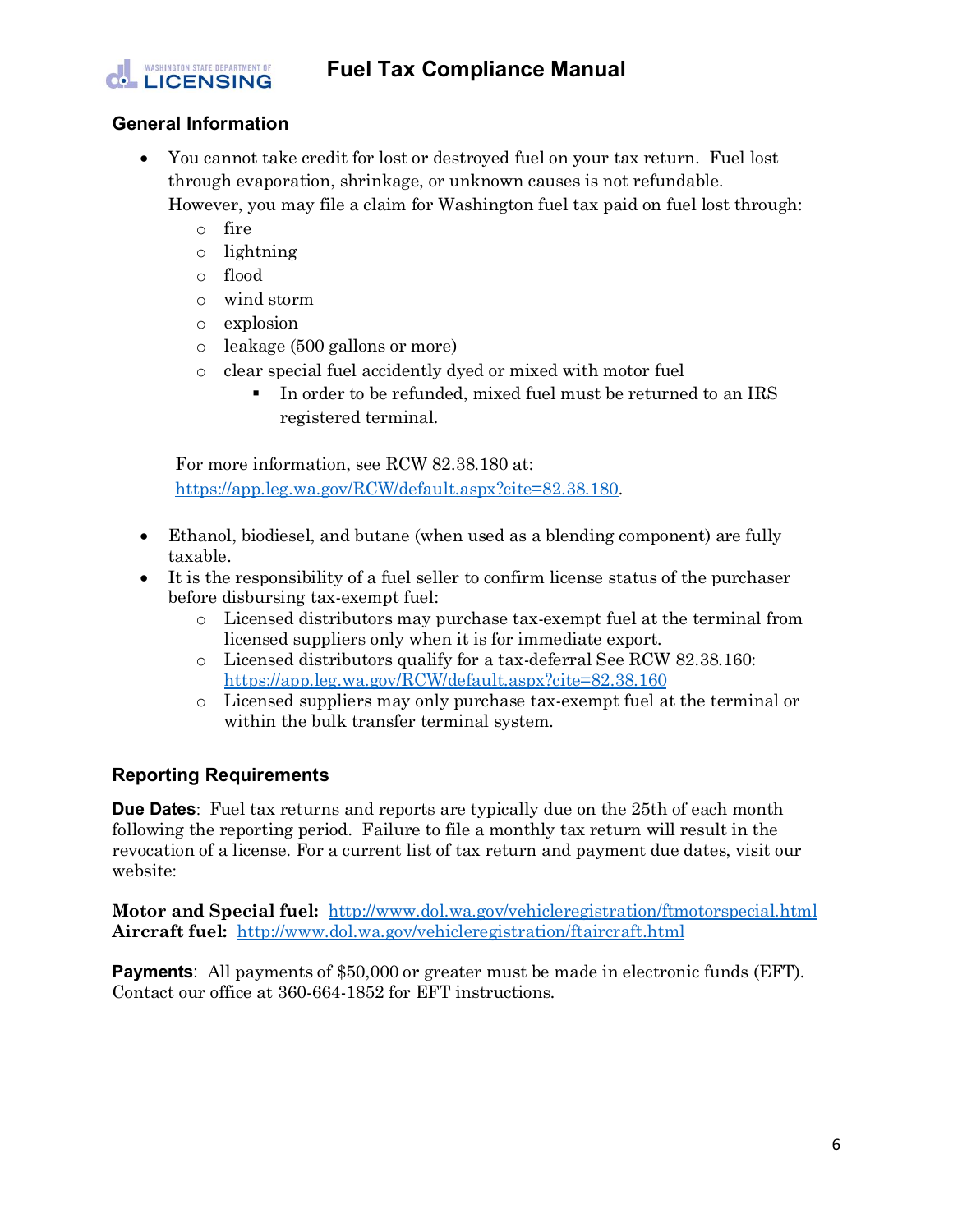

# <span id="page-7-0"></span>**Amended Tax Returns**

When filing via:

- **TAP** Make the necessary corrections to your return and resubmit the return showing all transactions as they should have been reported initially. In the licensee comments box, provide the reason for the amendment.
- **XML -** If you file using XML, please check with your software support and the Motor Fuel Excise Tax (MFET) Developer's Handbook for schema instructions before submitting an amended return to ensure accuracy.
- **Paper Return -** Correct the first page of the return to show the correct amounts. Report *only* the transactions that need to be added or deleted. Please do not re-submit the entire schedule.

**Note:** *Amendments for all periods prior to July 2016, must be submitted via paper, using the appropriate tax return forms and schedules. Amended returns must be received within five years following either the reporting period due date or the date the original return is filed, whichever is later. These forms are available on our website: [https://www.dol.wa.gov/forms/formsprft.html.](https://www.dol.wa.gov/forms/formsprft.html)*

# <span id="page-7-1"></span>**Records Retention**

Fuel records must be kept for five years for all fuel received, sold, distributed, or used for your own consumption. These include invoices, bills of lading, and other documents. Your account is subject to audit at any time.

# <span id="page-7-2"></span>**Applying for Licensure**

# <span id="page-7-3"></span>**Who needs a license or registration?**

Entities who wish to do any of the following:

- supply, import, export, and/or blend motor or special fuel for sale.
- distribute, import, store, or buy and sell tax-exempt aircraft fuel.
- operate IRS registered terminals.
- haul, deliver, or transport fuel for others via rail tank car or as a common carrier.

# <span id="page-7-4"></span>**How do I apply?**

- Online through [the PRFT Taxpayer Access Point](https://wadolprft.gentax.com/TAP/_/) (TAP), or
- By submitting a completed [Fuel Tax Application](https://www.dol.wa.gov/forms/441750.pdf) to:

Department of Licensing Prorate and Fuel Tax PO Box 9228 Olympia, WA 98507-9228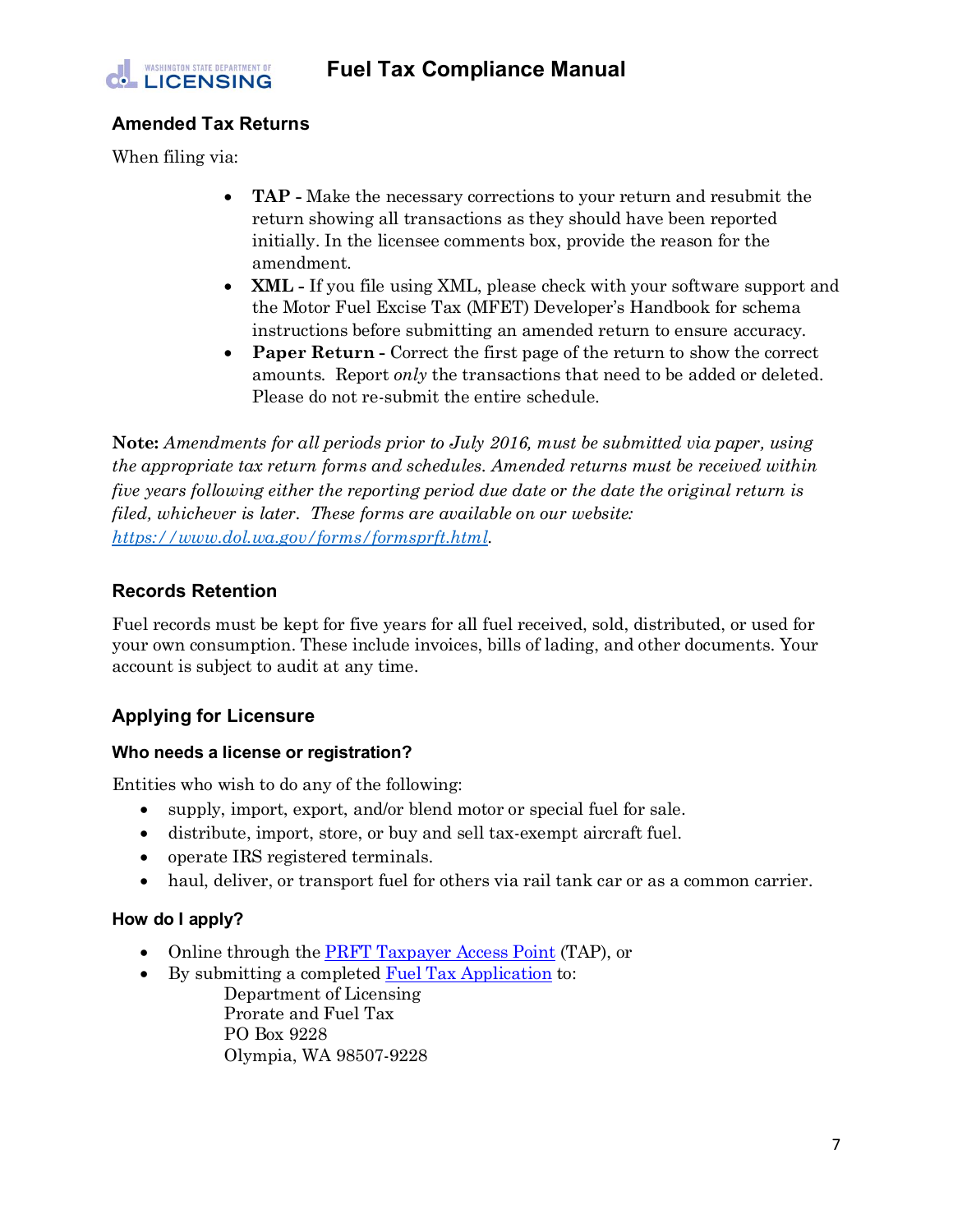

# <span id="page-8-0"></span>**What are the advantages of applying through TAP?**

- quicker review and approval.
- ability to view application status online.
- increased accuracy.
- it's paperless.

After licensure, you can manage your account online by:

- adding users and apply for additional accounts.
- updating your contact information.
- submitting tax returns and amendments.
- viewing balances, correspondence, and submitted returns and payments/refunds issued.
- making payments.
- requesting refunds.

# <span id="page-8-1"></span>**What do I need to apply?**

You must become properly licensed to do business in Washington. For details, contact the Washington Department of Revenue at 1-800-647-7706 and the Office of the Secretary of State (Corporations and Charities Division) at 360-725-0377.

An application for each license is required.

A fuel tax bond is also required for all licenses except Terminal Operators and Fuel Carriers. The total amount of the bond, per license, is 3 times the estimated monthly fuel tax liability and must be between \$5,000 and \$100,000.

Other requirements vary based on the license type. See the appropriate section for these requirements.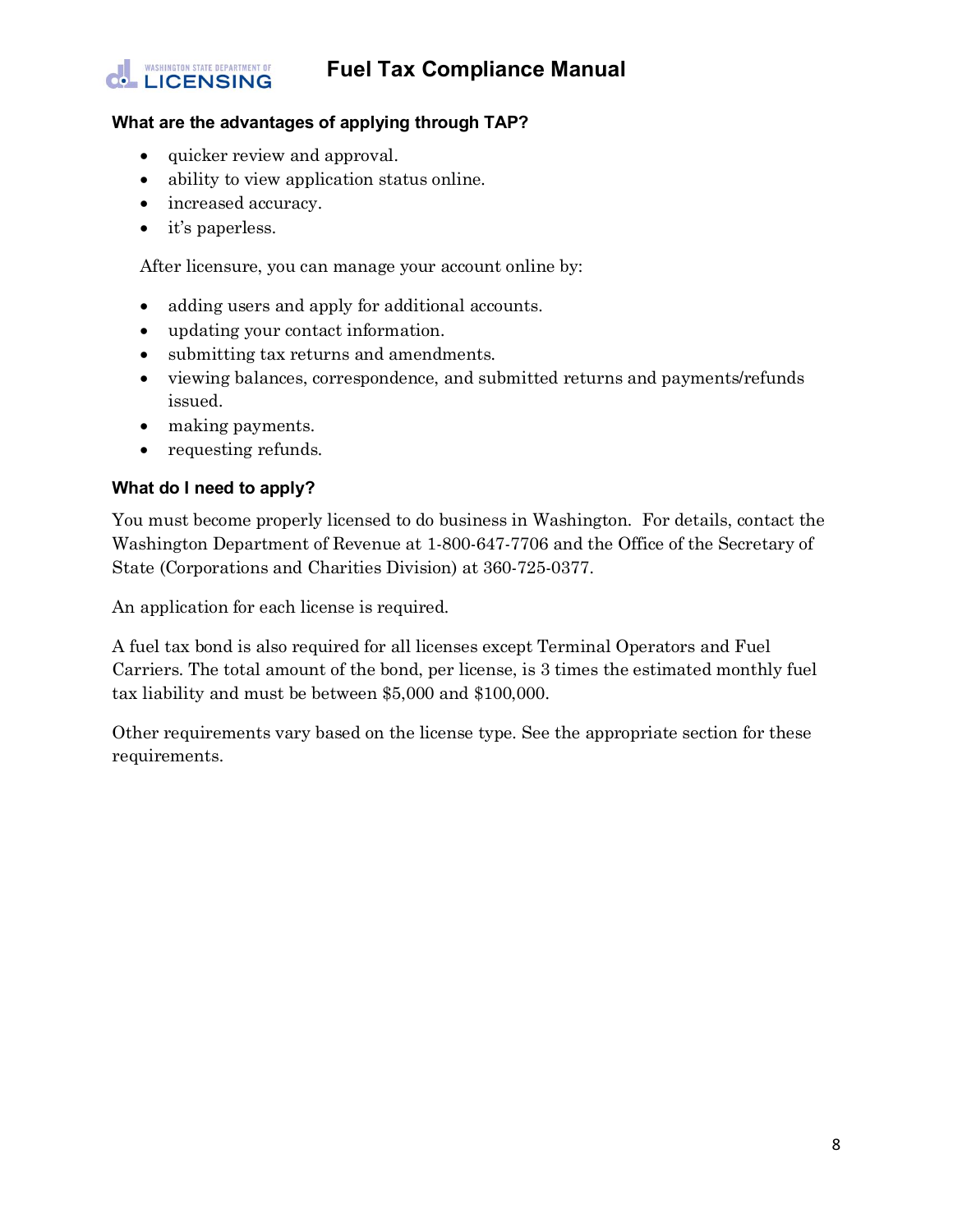

# <span id="page-9-0"></span>**Fuel Supplier**

# <span id="page-9-1"></span>**What can I do as a Supplier?**

A supplier can:

- buy and sell tax-exempt fuel within the bulk transfer terminal system.
- hold tax-free inventory in IRS registered terminals.
- blend, import, and export fuel.

**Note***: Fuel Suppliers are generally not tax-exempt entities and cannot legally purchase taxexempt fuel outside of the bulk transfer terminal system unless it happens on terminal grounds.* 

# <span id="page-9-2"></span>**What documents do I need to apply for this license?**

- An application completed:
	- o online on TAP at [https://wadolprft.gentax.com/TAP/\\_/,](https://wadolprft.gentax.com/TAP/_/) or
	- o by paper form available at [https://www.dol.wa.gov/forms/441750.pdf.](https://www.dol.wa.gov/forms/441750.pdf)
- A copy of the Form 637 from the Internal Revenue Service authorizing tax-free transactions in the bulk transfer terminal system.
- Copies of fuel licenses from other jurisdictions if you plan to import or export fuel.
- Proof of motor and special fuel bond coverage equal to 3 times the estimated monthly fuel tax liability. It must be between \$5,000 and \$100,000. This coverage may be any of the following:
	- o surety fuel tax bond completed by your insurance company at: [https://www.dol.wa.gov/forms/441541.pdf.](https://www.dol.wa.gov/forms/441541.pdf) The bond form must be notarized and a Power of Attorney must be included.
	- o Time Certificate of Deposit from your bank
	- o cash bond (contact us at (360) 664-1852 for instructions)

### <span id="page-9-3"></span>**What do I have to do to maintain my license?**

- Report and pay timely each month even if you have not operated in Washington (see details in the General Information section on page 6.)
- Comply with Washington State fuel tax statutes and rules
	- o Fuel Tax statutes: <https://app.leg.wa.gov/RCW/default.aspx?cite=82.38>
	- o Washington Administrative Code: <https://app.leg.wa.gov/WAC/default.aspx?cite=308-77>
- Maintain proper bond coverage as required by law.

### <span id="page-9-4"></span>**What are the reporting requirements for Fuel Suppliers?**

- All fields are required, including the accurate net, gross, and billed gallons.
- Butane, biodiesel, ethanol, trans-mix, and other blending products must be reported in addition to all motor and special fuel.
- If the origin or destination of the fuel is an IRS terminal or refinery, you must report the correct terminal or refinery control number as assigned by the IRS
- If the origin or destination of the fuel is not an IRS terminal or refinery, you must report the city and state.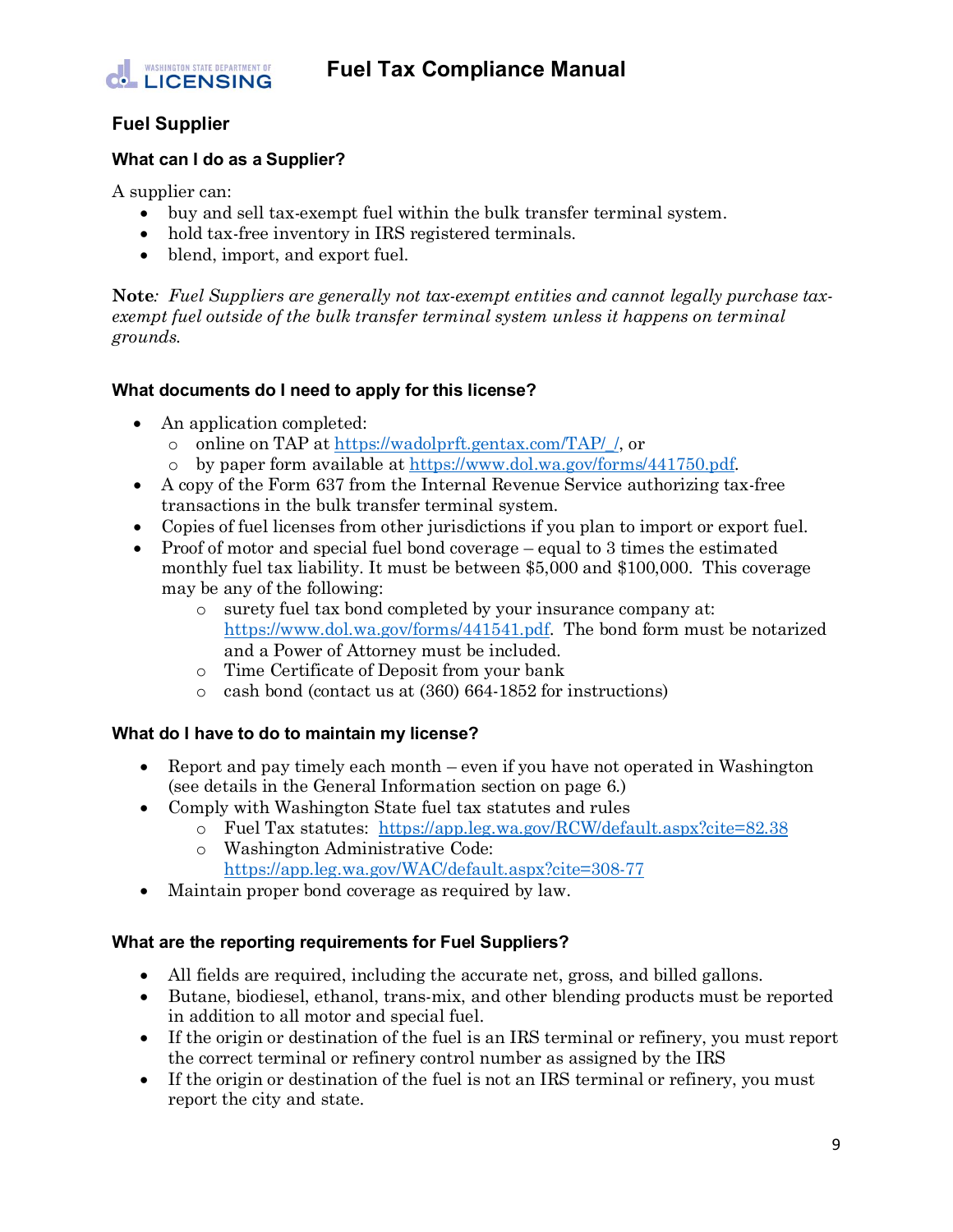

- Report the correct Federal Employer Identification Number (FEIN) for all buyers, sellers, and carriers.
- Report bill of lading (BOL) numbers in the document number field. Do not use dates, invoice numbers, purchase numbers, or railcar numbers.
- Report in whole gallons.
- Dyed diesel transactions between licensees below the rack on terminal grounds (or leaving or entering the terminal) must be reported on the supplier return.
- When reporting imports or exports of fuel from other jurisdictions, the exporter in the origin jurisdiction must be the importer in the destination jurisdiction. Fuel cannot change hands at the border.
- All transactions must be reported in the period in which they occur. Adjustments to prior periods must be made by amending the period in which the original transaction took place. Out of period transactions will be denied.
- Report fuel transactions occurring on terminal grounds, but not within the terminal.
- Report fuel entering or leaving the terminal (these transactions will also be reported on the Terminal Operator report).

**Note***: Transactions occurring inside IRS registered terminals are reported on the Terminal Operator report, not on the supplier tax return.* 

# <span id="page-10-0"></span>**Receipts Schedules**

Schedule 1: **Gallons received tax paid** - Use this schedule to report purchases of:

- undyed fuel when Washington fuel tax was paid to the seller at the time of purchase.
- dyed fuel (which is always purchased without fuel tax) received outside the bulk transfer terminal system.
- Schedule 2A: **Gallons received from Washington terminals or refineries, taxexempt** - Use this schedule to report Washington tax-exempt fuel (including dyed fuel) received from IRS registered terminals or refineries.
	- You must report the origin terminal or refinery number.
	- Sales occurring inside the terminal are reported by the Terminal Operator and should not be included on the supplier tax return.
- Schedule 2B: **Gallons received tax-exempt blend stock** Use this schedule to report receipt of tax-exempt blend stock.
	- Blend stock includes butane and trans-mix in addition to others.
	- For a list of product codes and additives see: [https://www.irs.gov/businesses/small-businesses-self-employed/product](https://www.irs.gov/businesses/small-businesses-self-employed/product-code-and-quantity-reporting)[code-and-quantity-reporting.](https://www.irs.gov/businesses/small-businesses-self-employed/product-code-and-quantity-reporting)
- Schedule 3: **Gallons imported below terminal** Use this schedule to report fuel, including dyed diesel, imported outside the bulk transfer terminal system, via truck or rail.
	- The origin of the fuel must be outside the state of Washington.
	- The destination must be outside of the bulk transfer terminal system.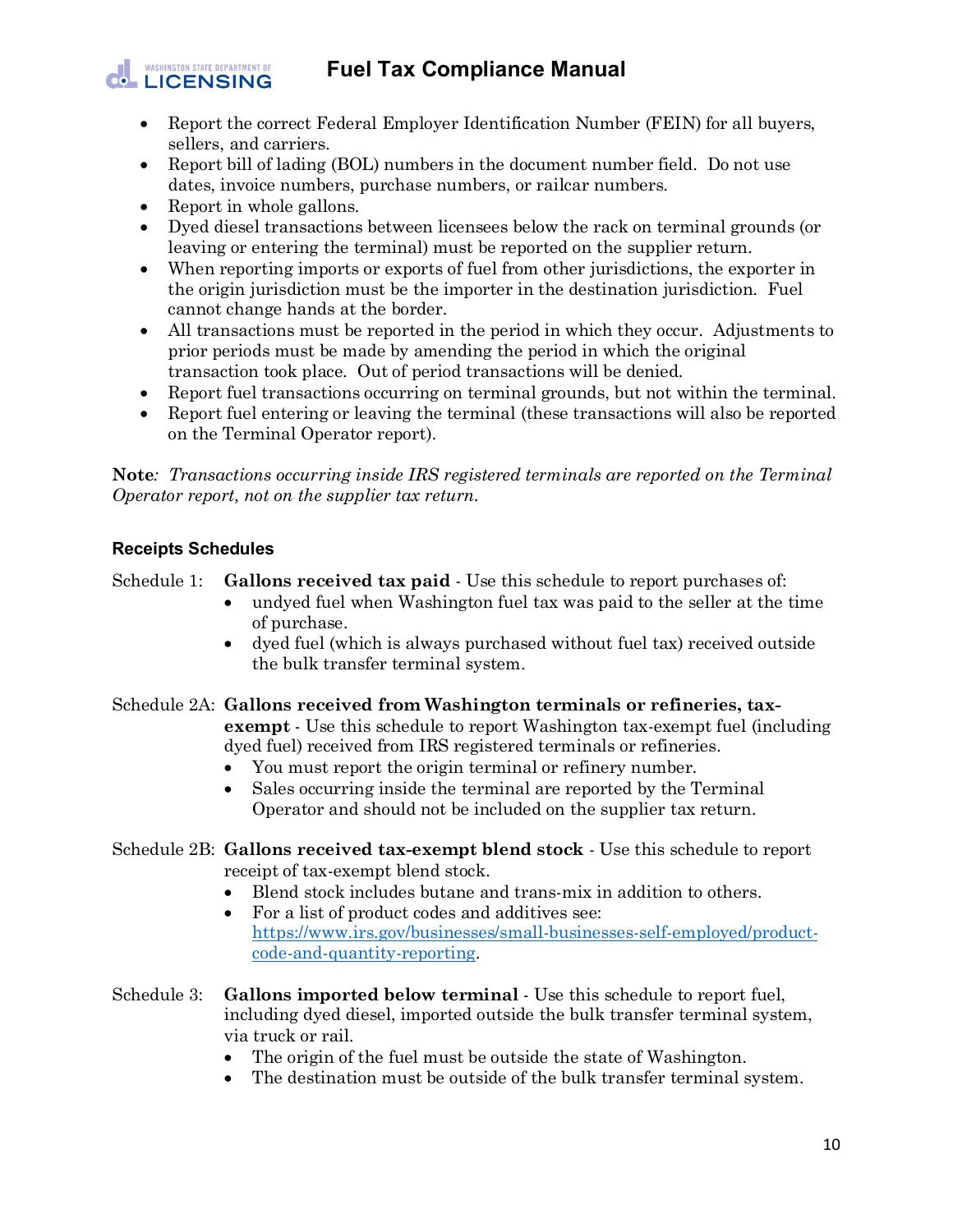

- Schedule 4: **Gallons imported to tax-exempt storage terminal by truck/rai**l Use this schedule to report fuel, including dyed diesel, imported outside the bulk transfer terminal system to an IRS registered terminal or refinery, by truck or rail.
	- You must list the destination terminal or refinery number.
	- The origin of the fuel must be from outside the state of Washington.

### <span id="page-11-0"></span>**Disbursements Schedules**

- Schedule 6A: **Gallons sold tax-exempt to licensed distributors for export** Use this schedule to report gallons sold tax-exempt to licensed distributors for export (including dyed fuel).
	- These sales must occur at an IRS registered Washington terminal.
	- The fuel must be exported immediately with no diversions.
	- It cannot be held in bulk storage in Washington prior to export.
- Schedule 6D: **Gallons sold tax-exempt to other licensed suppliers** Use this schedule to report fuel sales to other licensed suppliers at the terminal (including dyed fuel).
	- Sales occurring within the terminal will be reported by the Terminal Operator.
	- A valid origin terminal number must be reported.
	- Any sales occurring outside of terminal grounds are taxable, regardless of license status.
- Schedule 6F: **Gallons sold to IFTA authorized carriers OR sales of dyed diesel delivered to a WA licensee** - Use this schedule to report sales to International Fuel Tax Agreement (IFTA) authorized carriers and for sales of dyed diesel to Washington fuel tax licensees.
	- Do not report dyed diesel sales to unlicensed companies, or sales of other fuel to licensed distributors or suppliers on this schedule.
- Schedule 6Z: **Gallons sold for racing** Use this schedule to report motor fuel sales of racing fuel.
	- The fuel sold cannot be legal for on-road use.
- Schedule 7: **Gallons exported** Use this schedule to report fuel exported to other states or countries when you own the fuel at the time of export.
	- The fuel must be taken to a jurisdiction outside Washington to qualify for this exemption (Note: RCW 82.38.020(12) defines exports and certain limitations).
	- You must also be the importer in the destination jurisdiction.
- Schedule 8: **Gallons sold tax-exempt to federal government** Use this schedule to report all sales of special fuel to the federal government.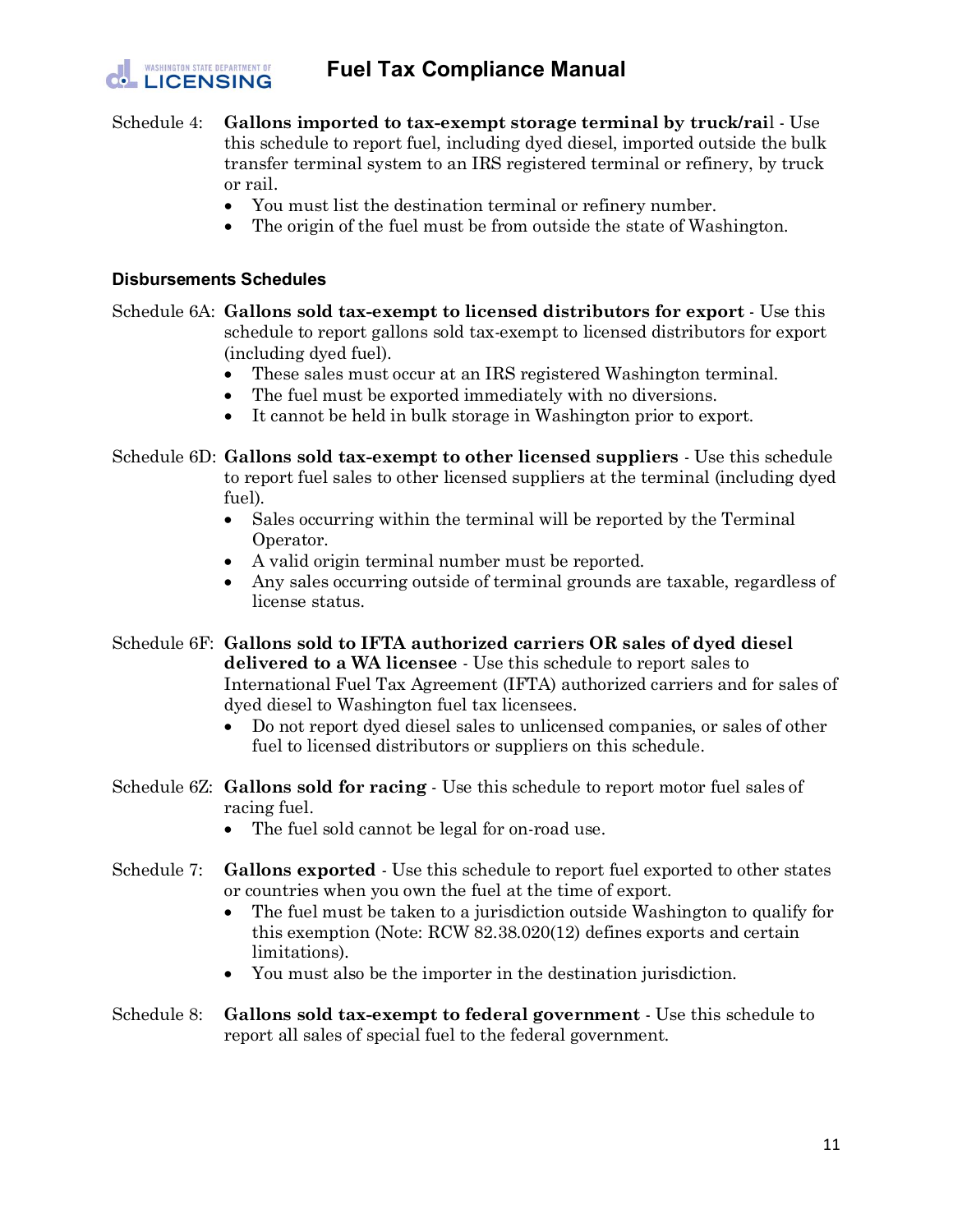

**Gallons sold tax-exempt to US Armed Forces or National Guard for export** - Use this schedule to report sales of motor fuel to the federal government for export only.

Schedule 10C: **Gallons sold tax-exempt to urban passenger transportation systems** -

Use this schedule to report sales of special fuel and dyed special fuel to urban passenger transportation systems.

- Sales of motor fuel do not qualify for this exemption.
- If selling motor fuel, you must charge fuel tax.

Schedule 10D: **Credit card sales to tax-exempt foreign diplomatic and consular** 

**missions** - Use this schedule to report credit card sales of motor fuel to foreign diplomatic and consular mission personnel.

- The name of the country must be reported and must offer a similar exemption to US personnel in like positions.
- Sales of special fuel do not qualify for this exemption.

Schedule 10F: **Gallons delivered to a tax-exempt storage Washington terminal** - Use this schedule to report deliveries of fuel to IRS registered terminals or refineries in Washington.

- This schedule should only be used to report disbursements to your own inventory in the terminal or refinery.
- If selling to a licensed supplier at the terminal, use schedule 6D.
- Sales occurring inside the terminal are reported by the Terminal Operator and should not be included on the supplier tax return.

Schedule 10G: **Gallons sold to other tax-exempt entities** - Use this schedule to report sales to other tax-exempt entities. These exemptions are specified in Washington law (RCW 82.38.080).

**Note**: *Washington licensed suppliers are not tax-exempt entities and should not be reported on this schedule. Proof of tax-exempt status under current law may be requested prior to approving a return with this exemption included.*

Schedule 13X: **Gallons of biodiesel rebranded to dyed** - Use this schedule to report

- gallons of biodiesel dyed outside of the bulk transfer terminal system.
- Only the biodiesel portion of a blend (B00) should be reported.

**Note**: *It is illegal to dye petroleum products outside of the terminal. Fuel dyed within the terminal will not be reported on the supplier return.*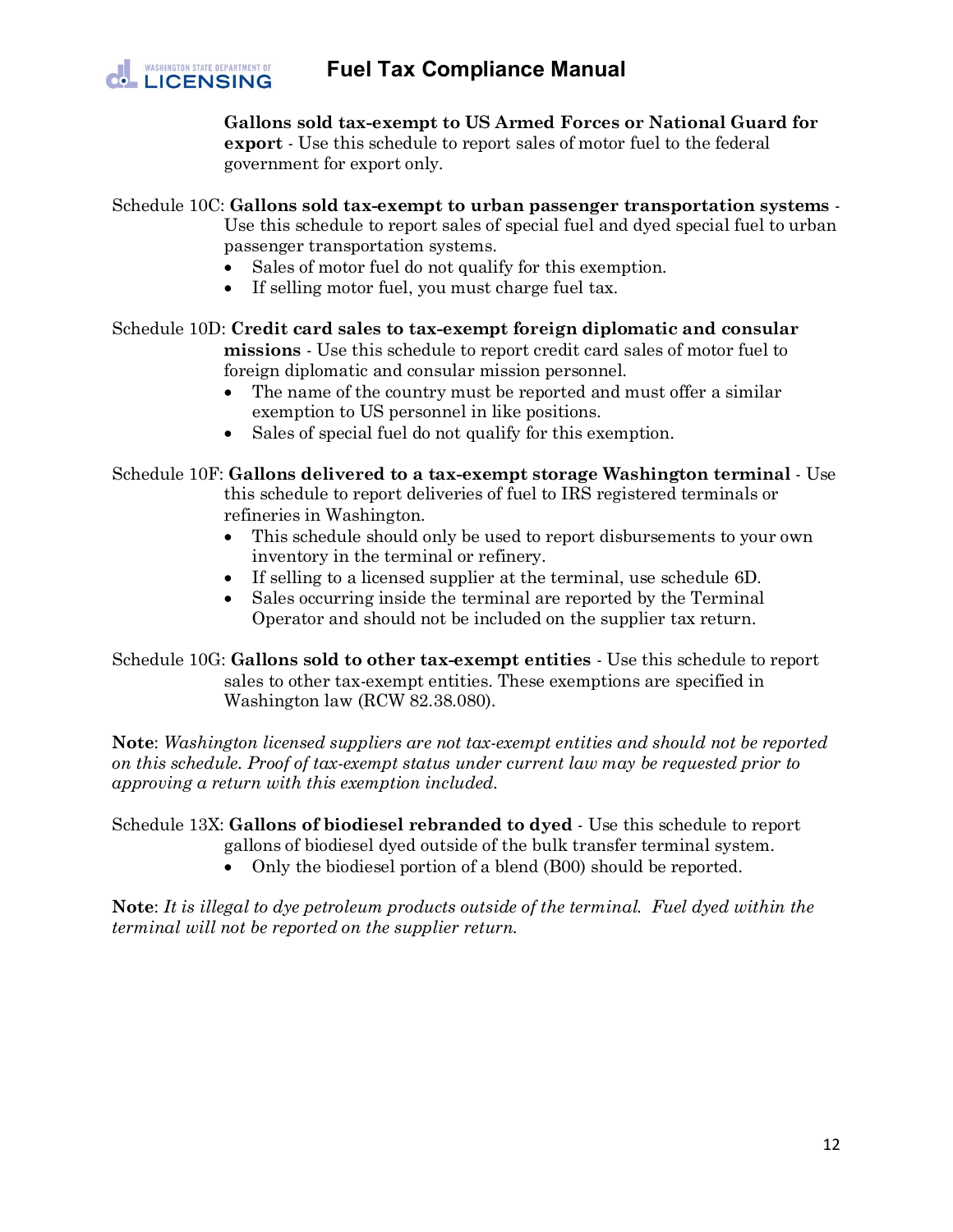

## <span id="page-13-0"></span>**Frequently Asked Questions**

**1. As a supplier, are all my fuel transactions tax-exempt?** 

No. Suppliers cannot legally purchase tax-exempt fuel outside of the bulk transfer terminal system unless it happens on terminal grounds.

- **2. Who is responsible to verify the license status of customers?** It is the responsibility of the seller to verify the license status of the buyer, to ensure appropriate fuel tax is collected at the time of sale. Check the Active Licensee List, available at: [https://www.dol.wa.gov/about/ftactivelists.html.](https://www.dol.wa.gov/about/ftactivelists.html)
- **3. Is it legal to dye diesel outside of the terminal?**  No.
- **4. What happens if I inadvertently mix dyed fuel with clear?**  You must return the fuel to the terminal. You may file a claim for refund. This fuel cannot be sold as dyed fuel.
- 5. **Is it legal to dye biodiesel and biodiesel blends outside of the terminal?** Yes, if the requirements below are met.
	- Rebrands of biodiesel in blends below B20 biodiesel may be rebranded by blending it with dyed diesel if the result is a fuel that is B20 or below. Since diesel must be dyed at the terminal, rebrands of biodiesel blends outside the terminal must only be created by adding clear biodiesel with dyed diesel.
	- Rebrands of biodiesel blends above B20 must be rebranded using a mechanical injection device. Otherwise, the dye concentration becomes too diluted to meet IRS requirements. The licensee may be asked to provide proof of purchase for the device.

**Note***: Only the clear biodiesel portion (B00) should be reported on the 13X schedule. However, the dyed diesel portion should also be reported on the appropriate receipt schedule*.

**6. Can I report book adjustments/stock transfers on the supplier return?** No. These adjustments can only be reported on the Terminal Operator report.

# **7. How do I report fuel disbursed to the refinery?** Report these disbursements on 10F, using the correct refinery number issued by the Internal Revenue Service. This number is available at: [https://www.irs.gov/businesses/small-businesses-self-employed/refinery-control](https://www.irs.gov/businesses/small-businesses-self-employed/refinery-control-number-rcn-refinery-location-directory)[number-rcn-refinery-location-directory.](https://www.irs.gov/businesses/small-businesses-self-employed/refinery-control-number-rcn-refinery-location-directory)

**8. What is a flash sale (also known as flash titling) and how do I report it?** A flash sale is fuel sold to a licensed distributor or supplier who serves as an intermediary, selling the fuel again to another licensee before the fuel enters or leaves a terminal (on terminal property.)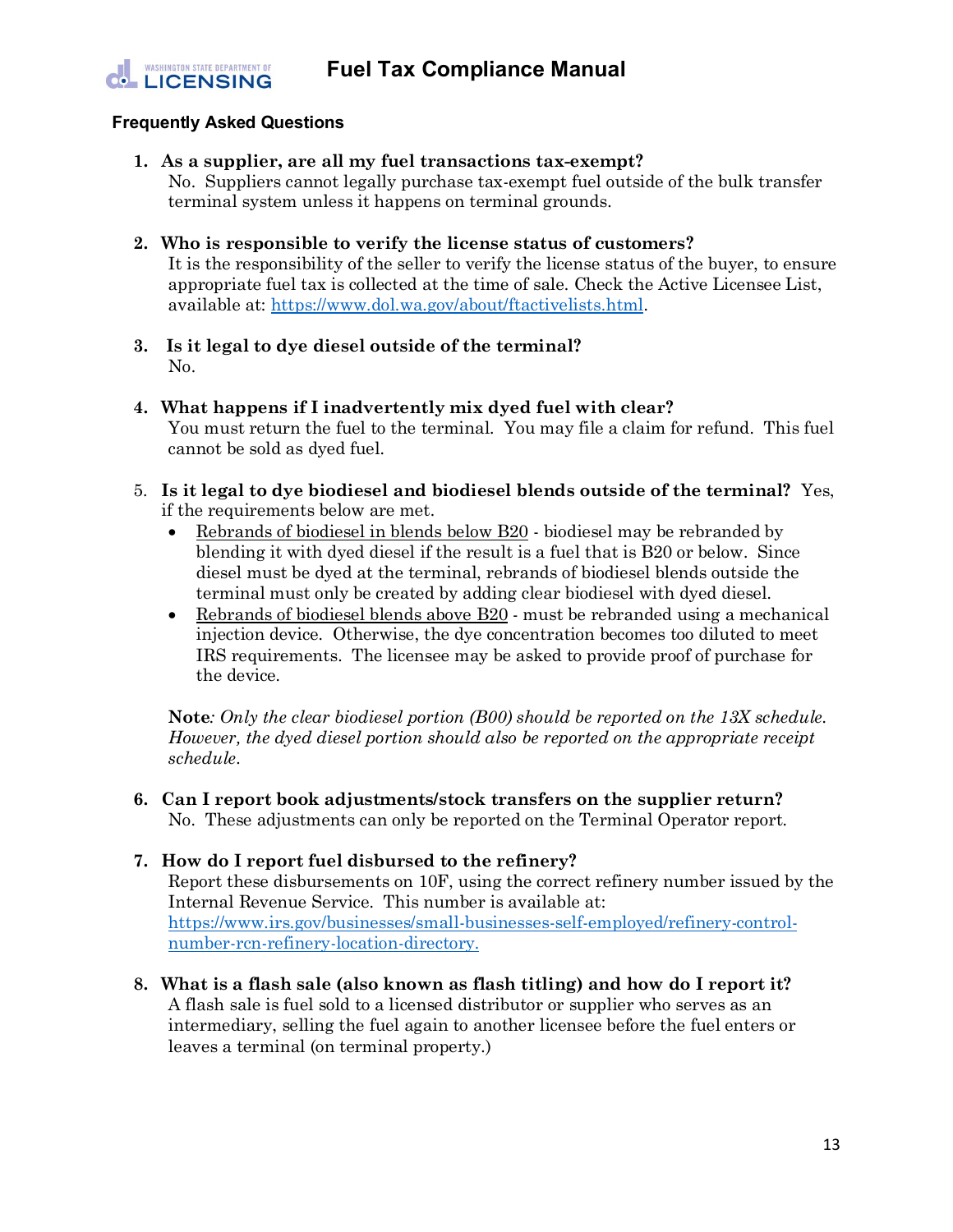

# **Example**:

Company X imports fuel via rail or truck to a Washington terminal and sells the fuel to a licensed supplier (Company Y). Company Y immediately sells the fuel to another supplier who is a position holder in the terminal (Company Z). These transactions should be reported by each entity as outlined below:

- Company X must report the receipt on schedule 4. "Gallons imported to taxexempt storage terminal by truck/rail." The disbursement is reported on schedule 6D "Gallons sold tax-exempt to other licensed suppliers."
- Company Y must report receipt on schedule 2A "Gallons received from Washington terminal or refineries tax-exempt." The disbursement is reported on schedule 6D "Gallons sold tax-exempt to other licensed suppliers."
- Company Z must report receipt on schedule 2A"Gallons received from Washington terminal or refineries tax-exempt." The disbursement is reported on schedule 10F "Gallons delivered to tax-exempt storage Washington terminal."
- The Terminal Operator must report the receipt on schedule 15A "Receipts".

If your scenario does not match the example, please call (360) 664-1852 or email: FuelTax@dol.wa.gov for reporting instructions.

# **9. Who is responsible for reporting transactions?**

All licensees must report all receipts and tax-exempt disbursements. Reportable products include dyed fuel and blending products, in addition to gasoline, diesel, and biodiesel. Transactions occurring inside the terminal are reported only by the Terminal Operator.

### **10. When is fuel tax imposed?**

The tax is imposed upon the first taxable event, generally when fuel:

- enters Washington.
- leaves the bulk transfer terminal system in Washington.
- is produced in the state outside of the bulk transfer terminal system.

**Note***: The intent of the law is that tax is imposed at the time and place of the first taxable event. Failure to pay the tax does not prevent tax liability from arising if there is a subsequent taxable event.* 

### **11. Who is responsible for paying the tax to the state of Washington?**

The following entities must report and pay fuel tax to the state:

- the owner of the fuel when it is imported into the state from another jurisdiction.
- the entity pulling fuel from a terminal.
- the producer of fuel made outside of the bulk transfer terminal system.

# **12. Do I need to report if I have no operations in Washington during a reporting period?**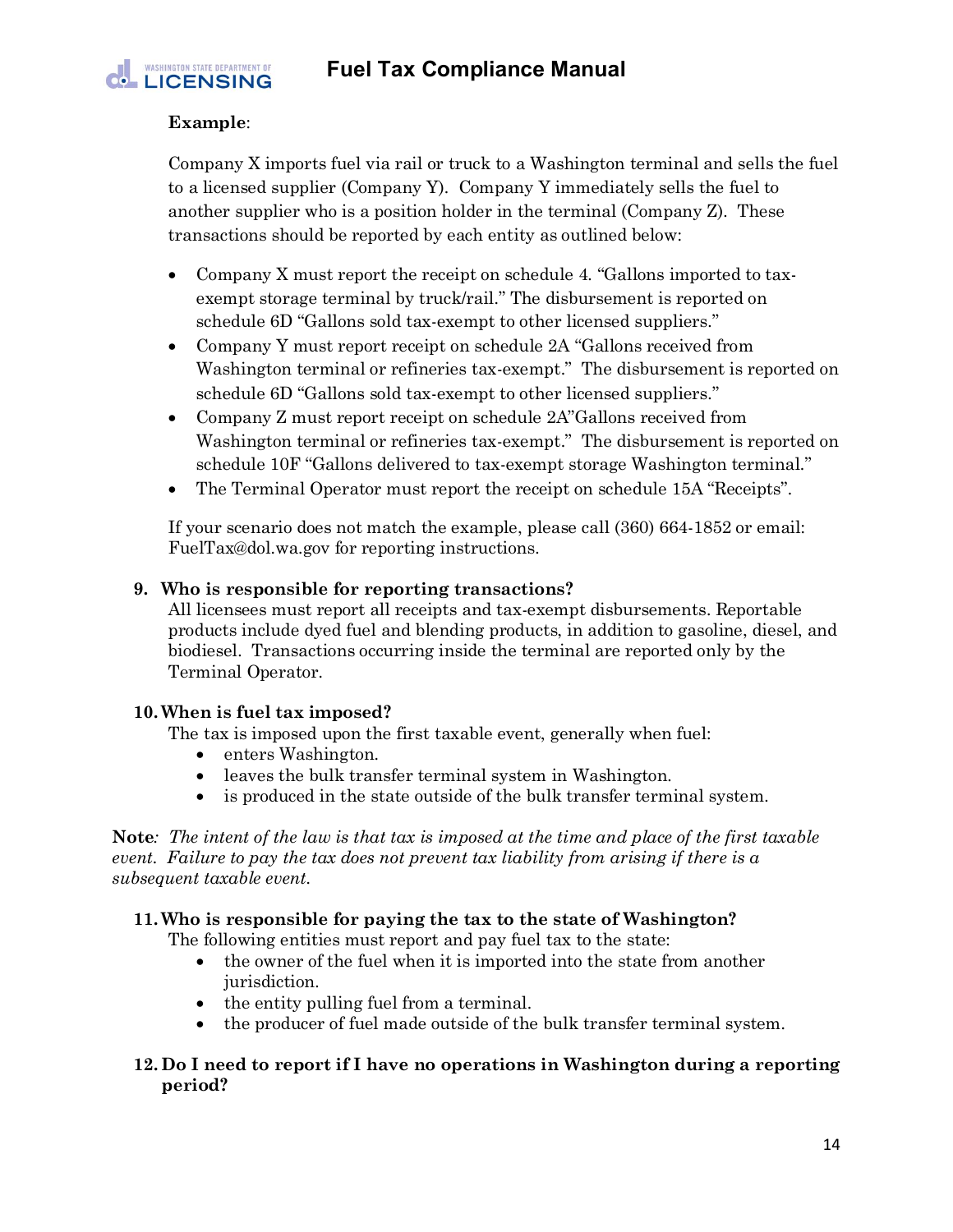

Yes, you will need to select "no operations" and submit your tax return by the due date. Failure to file will result in the revocation of your license.

- **13. What happens if I have multiple fuel tax licenses and one is revoked?** All fuel tax licenses will be revoked.
- **14. Are biodiesel, ethanol, and butane taxable in Washington before they are blended?**

Yes, these products are fully taxable, including blends.

**15. What document number do I use to report fuel transactions?**

Use the bill of lading number as the document number on the tax return. Do not use dates, invoice numbers, purchase numbers, or railcar numbers.

#### **16. Am I required to report net, gross, or billed gallons?**

Yes, you must report all three. The billed gallons column will be used to calculate tax liability. This number must match the invoice.

#### **17. How do I report transactions for prior periods?**

You must amend the return for the period in which the transaction occurred. Adjustments reported in the wrong period will be denied.

**18. Do I have to report fuel received at the refinery on the supplier tax return?** Yes. Please report these transactions on schedule 2A.

### **19. What happens when the fuel is diverted?**

You must amend the tax return to correct the reported destination jurisdiction.

#### **20. How do I determine who is responsible to report fuel exported from the state of Washington?**

The company who owns the fuel when it leaves the state of Washington is responsible to report the export. If uncertain of the owner, you may review:

- the contract between buyer and seller.
- invoices to determine whether out of state tax has been charged.
	- o If Washington State fuel tax or no tax has been charged, it is likely the purchaser is the owner.
	- o If another's state's tax is charged, the seller is the owner. The buyer should not report the transaction on the Washington fuel tax return.
- invoices to look for the term "FOB origin" This means the purchase took place in Washington and the purchaser is the owner.
- invoices to look for the term "FOB destination" This means the purchase took place in another state and the seller is the owner.

**Note***: The exporter in the origin jurisdiction must be the importer in the destination jurisdiction. Fuel cannot change hands at the border.*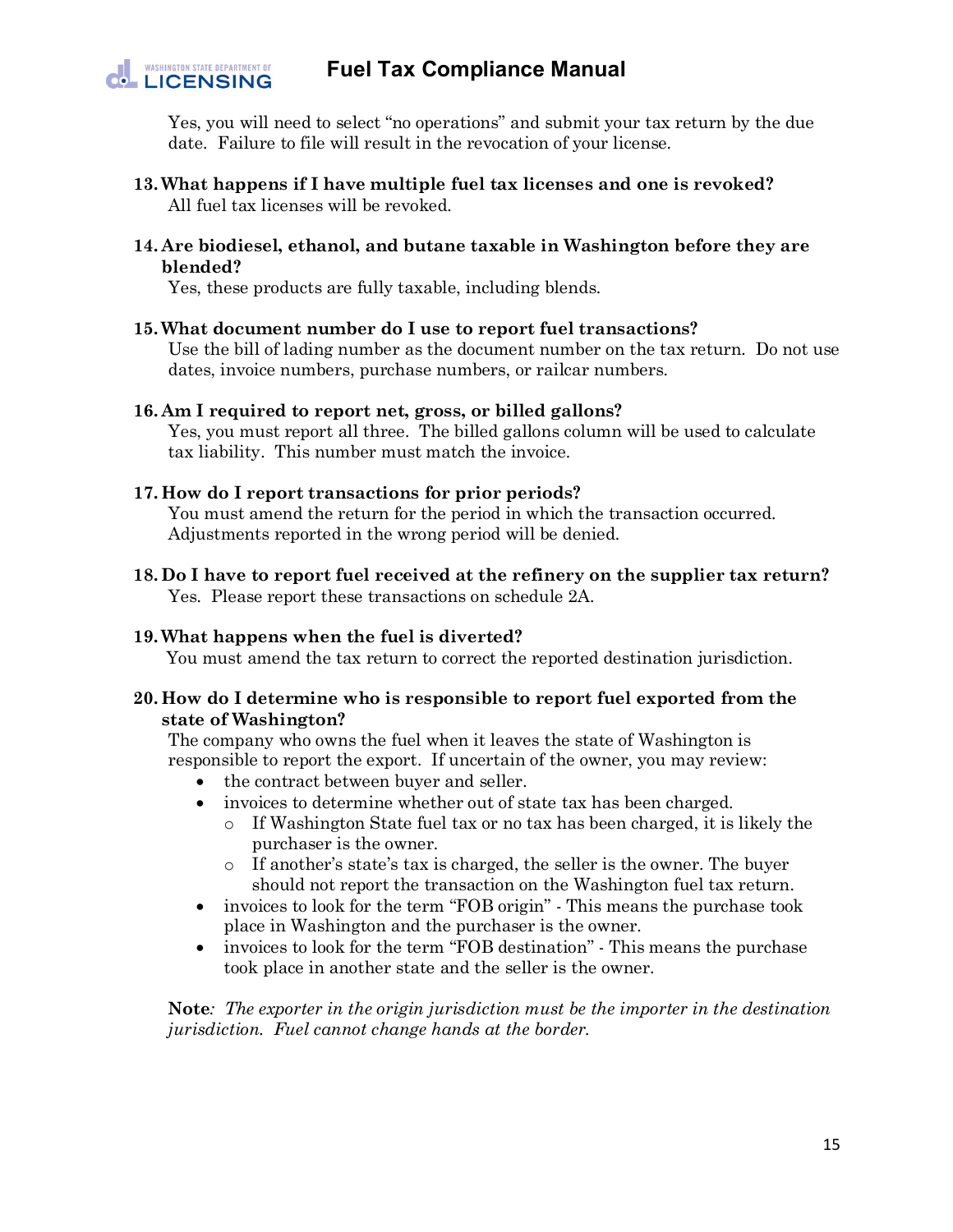

# <span id="page-16-0"></span>**Fuel Distributor**

# <span id="page-16-1"></span>**What can I do as a Distributor?**

A distributor can:

- buy and sell fuel outside the bulk transfer terminal system.
- import and export fuel.
- purchase tax-exempt fuel at the terminal from a licensed supplier for immediate export.
- purchase tax-deferred fuel from a licensed supplier.

# <span id="page-16-2"></span>**What documents do I need to apply for this license?**

- An application completed:
	- o online on TAP at [https://wadolprft.gentax.com/TAP/\\_/,](https://wadolprft.gentax.com/TAP/_/) or
	- o by paper form available at [https://www.dol.wa.gov/forms/441750.pdf.](https://www.dol.wa.gov/forms/441750.pdf)
- Copies of licenses from other jurisdictions for imports or exports.
- Proof of motor and special fuel bond coverage equal to 3 times the estimated monthly fuel tax liability and must be between \$5,000 and \$100,000. This coverage may be any of the following:
	- o surety fuel tax bond from your insurance company
	- o Time Certificate of Deposit from your bank
	- o cash bond (contact us at (360) 664-1852 for instructions)

# <span id="page-16-3"></span>**What do I have to do to maintain my license?**

- Report and pay timely each month even if you have not operated in Washington (see details in the General Information section on page 6.)
- Comply with Washington State fuel tax statutes and rules
	- o Fuel Tax statutes: <https://app.leg.wa.gov/RCW/default.aspx?cite=82.38>
	- o Washington Administrative Code: <https://app.leg.wa.gov/WAC/default.aspx?cite=308-77>
- Maintain proper bond coverage as required by law.

# <span id="page-16-4"></span>**What are the reporting requirements for Fuel Distributors?**

- All fields are required, including the accurate net, gross, and billed gallons.
- Butane, biodiesel, ethanol, trans-mix, and other blending products must be reported in addition to all motor and special fuel.
- If the origin or destination of the fuel is an IRS terminal or refinery, you must report the correct number as assigned by the IRS and do not have to report the city and state.
- Report the correct Federal Employer Identification Number (FEIN) for all buyers, sellers, and carriers.
- Report bill of lading (BOL) numbers in the document number field. Do not use dates, invoice numbers, purchase numbers, or railcar numbers.
- Report in whole gallons.
- Distributors cannot legally sell tax-exempt fuel to suppliers unless the fuel is sold on terminal grounds.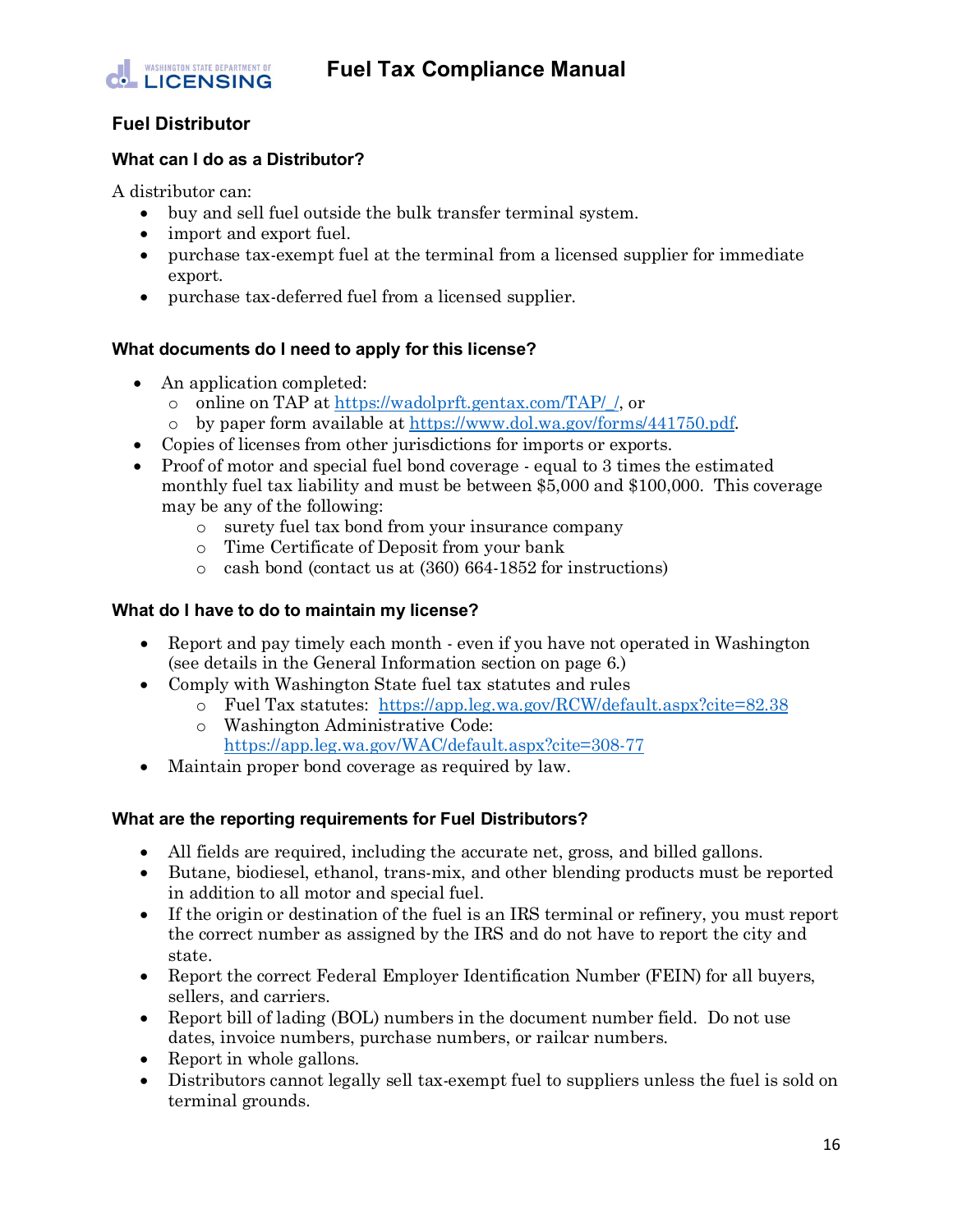

- Dyed diesel transactions between licensees below the rack on terminal grounds (or leaving or entering the terminal) must be reported on the distributor return.
- When reporting imports or exports of fuel from other jurisdictions, the exporter in the origin jurisdiction must be the importer in the destination jurisdiction. Fuel cannot change hands at the border.
- All transactions must be reported in the period in which they occur. Adjustments to prior periods must be made by amending the period in which the original transaction took place. Out of period transactions will be denied.
- Distributors may not hold tax-exempt fuel within the bulk transfer terminal system. Please call (360) 664-1852 or email: [FuelTax@dol.wa.gov,](mailto:FuelTax@dol.wa.gov) if you have questions.

# <span id="page-17-0"></span>**Receipts Schedules**

Schedule 1: **Gallons received tax paid** - Use this schedule to report purchases of:

- undyed fuel when Washington fuel tax was paid to the seller at the time of purchase.
- dyed fuel (which is always purchased without fuel tax) received outside the bulk transfer terminal system.
- Schedule 2: **Gallons received tax-exempt** Use this schedule to report receipt of dyed fuel in Washington.
- Schedule 2E: **Gallons received tax-exempt for export** Use this schedule to report taxexempt receipts of fuel for immediate export.
	- This fuel must be purchased at a terminal from a licensed supplier.
- Schedule 3: **Gallons imported below terminal** Use this schedule to report fuel, including dyed diesel, imported outside the bulk transfer terminal system, via truck or rail.
	- The origin of the fuel must be outside the state of Washington.
	- The destination must be outside of the bulk transfer terminal system.
- Schedule 4: **Gallons imported to tax-exempt storage terminal by truck/rail** Use this schedule to report fuel, including dyed diesel, imported outside the bulk transfer terminal system to an IRS registered terminal or refinery, by truck or rail.
	- You must list the destination terminal or refinery number.
	- The origin of the fuel must be outside the state of Washington.

# <span id="page-17-1"></span>**Disbursements Schedules**

Schedule 6F: **Gallons sold to IFTA authorized carriers OR sales of dyed diesel delivered to a WA licensee** - Use this schedule to report sales to International Fuel Tax Agreement (IFTA) authorized carriers and for sales of dyed diesel to Washington fuel tax licensees.

• Do not report dyed diesel sales to unlicensed companies, or sales of other fuel to licensed distributors or suppliers on this schedule.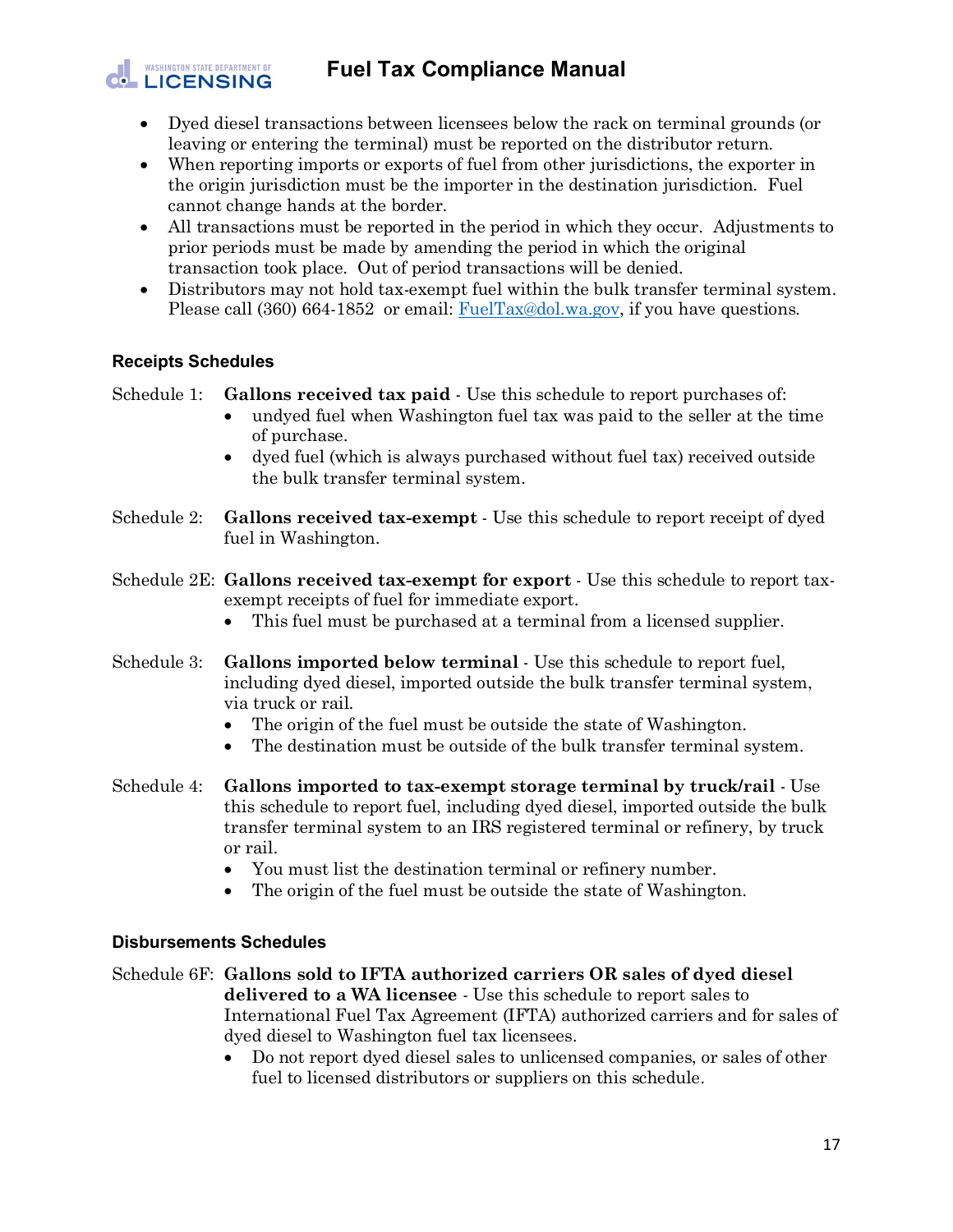

Schedule 6Z: **Gallons sold for racing** - Use this schedule to report sales of racing fuel.

- The fuel sold cannot be legal for on-road use.
- Schedule 7: **Gallons exported** Use this schedule to report fuel exported to other states or countries when you own the fuel at the time of export.
	- The fuel must be taken to a jurisdiction outside Washington to qualify for this exemption.
	- You must also be the importer in the destination jurisdiction.
- Schedule 8: **Gallons sold tax**-**exempt to US Armed Forces or National Guard for export** (**Motor Fuel)** - Use this schedule to report all sales of motor fuel to US Armed Forces or National Guard.
	- The destination of the fuel must be outside of Washington and must be exported by the Armed Forces or National Guard.
- Schedule 8: **Gallons sold tax-exempt to federal government (Special Fuel) -** Use this schedule when selling special and dyed diesel fuel, only sales to the federal government qualify.
- Schedule 10C: **Gallons sold tax-exempt to urban passenger transportation systems** Use this schedule to report sales of special fuel and dyed special fuel to urban passenger transportation systems.
	- Sales of motor fuel do not qualify for this exemption.
	- If selling motor fuel, you must charge fuel tax and the end user may qualify for a refund.

Schedule 10D: **Credit card sales to tax-exempt foreign diplomatic and consular missions** - Use this schedule to report credit card sales of motor fuel to foreign diplomatic and consular mission personnel.

- The name of the country must be reported.
- Sales of special fuel do not qualify for this exemption.
- Schedule 10F: **Gallons delivered to tax-exempt storage Washington terminal** Use this schedule to report deliveries of fuel to IRS registered terminals or refineries in Washington.
	- As a licensed distributor, you do not qualify to hold tax-exempt inventory in IRS registered terminals. If you hold inventory in a terminal, call 360- 664-1852 for reporting instructions.

Schedule 10G: **Gallons sold to other tax-exempt entities** - Use this schedule to report sales to other tax-exempt entities. These exemptions are specified in RCW 82.38.080 and vary according to fuel type.

**Note**: *Washington licensed suppliers are not tax-exempt entities and should not be reported on this schedule.*

Schedule 13X: **Gallons of biodiesel rebranded to dyed** - Use this schedule to report gallons of biodiesel dyed outside of the bulk transfer terminal system.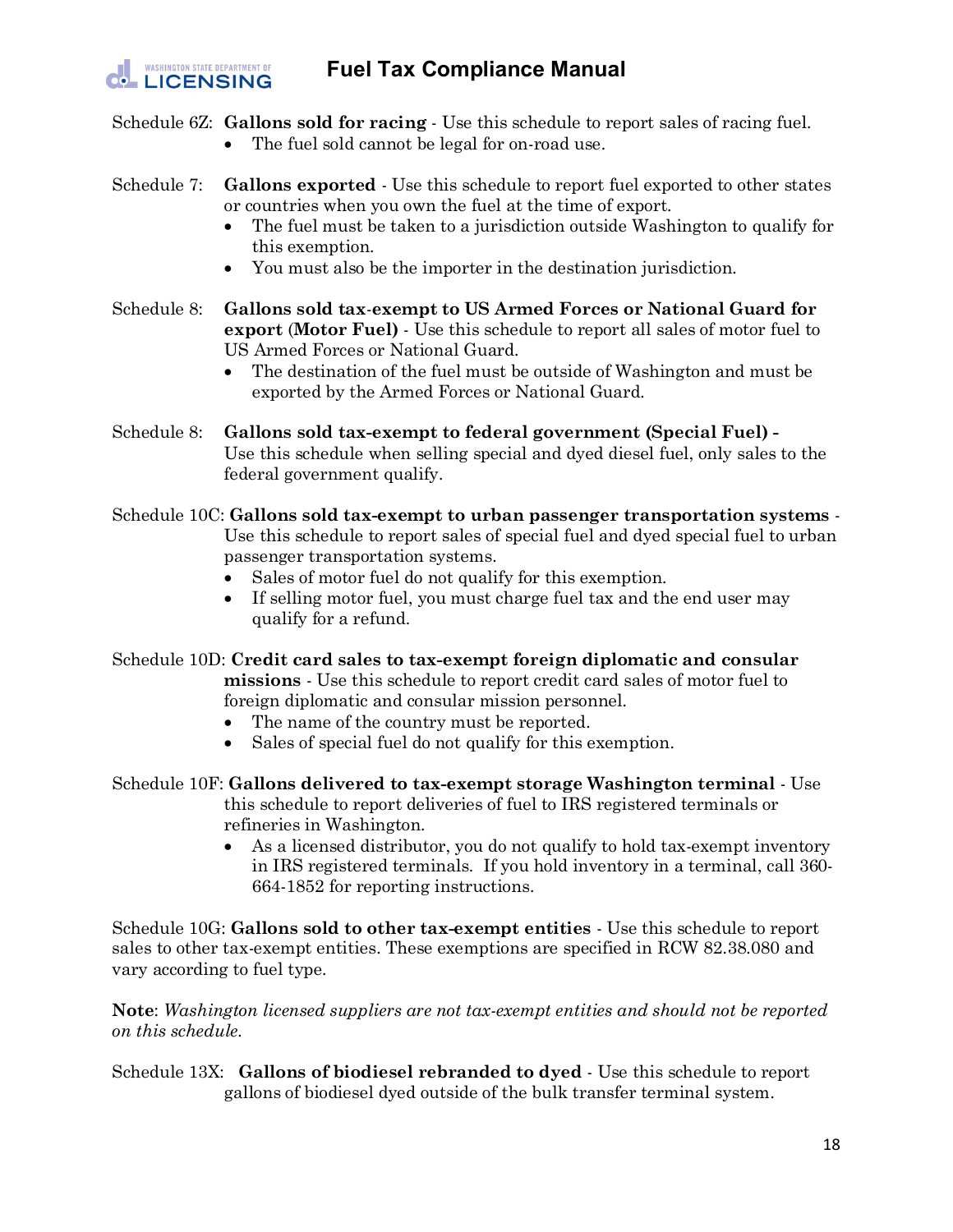

• Only the biodiesel portion of a blend (B00) should be reported on this schedule.

**Note**: *It is illegal to dye petroleum products outside of the terminal. Do not report rebrands on the distributor tax return. Fuel dyed within the terminal will be reported by the Terminal Operator.* 

### <span id="page-19-0"></span>**Frequently Asked Questions**

**1. Are all my fuel sales to licensed suppliers tax-exempt?**  No. Only sales of fuel to licensed suppliers on IRS terminal grounds are exempt.

**Note**: *Dyed diesel sold to licensed suppliers and distributors is always fuel tax exempt.*

- **2. Is it legal to dye diesel outside of the terminal?**  No.
- **3. What happens if I inadvertently mix dyed fuel with clear?**  You must return the fuel to the terminal. You may file a claim for refund. This fuel cannot be sold as dyed fuel.

### **4. Is it legal to dye biodiesel and biodiesel blends outside of the terminal?**

- Rebrands of biodiesel in blends below B20 biodiesel may be rebranded by blending it with dyed diesel if the result is a fuel that is B20 or below. Since diesel must be dyed at the terminal, rebrands of biodiesel blends outside the terminal must only be created by adding clear biodiesel with dyed diesel. Only the clear biodiesel portion (B00) should be reported on the 13X schedule.
- Biodiesel blends above B20 must only be rebranded using a mechanical injection device. Otherwise, the dye concentration becomes too diluted to meet IRS requirements. The licensee may be asked to provide proof of purchase for the device. Only the clear biodiesel portion (B00) should be reported on the 13X schedule.

### **5. How do I report fuel disbursed to the refinery?**

Report disbursements to licensed suppliers on 10F, using the correct refinery number issued by the Internal Revenue Service. This number is available at: [https://www.irs.gov/businesses/small-businesses-self-employed/terminal-control](https://www.irs.gov/businesses/small-businesses-self-employed/terminal-control-number-tcn-terminal-locations-directory)[number-tcn-terminal-locations-directory.](https://www.irs.gov/businesses/small-businesses-self-employed/terminal-control-number-tcn-terminal-locations-directory) Sales to other licensees and unlicensed companies must be taxed.

**6. What is a flash sale (also known as flash titling) and how do I report it?** Fuel is sold to a licensed distributor or supplier who serves as an intermediary, selling the fuel again to another licensee before the fuel enters or leaves a terminal (or on terminal property.)

# **Example**:

A licensed distributor (Company X) imports fuel via rail or truck to a Washington terminal and sells the fuel to Company Y. Company Y immediately sells the fuel to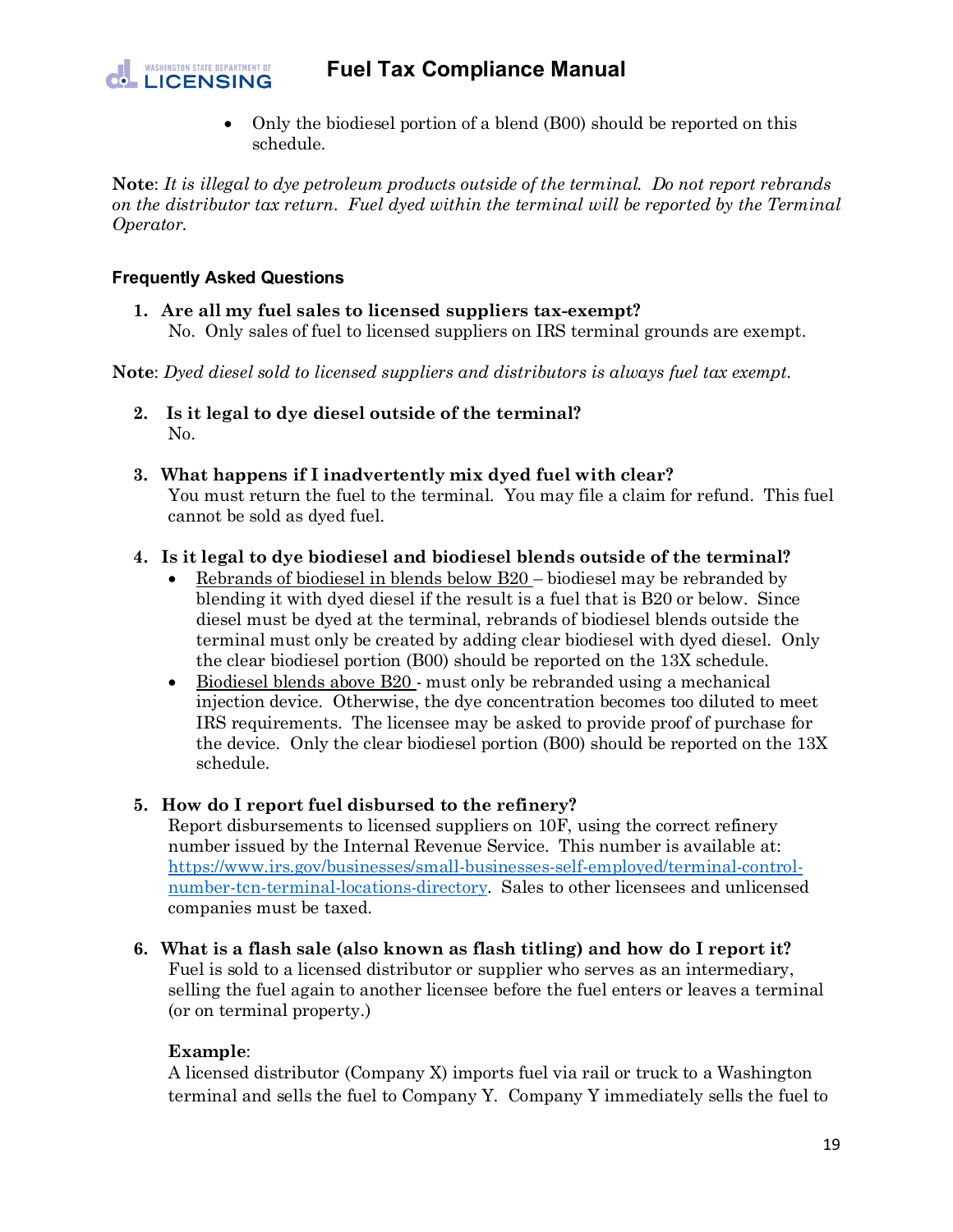

a licensed supplier who is a position holder in the terminal (Company Z). Company X must report the receipt on schedule 4. "Gallons imported to tax-exempt storage terminal by truck/rail."

- If selling to:
	- o a licensed supplier, the disbursement is reported on schedule 10F "Gallons delivered to tax-exempt storage Washington terminal."
	- o another distributor (or non-licensee,) the disbursement isn't reported and the fuel must be sold with tax.

# **7. When can a licensed distributor buy tax-exempt fuel?**

A licensed distributor can only buy tax-exempt fuel if all 3 of the following conditions exist, the fuel is:

- purchased from a licensed supplier,
- purchased at an IRS registered terminal, and.
- immediately exported. (The purchasing distributor must be the exporter.)

# **8. Who is responsible for reporting transactions?**

All licensees must report all receipts and tax-exempt disbursements. Reportable products include dyed fuel and blending products, in addition to gasoline, diesel, and biodiesel. Transactions occurring inside the terminal are reported only by the Terminal Operator.

### 9. **When is fuel tax imposed?**

The tax is imposed upon the first taxable event, when fuel:

- enters Washington.
- leaves the bulk transfer terminal system in Washington.
- is produced in the state outside of the bulk transfer terminal system.

# **10. Who is responsible for paying the tax to the state of Washington?**

The following entities must report and pay fuel tax to the state, the:

- owner of the fuel when it is imported into the state from another jurisdiction.
- entity pulling fuel from a terminal.
- producer of fuel produced outside of the bulk transfer terminal system.
- entity who adds blending products to fuel outside of the bulk transfer terminal system.

### **11. Do I need to report if I have no operations in Washington during a reporting period?**

Yes, you will need to select "no operations" and submit your tax return by the due date. Failure to file will result in the revocation of your license.

# **12. What happens if I have multiple fuel tax licenses and one is revoked?**

All fuel tax licenses will be revoked.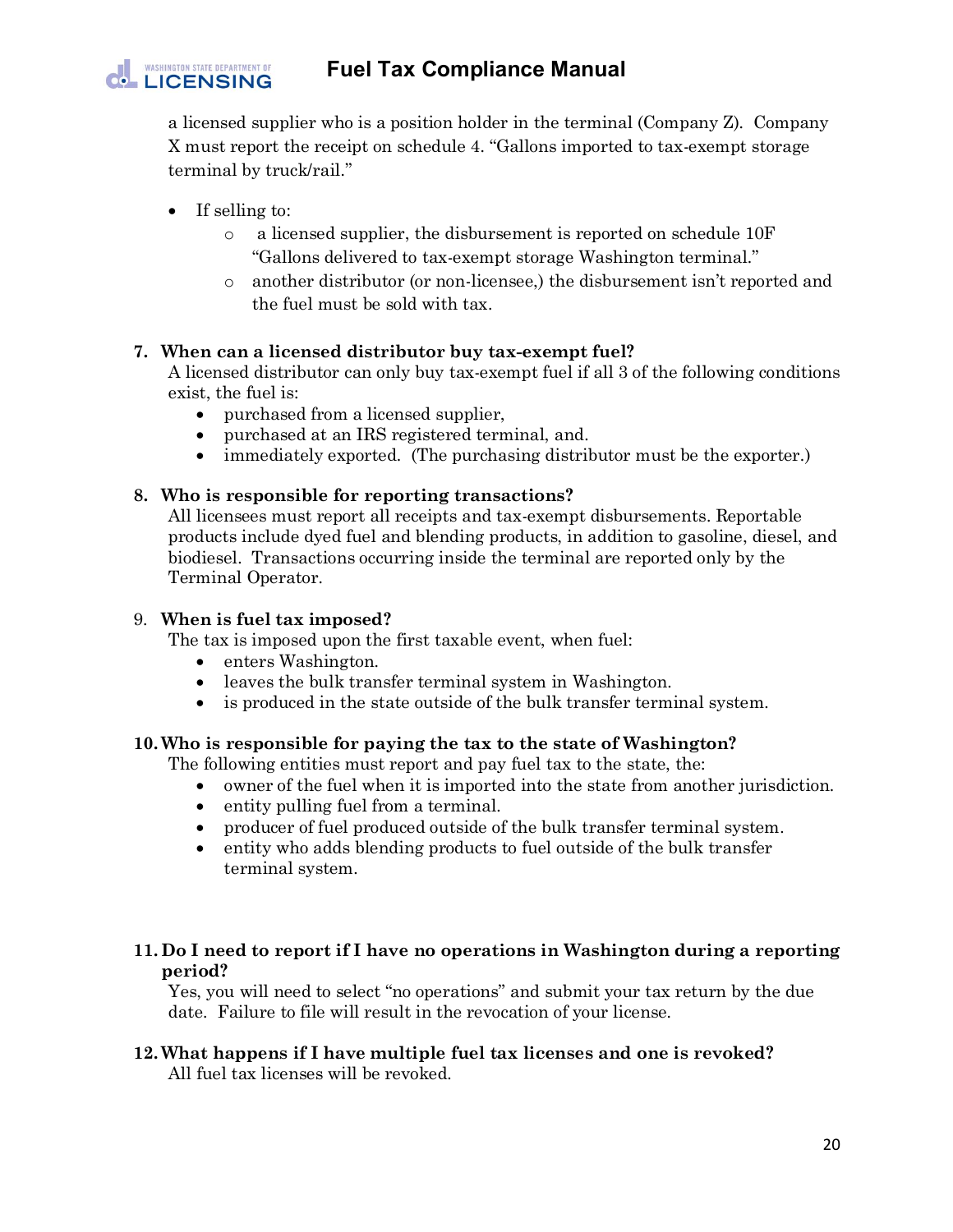

**13. Are biodiesel, ethanol, and butane taxable in Washington before they are blended?**

Yes, these products are fully taxable, including blends.

### **14. What document number do I use to report fuel transactions?**

Use the bill of lading number as the document number on your tax return. Do not use dates, invoice numbers, purchase numbers, or railcar numbers.

#### **15. Am I required to report net, gross, or billed gallons?**

You must report all three. The billed gallons column will be used to calculate tax liability. This number must match the invoice.

#### **16. How do I report transactions for prior periods?**

You must amend the return for the period in which the transaction occurred. Adjustments reported in the wrong period will be denied.

#### **17. What happens when the fuel is diverted?**

You must amend the tax return to correct the reported destination jurisdiction. Purchasing tax-exempt fuel for export, then selling it in Washington, is illegal. Engaging in this activity may jeopardize your license.

#### **18. What happens if I purchase fuel for export, then only export a portion of the load?**

You cannot legally purchase tax-exempt fuel for this type of transaction. If a partial load is diverted to Washington, you must ask the Fuel Supplier to rebill you for tax for the entire load. When you report the exported fuel, you will be credited for the tax paid.

### **19. How do I determine who is responsible to report fuel exported from the state of Washington?**

The company who owns the fuel when it leaves the state of Washington is responsible to report the export. If uncertain of the owner, you may review:

- the contract between buyer and seller.
- invoices to determine whether out of state tax has been charged.
	- o If Washington State fuel tax or no tax has been charged, it is likely the purchaser is the owner.
	- o If another's state's tax is charged, the seller is the owner. The buyer should not report the transaction on the Washington fuel tax return.
- invoices to look for the term "FOB origin" This means the purchase took place in Washington and the purchaser is the owner.
- invoices to look for the term "FOB destination" This means the purchase took place in another state and the seller is the owner.

**Note**: *The exporter in the origin jurisdiction must be the importer in the destination jurisdiction. Fuel cannot change hands at the border.*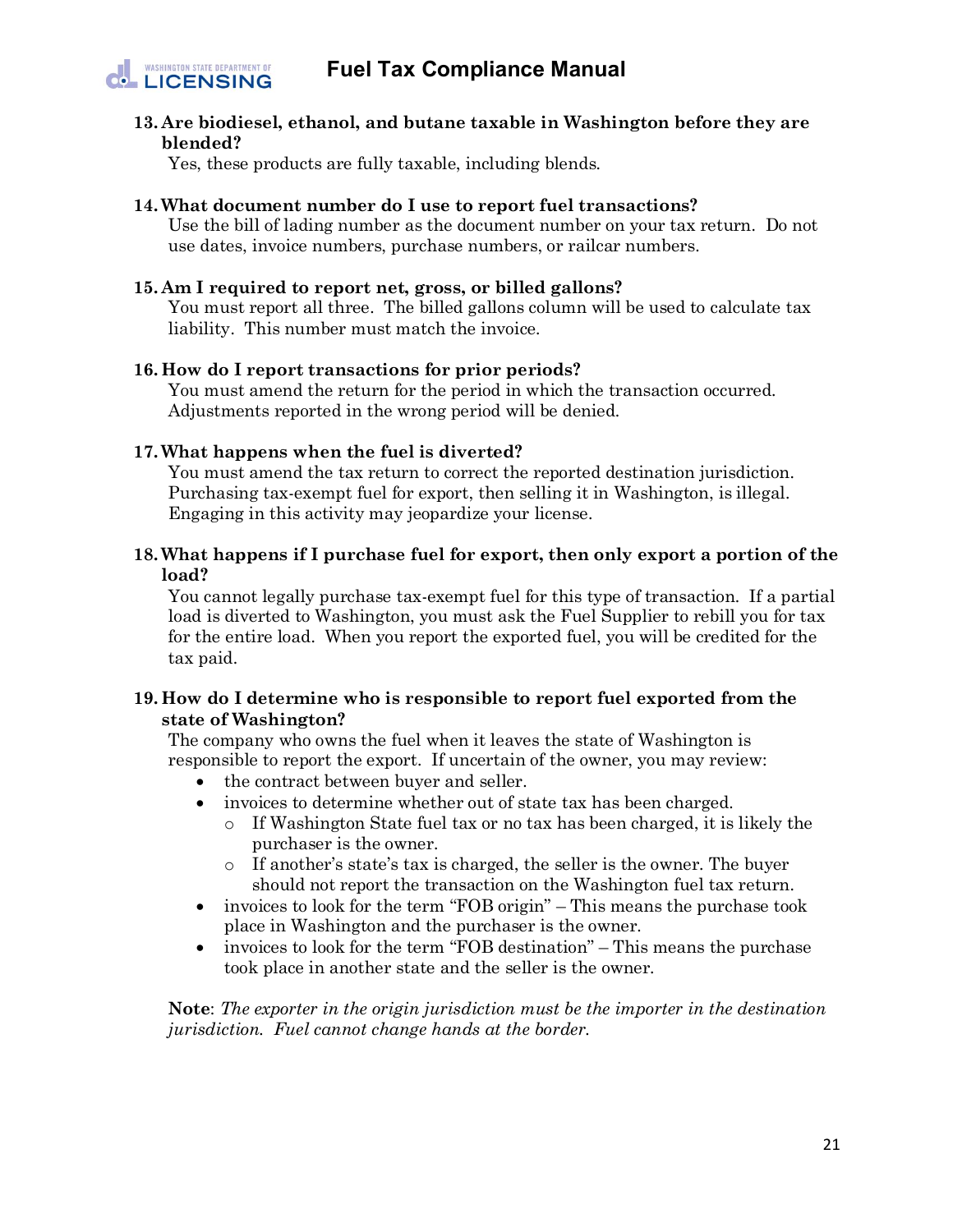

# <span id="page-22-0"></span>**Fuel Blender**

# <span id="page-22-1"></span>**What can I do as a Fuel Blender?**

- Blend taxed fuel with other non-taxed products to produce motor and special fuel.
- Produce non-petroleum fuel outside of the bulk transfer terminal system.

# <span id="page-22-2"></span>**What documents do I need to apply for this license?**

- An application completed:
	- o online on TAP at [https://wadolprft.gentax.com/TAP/\\_/,](https://wadolprft.gentax.com/TAP/_/) or
	- o by paper form available at [https://www.dol.wa.gov/forms/441750.pdf.](https://www.dol.wa.gov/forms/441750.pdf)
- Copies of licenses from other jurisdictions for export.
- A 637 certification from the Internal Revenue Service, authorizing fuel blending.
- Proof of motor and special fuel bond coverage equal to 3 times the estimated monthly fuel tax liability and must be between \$5,000 and \$100,000. This coverage may be any of the following:
	- o surety fuel tax bond from your insurance company
	- o Time Certificate of Deposit from your bank
	- o cash bond (contact us at 360-664-1852 for instructions)

# <span id="page-22-3"></span>**What do I have to do to maintain my license?**

- Report and pay timely each month even if you have not operated in Washington (see details in the General Information on page 6.)
- Comply with Washington State fuel tax statutes and rules
	- o Fuel Tax statutes: <https://app.leg.wa.gov/RCW/default.aspx?cite=82.38>
	- o Washington Administrative Code: <https://app.leg.wa.gov/WAC/default.aspx?cite=308-77>
- Maintain proper bond coverage as required by law.

### <span id="page-22-4"></span>**What are the reporting requirements for Fuel Blenders?**

- All fields are required, including the accurate net, gross, and billed gallons.
- Butane, biodiesel, ethanol, trans-mix, and other blending products must be reported.
- If the origin or destination of the fuel is an IRS terminal or refinery, you must report the correct number as assigned by the IRS and do not have to report the city and state.
- Report the correct Federal Employer Identification Number (FEIN) for all buyers, sellers, and carriers.
- Report bill of lading (BOL) numbers in the document number field. Do not use dates, invoice numbers, purchase numbers, or railcar numbers.
- Report in whole gallons.
- Dyed diesel transactions between licensees below the rack must be reported on the blender return.
- When reporting exports of fuel to other jurisdictions, the Washington exporter must be the importer in the destination jurisdiction. Fuel cannot change hands at the border.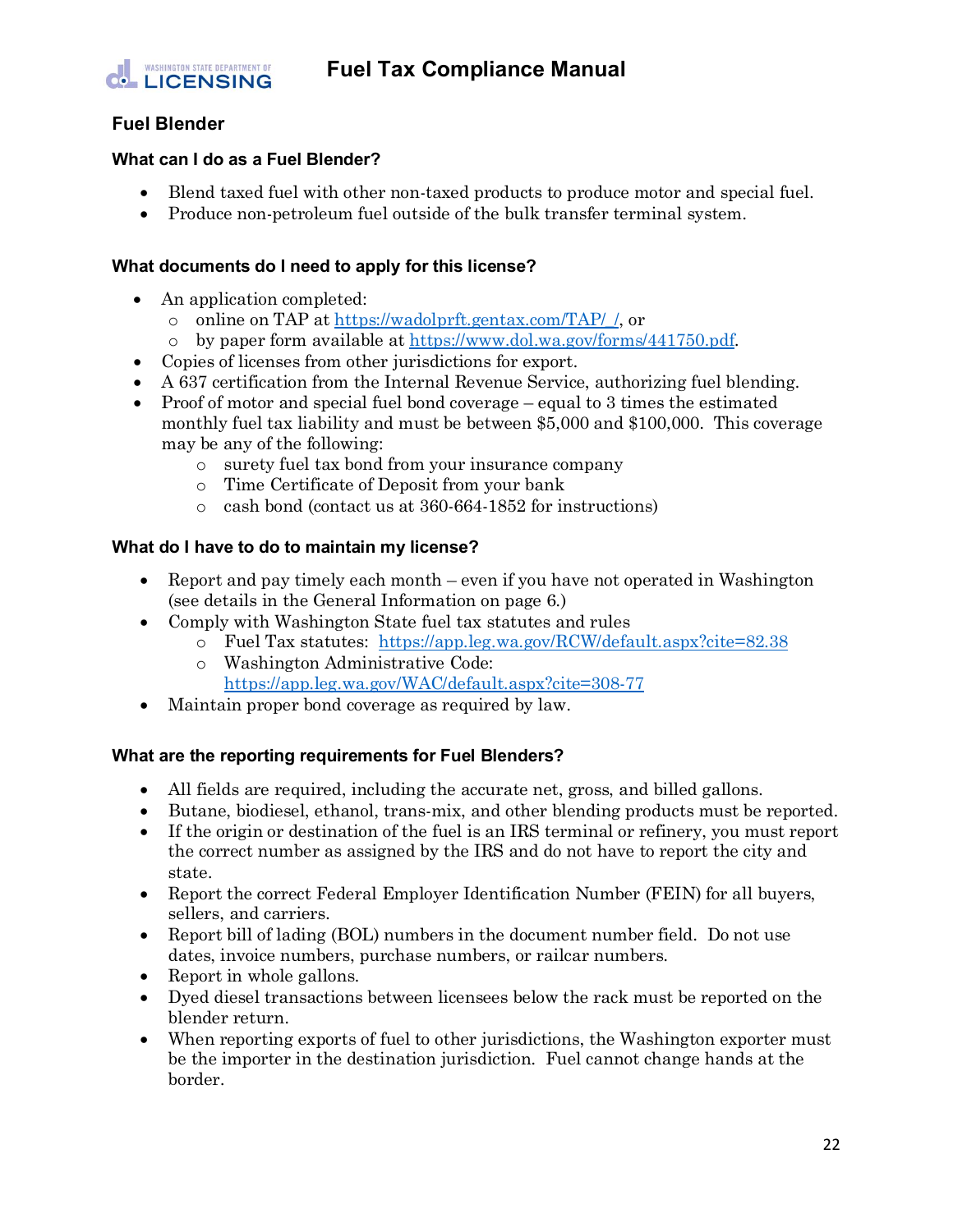

- All transactions must be reported in the period in which they occur. Adjustments to prior periods must be made by amending the period in which the original transaction took place. Out of period transactions will be denied.
- Blenders may not hold tax-exempt fuel within the bulk transfer terminal system. Please call (360) 664-1852 if you have questions.

### <span id="page-23-0"></span>**Receipts Schedules**

**Beginning physical inventory below terminal** - Use line 1 to record the physical inventory at the beginning of the reporting period. This number must match the previous month's ending inventory and must be a physical measurement of fuel held in bulk inventories outside the terminal.

- Schedule 1: **Gallons received tax paid** Use this schedule to report purchases of: undyed fuel when Washington fuel tax was paid to the seller at the time of purchase.
- Schedule 2: **Gallons received tax-exempt or produced in state** Use this schedule to report non-taxed fuel produced outside the bulk transfer terminal system and receipts of dyed fuel.
- Schedule 2B: **Gallons received tax-exempt blend stock** Use this schedule to report receipts of tax-exempt products which are used as blend stock i.e. trans-mix.

### <span id="page-23-1"></span>**Disbursements Schedules**

- Schedule 6Z: **Gallons sold for racing** Use this schedule to report motor fuel sales of racing fuel.
	- The fuel sold cannot be legal for on-road use.
- Schedule 7: **Gallons exported** Use this schedule to report fuel exported to other states or countries when you own the fuel at the time of export.
	- The fuel must be taken to a jurisdiction outside Washington to qualify for this exemption.
	- You must also be the importer in the destination jurisdiction.
- Schedule 10C: **Gallons sold tax-exempt to urban passenger transportation systems** Use this schedule to report sales of special fuel and dyed special fuel to Urban Passenger Transportation Systems.
	- Sales of motor fuel do not qualify for this exemption.
	- If selling motor fuel, you must charge fuel tax and the end user may qualify for a refund.

# Schedule 10D: **Credit card sales to tax-exempt foreign diplomatic and consular missions** - Use this schedule to report credit card sales of motor fuel to foreign diplomatic and consular mission personnel.

- The name of the country must be reported.
- Sales of special fuel do not qualify for this exemption.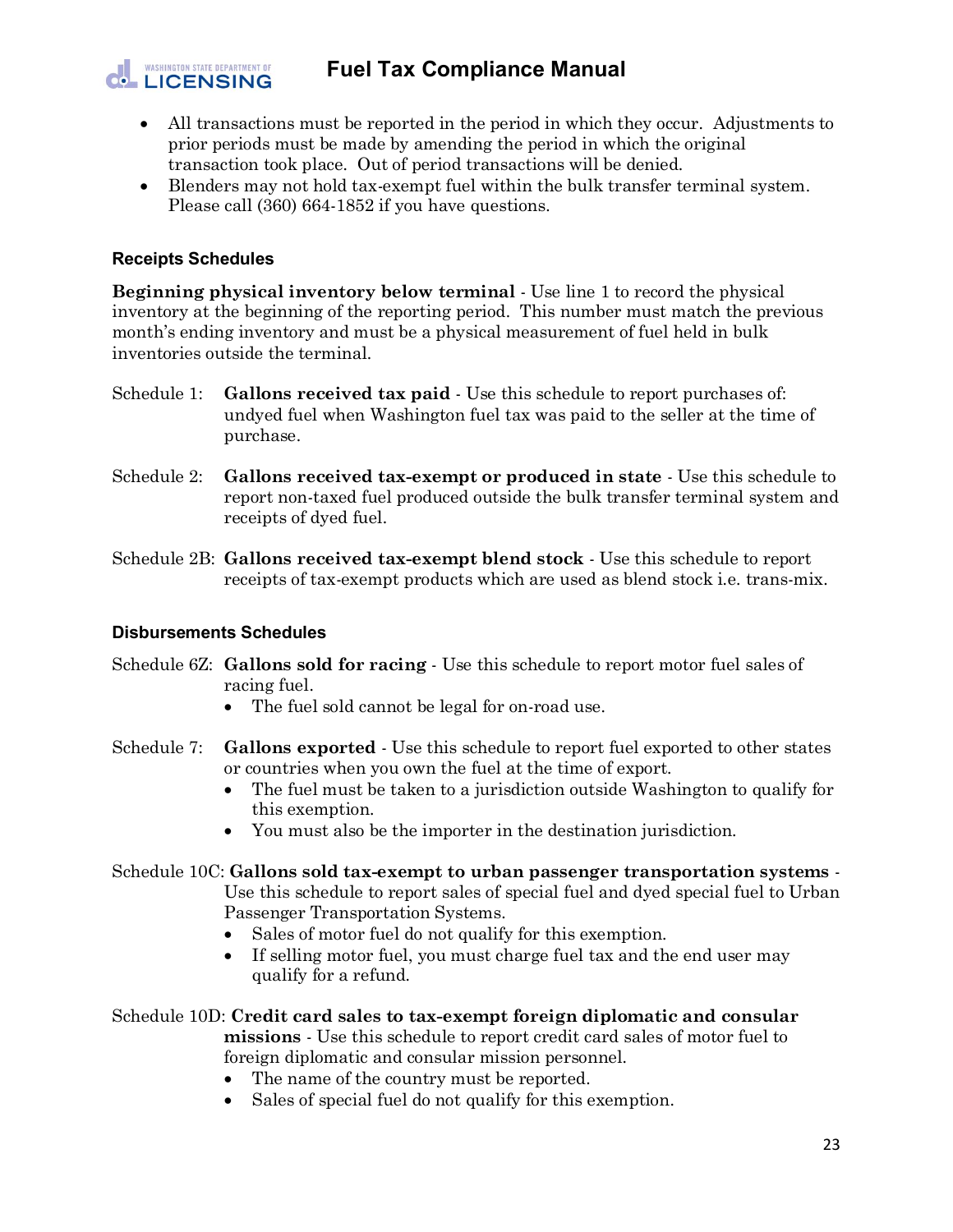

Schedule 10G: **Gallons sold to other tax-exempt entities** - Use this schedule to report sales to other tax-exempt entities. These exemptions are specified in Washington law and vary according to fuel type. See RCW 82.38.080.

**Note**: *Washington licensed suppliers are not generally tax-exempt entities and should not be reported on this schedule.*

Schedule 12A: **Gallons of tax paid product sold from inventory -** Use this schedule to report tax paid fuel sold from bulk inventory outside the bulk transfer terminal system.

**Ending physical inventory below terminal -** Use line 12 to record the physical inventory at the end of the reporting period. This number must match the next month's beginning inventory and must be a physical measurement of fuel held in bulk inventories outside the terminal.

Schedule 13X: **Gallons of biodiesel rebranded to dyed** - Use this schedule to report gallons of biodiesel dyed outside of the bulk transfer terminal system.

• Only the biodiesel portion of a blend (B00) should be reported.

**Note**: *It is illegal to dye petroleum products outside of the terminal. Do not report rebrands on the blender tax return. Fuel dyed within the terminal will be reported by the Terminal Operator.* 

# <span id="page-24-0"></span>**Frequently Asked Questions**

- **1. Are all my fuel sales to licensed suppliers tax-exempt?**  No. Only fuel sales to licensed suppliers on IRS terminal grounds are exempt.
- **2. Is it legal to dye diesel outside of the terminal?**  No.
- **3. What happens if I inadvertently mix dyed fuel with clear?**  You must return the fuel to the terminal. You may file a claim for refund. This fuel cannot be sold as dyed fuel.
- **4. Is it legal to dye biodiesel and biodiesel blends outside of the terminal?** 
	- Rebrands of biodiesel in blends below B20 biodiesel may be rebranded by blending it with dyed diesel if the result is a fuel that is B20 or below. Since diesel must be dyed at the terminal, rebrands of biodiesel blends outside the terminal must only be created by adding clear biodiesel with dyed diesel. Only the clear biodiesel portion (B00) should be reported on the 13X schedule.
	- Rebrands of biodiesel blends above B20 must be rebranded using a mechanical injection device. Otherwise, the dye concentration becomes too diluted to meet IRS requirements. The licensee may be asked to provide proof of purchase for the device. Only the clear biodiesel portion (B00) should be reported on the 13X schedule.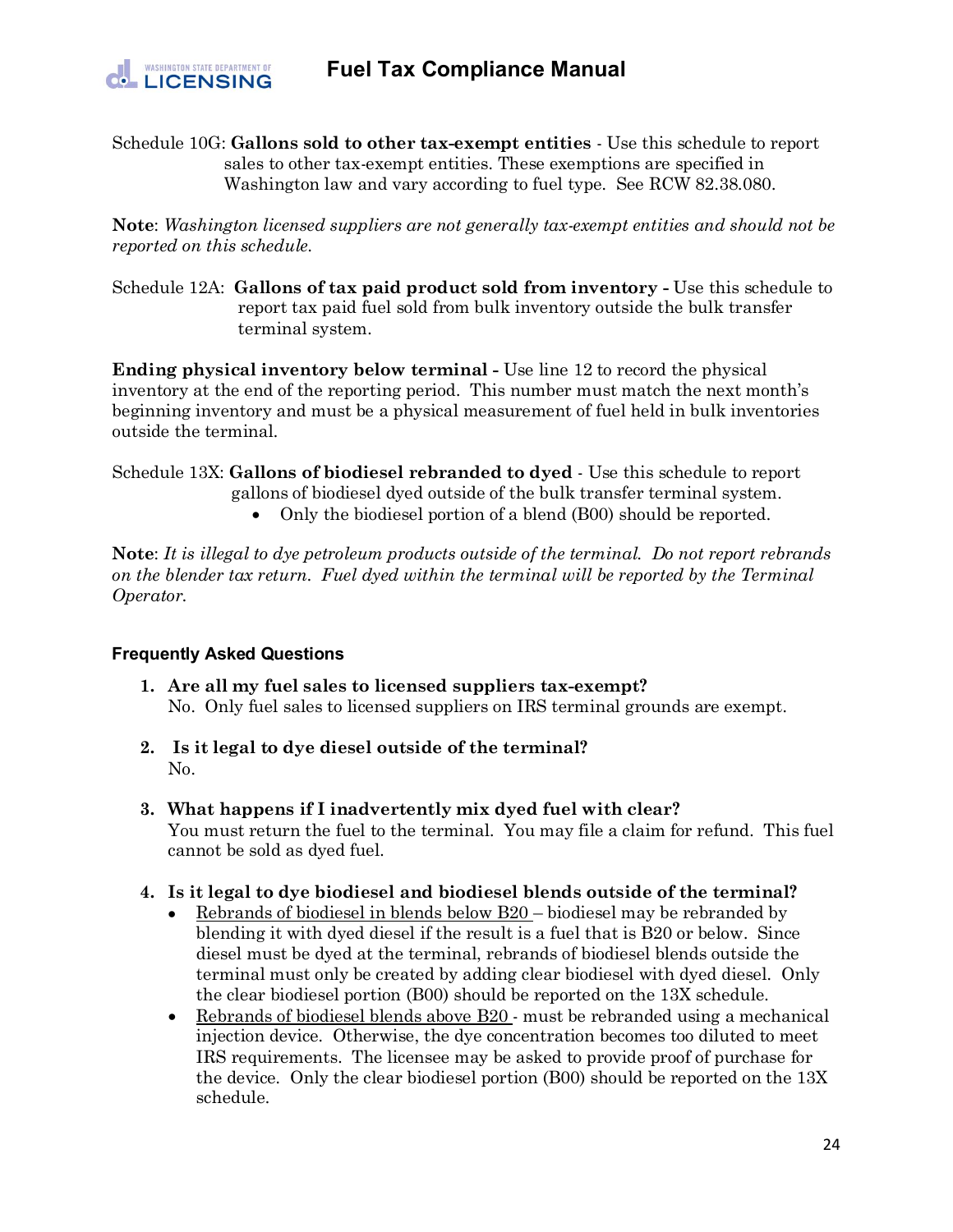



**5. Can a licensed blender buy tax-exempt fuel?**  No.

# **6. Who is responsible for reporting transactions?**

All licensees must report all receipts and tax-exempt disbursements. Reportable products include dyed fuel and blending products, in addition to gasoline, diesel, and biodiesel.

# **7. When is fuel tax imposed?**

The tax is imposed upon the first taxable event, when fuel:

- enters Washington
- leaves the bulk transfer terminal system in Washington, or
- is produced in the state outside of the bulk transfer terminal system.

### 8. **When must a blender pay fuel tax to the state of Washington?**

You must pay tax when:

- producing fuel outside of the bulk transfer terminal system.
- adding previously non-taxed blending products to fuel outside of the bulk transfer terminal system.

**Note**: *You must pay fuel tax to your fuel seller in all other transactions.*

### **9. Do I need to report if I had no operations in Washington during a reporting period?**

Yes, you must select "no operations" and submit your tax return by the due date. Failure to file will result in the revocation of the blender license.

- **10. What happens if I have multiple fuel tax licenses and one is revoked?** All fuel tax licenses will be revoked.
- **11. Are biodiesel, ethanol, and butane taxable in Washington before they are blended?**

Yes, all blend stocks with an octane rating of 75 or higher are fully taxable.

### **12. What document number is used to report fuel transactions?**

Use the bill of lading number as the document number on the tax return.

#### **13. Am I required to report net, gross, or billed gallons?**

You must report all three. The billed gallons column will be used to calculate tax liability. This number must match the invoice.

- **14. How do I report transactions for prior periods?** You must amend the return for the period in which the transaction occurred. Adjustments reported in the wrong period will be denied.
- **15. How do I determine who is responsible to report fuel exported from the state of Washington?**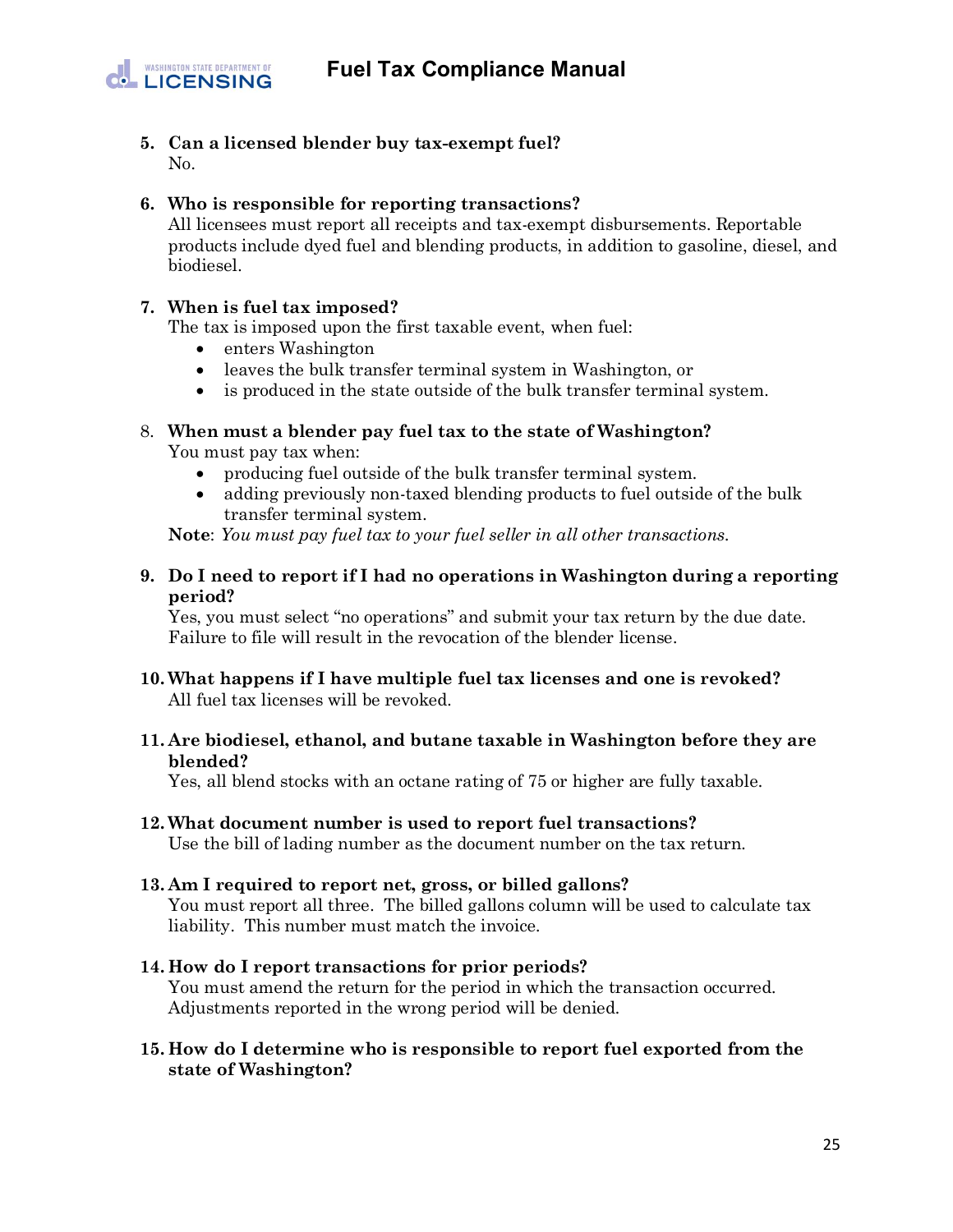

The company who owns the fuel when it leaves the state of Washington is responsible to report the export. If uncertain of the owner, you may review:

- the contract between buyer and seller.
- invoices to determine whether out of state tax has been charged.
	- o If Washington State fuel tax or no tax has been charged, it is likely the purchaser is the owner.
	- o If another's state's tax is charged, the seller is the owner. The buyer should not report the transaction on the Washington fuel tax return.
- invoices to look for the term "FOB origin" This means the purchase took place in Washington and the purchaser is the owner.
- invoices to look for the term "FOB destination" This means the purchase took place in another state and the seller is the owner.

The exporter in the origin jurisdiction must be the importer in the destination jurisdiction. Fuel cannot change hands at the border.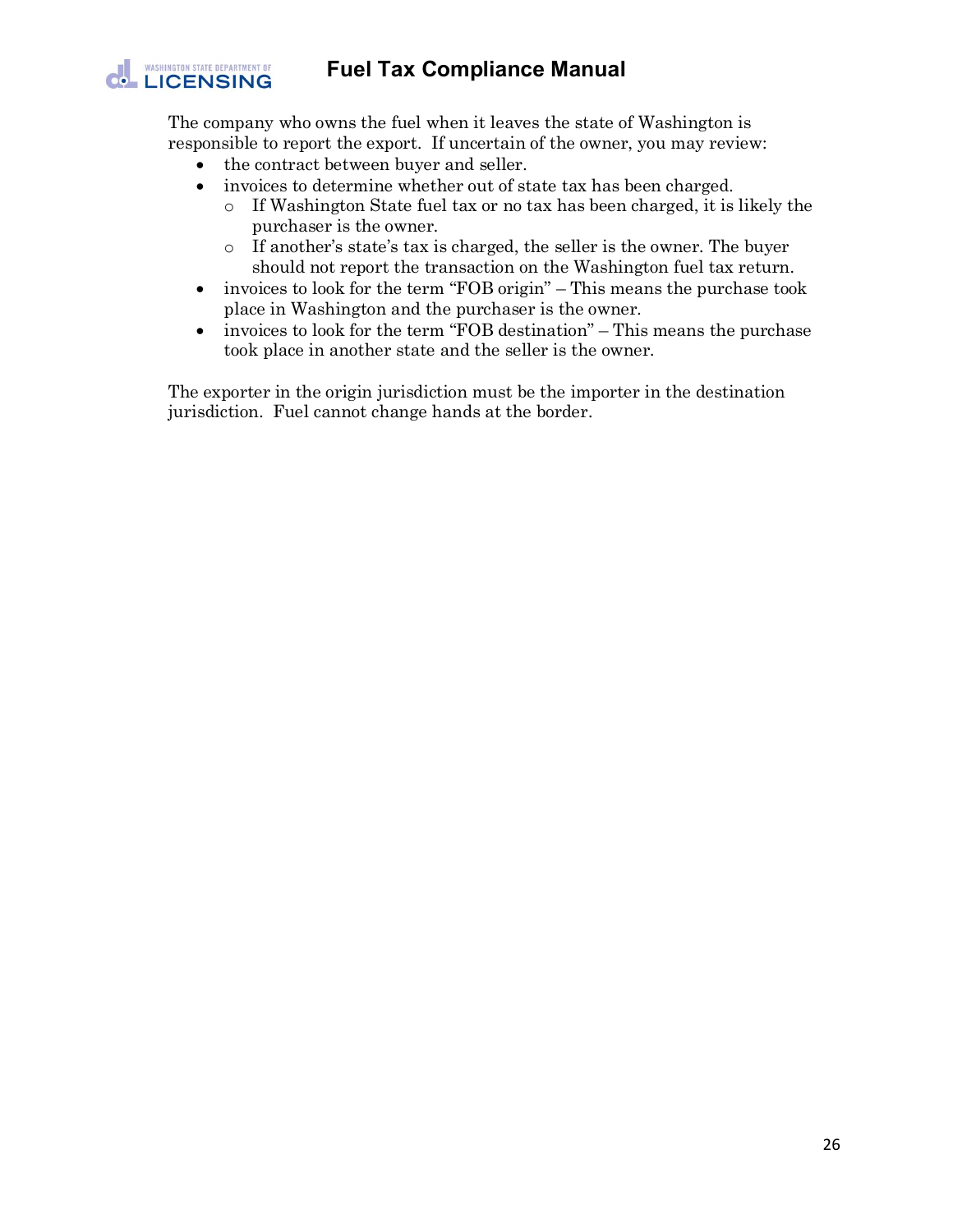

# <span id="page-27-0"></span>**Terminal Operator**

# <span id="page-27-1"></span>**What can I do as a Terminal Operator?**

• The license authorizes the ownership, operation, and control of an IRS registered terminal in Washington State.

# <span id="page-27-2"></span>**What documents do I need to apply for this license?**

- An application completed:
	- o online on TAP at [https://wadolprft.gentax.com/TAP/\\_/,](https://wadolprft.gentax.com/TAP/_/) or
	- o by paper form available at [https://www.dol.wa.gov/forms/441750.pdf.](https://www.dol.wa.gov/forms/441750.pdf)
- A 637 certification from the Internal Revenue Service.

# <span id="page-27-3"></span>**What are the reporting requirements for Terminal Operators?**

- Report timely each month.
- Comply with Washington State fuel tax statutes and rules.
	- o Fuel Tax statutes: <https://app.leg.wa.gov/RCW/default.aspx?cite=82.38>
	- o Washington Administrative Code: <https://app.leg.wa.gov/WAC/default.aspx?cite=308-77>
- Generally, all fields are required.
- Report the correct Federal Employer Identification Number (FEIN) for all buyers, sellers, and carriers.
- Report bill of lading (BOL) numbers in the document number field. Do not use dates, invoice numbers, purchase numbers, or railcar numbers.
- Report in whole gallons.
- Dyed diesel transactions between licensees above the rack must be reported on the Terminal Operator return.
- All transactions must be reported in the period in which they occur. Adjustments to prior periods must be made by amending the period in which the original transaction took place.
- Report beginning and ending inventories for each position holder. Beginning inventories must match the previous month's ending inventory for each position holder and must be a physical measurement of fuel.

# **Transactions taking place at the terminal and within the Bulk Transfer Terminal System:**

- Fuel transactions occurring inside IRS registered terminals are reported on the Terminal Operator report, not on the supplier tax return.
	- o Fuel transactions occurring on terminal grounds, but not within the terminal, are reported on the supplier tax return only.
	- o Fuel entering or leaving the terminal is reported on both the Terminal Operator report and Fuel Supplier tax return.

# **You must provide information for all fields on the Terminal Operator report and schedules for each transaction, including:**

• Federal Employer Identification Numbers (FEINs)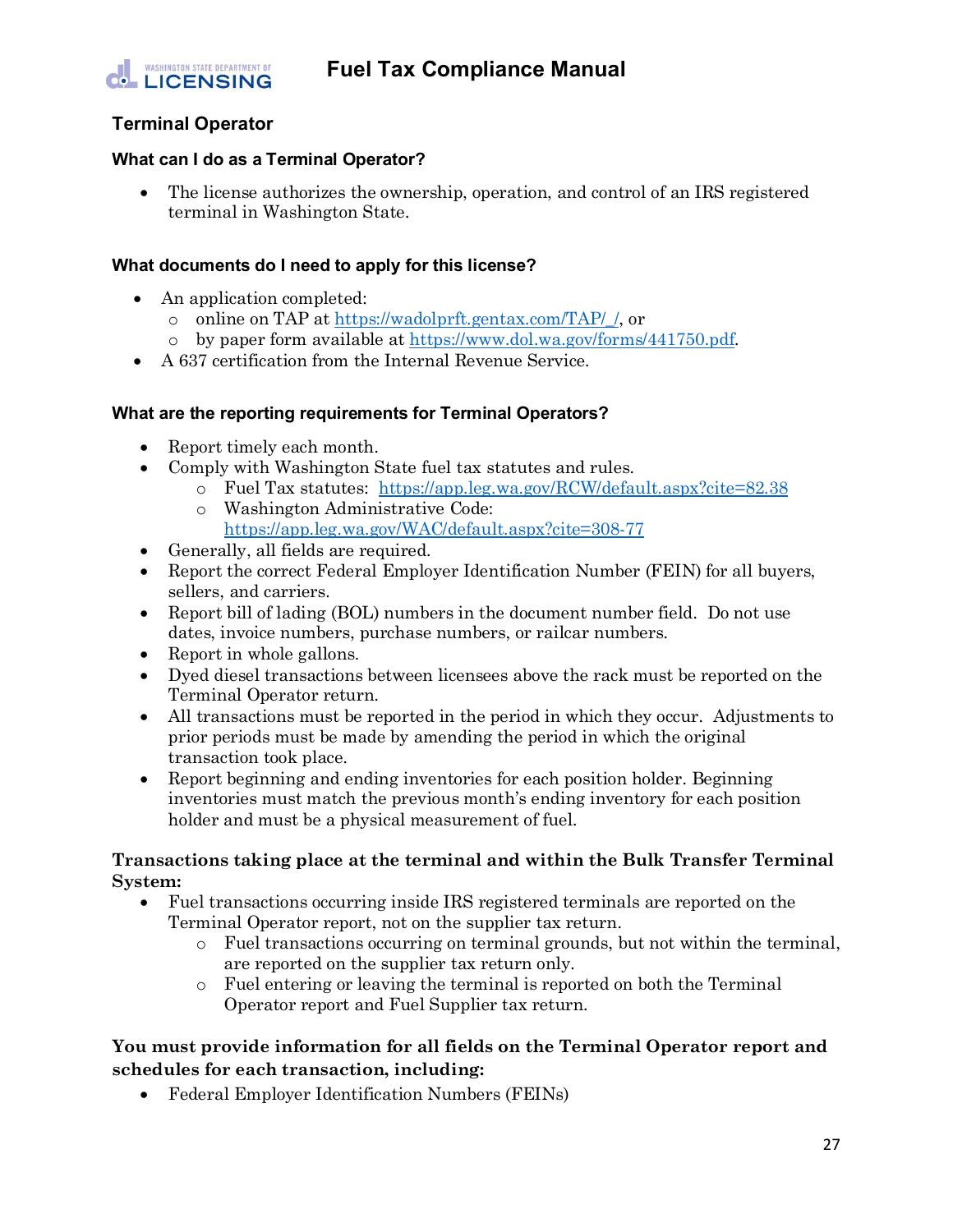

- **WASHINGTON STATE DEPARTMENT OF LICENSING** 
	- Position Holders
	- Buyers
	- Sellers
	- Carriers

# <span id="page-28-0"></span>**Reporting fuel blended at the terminal**

**In order to correctly report terminal inventories, the Terminal Operator must report:**

- disbursement of individual fuel products to the position holder who owns and blends the fuel.
- receipt of the blended product to the same position holder.
- disbursement of the blended product to the buyer.

# **Example**:

- Company X is a new position holder. At the beginning of the reporting period, they had no inventory.
- On the first of the month, Company X purchased 150 gallons of gasoline from Company A, BOL 1234.
- On the first of the month, Company X also purchased 100 gallons of ethanol from Company B, BOL 2345.
- On the fifth of the month, Company X sold 100 gallons of E10 to Company C, BOL 6789, within the terminal.

# **In order to report this scenario, the Terminal Operator must**: **Report receiving the individual products**

- Report receipt of the gasoline to Company X from Company A on schedule 15A, BOL 1234.
- Report receipt of the ethanol to Company X from Company B on schedule 15A, BOL 2345.

# **Report disbursement of the individual products**

- Report disbursement of 90 gallons of gasoline from Company X to Company X on schedule 15B, using "Book Adjustment" as the Mode and BOL 1234B. *(The gasoline inventory is now 60 gallons.)*
- Report a disbursement of 10 gallons of ethanol from Company X to Company X on schedule 15B, using "Book Adjustment "as the Mode and BOL 2345B. *(The ethanol inventory is now 90 gallons.)*

# **Report receipt of the blended product to the same position holder.**

• Report a receipt of 100 gallons of E10 from Company X to Company X on schedule 15A, using "Book Adjustment" as the Mode, BOL 6789B. (Company X now has 100 gallons of E10 available.)

# **Report disbursement of the blended product to the buyer.**

• Report the disbursement of 100 gallons of E10 from Company X to Company C on Schedule 15B, BOL 6789.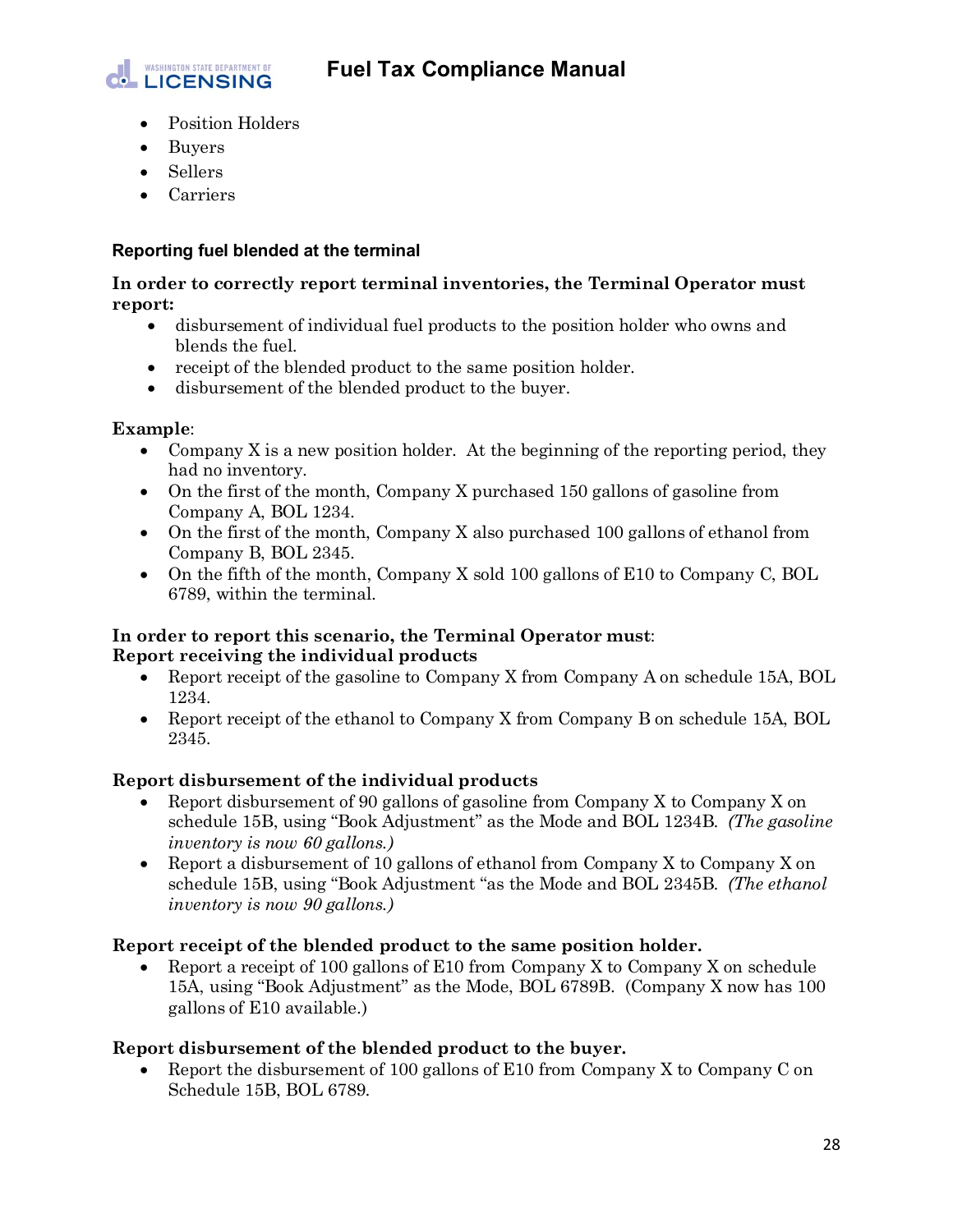



# <span id="page-29-0"></span>**Reporting fuel dyed at the terminal**

### **In order to correctly report terminal inventories, the Terminal Operator must report:**

- disbursement of undyed fuel to the position holder who owns and dyes the fuel.
- receipt of the dyed product to the same position holder.
- disbursement of the dyed product to the buyer.

# **Example**:

- Company X is a new position holder. At the beginning of the reporting period, they had no inventory.
- On the first of the month, Company X purchased 150 gallons of undyed diesel from Company A, BOL 1234.
- On the fifth of the month, Company X sold 100 gallons of dyed fuel to Company C, BOL 6789, as the fuel passes the flange at the terminal rack.

### **In order to report this scenario, the Terminal Operator must report**:

- **receiving the undyed product**
	- o Report receipt of 150 gallons of undyed diesel to Company X from Company A on schedule 15A, BOL 1234.
- **disbursement of the undyed product**
	- o Report disbursement of 100 gallons of undyed fuel from Company X to Company X on schedule 15B, using "Book Adjustment" as the Mode and BOL 1234B. *(The diesel inventory is now 50 gallons.)*
- **receipt of the dyed product to the same position holder.**
	- o Report a receipt of 100 gallons of dyed diesel from Company X to Company X on schedule 15A, using "Book Adjustment" as the Mode, BOL 6789B. *(Company X now has 100 gallons of dyed diesel available for sale.)*
- **disbursement of the dyed product to the buyer.** 
	- $\circ$  Report the disbursement of 100 gallons of dyed diesel from Company X to Company C on Schedule 15B, BOL 6789.

**Note**: *Reporting fuel blending and dying at the terminal can be complicated. If you have questions, please call (360) 664-1852.*

### <span id="page-29-1"></span>**Receipts Schedule**

Schedule 15A: **Total Receipts** - Use this schedule to report receipts of all fuel products into the terminal.

### <span id="page-29-2"></span>**Disbursements Schedule**

Schedule 15B: **Total Disbursements** - Use this schedule to report disbursements of all fuel products from the terminal.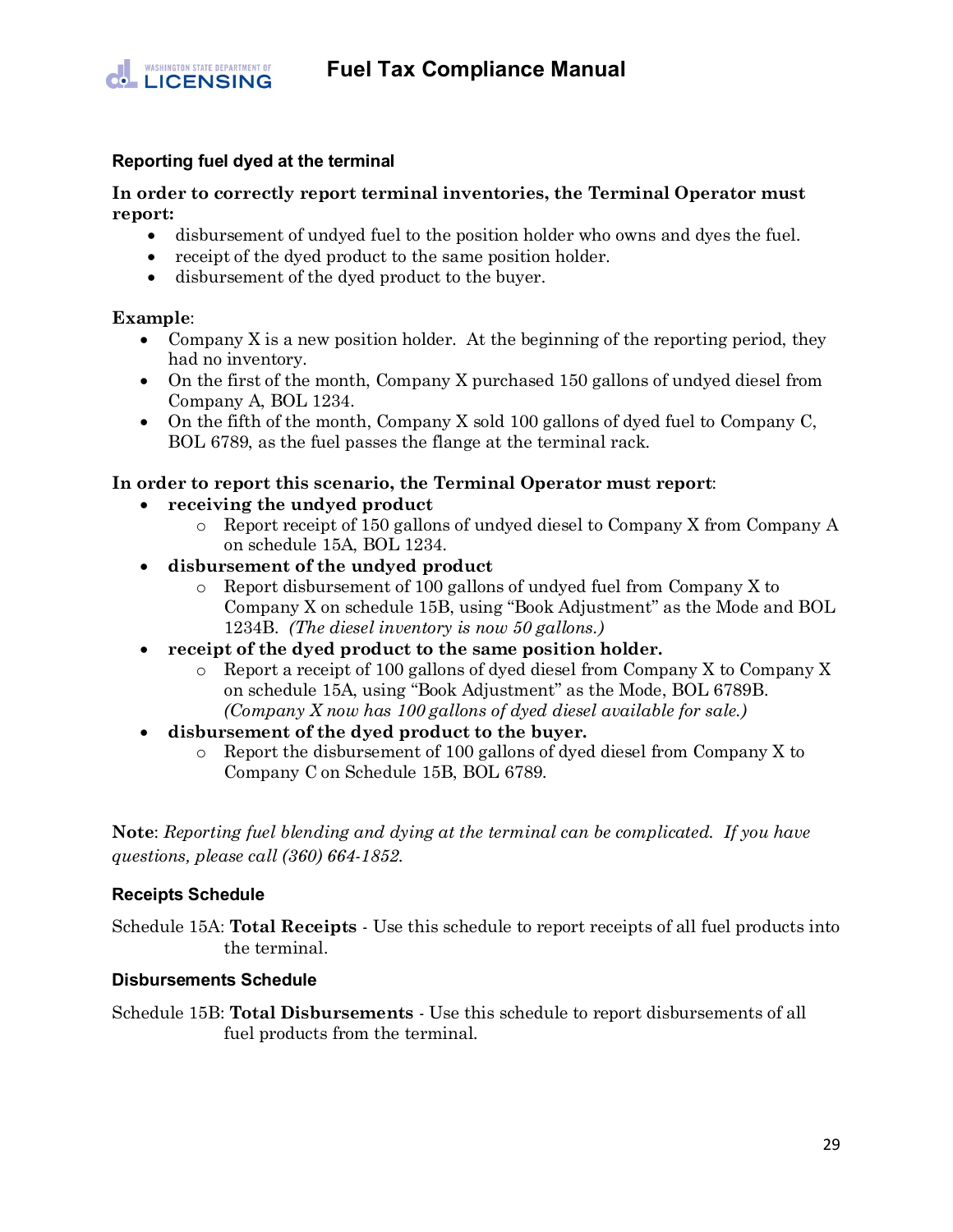

### <span id="page-30-0"></span>**Inventory Schedule**

Schedule 15C - Use this schedule to report the following for each position holder:

- beginning inventories must match previous month's ending inventory for each position holder.
- receipts summary
- disbursements summary
- stock gains and losses due to fluctuating temperatures
- ending inventories

#### <span id="page-30-1"></span>**Frequently Asked Questions**

**1. Are biodiesel, ethanol, and butane in Washington reported before they are blended?**

Yes, these products must be reported because they are fully taxable, including blends. All blend stocks with an octane rating of 75 or higher must be reported.

- **2. What document number do I use to report fuel transactions?** Use the bill of lading number as the document number on the tax return.
- **3. Am I required to report net and gross gallons?** Yes, you must report both.

#### **4. How do I report transactions for prior periods?**

You must amend the return for the period in which the transaction occurred. Adjustments reported in the wrong period will be denied.

### **5. Can a Terminal Operator be responsible for tax?**

Yes, if:

- the position holder of the fuel is a person other than the Terminal Operator and is not a licensee;
- the Terminal Operator is not a licensee;
- the position holder has an expired Internal Revenue Service notification certificate;
- the Terminal Operator has reason to believe that information on the Internal Revenue Service notification certificate is false.
- special fuel is removed and is not dyed or marked in accordance with Internal Revenue Service requirements, and the Terminal Operator provides documents indicating the special fuel is dyed or marked in accordance with Internal Revenue Service requirements.

### **6. How do I report inventory gains and/or losses?**

Use the "Gain or (Loss)" column to report these. If a loss is larger than a minimal amount, the Terminal Operator may be held accountable for the fuel tax for the missing fuel.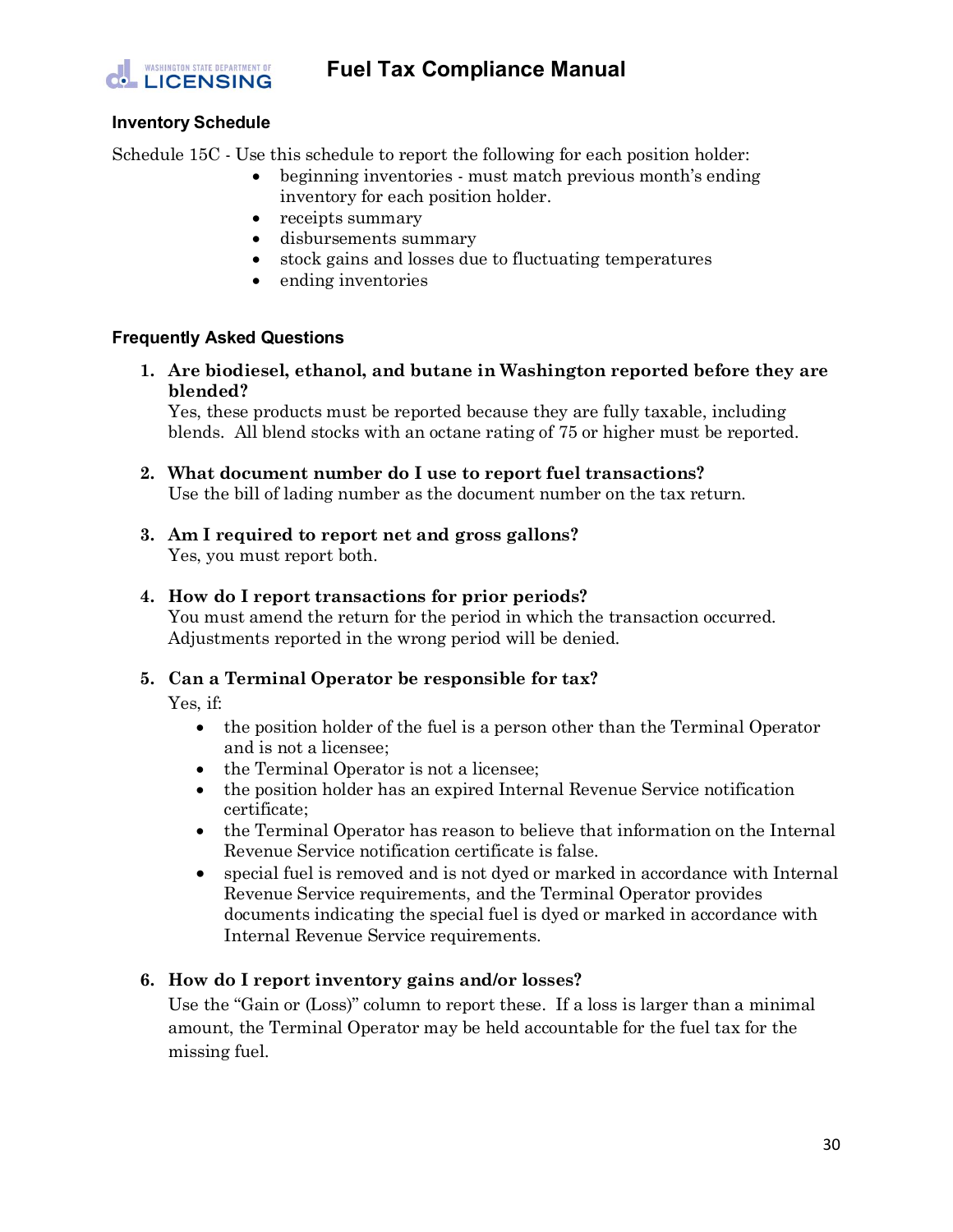

**7. Do I need to report fuel purchasers and sellers or is this information considered proprietary?** 

Yes, per Washington law, you must report purchasers and sellers for each transaction. We need this information to validate that proper fuel tax has been collected and that we have accounted for all fuel.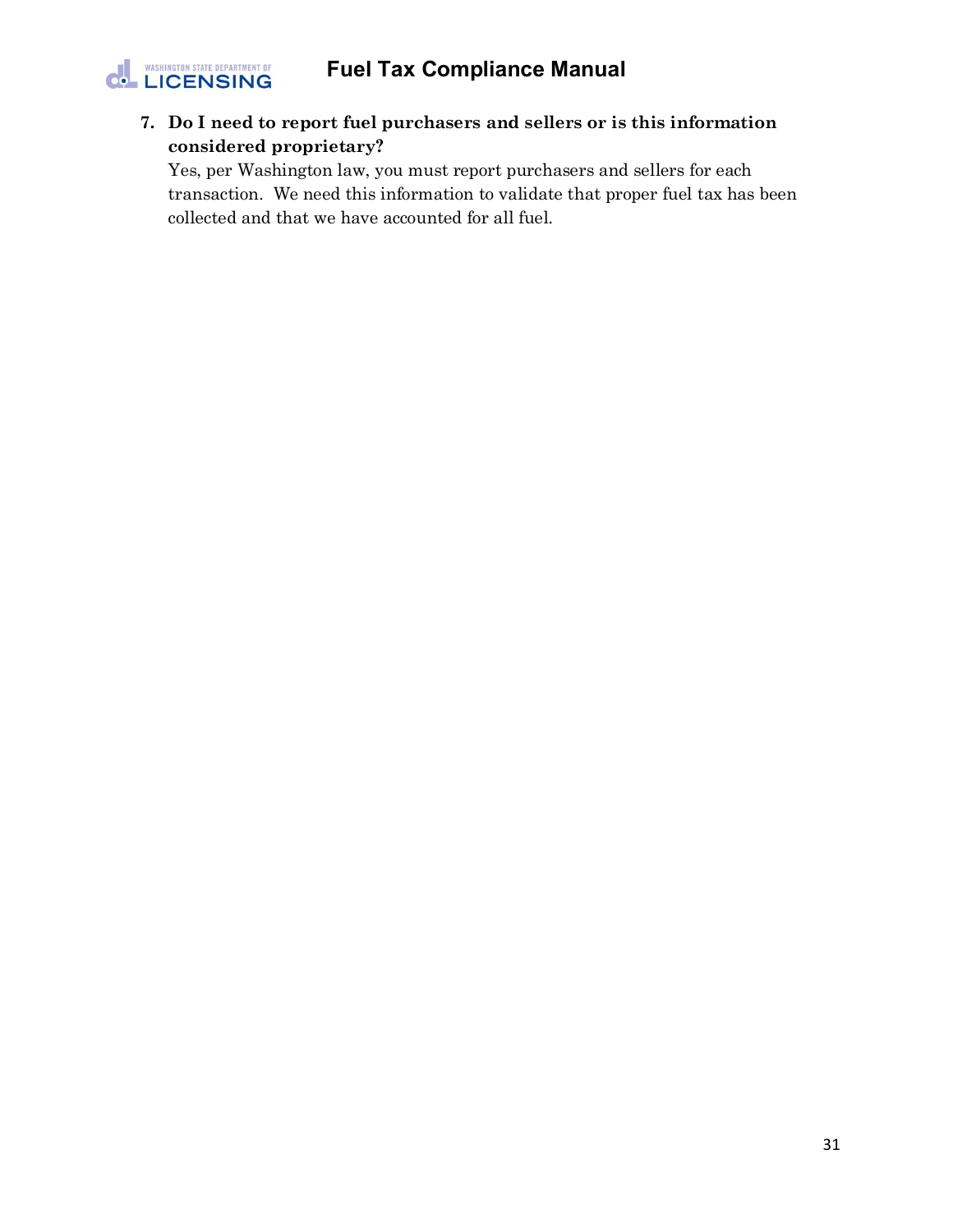

# <span id="page-32-0"></span>**Fuel Carrier**

# <span id="page-32-1"></span>**What can I do as a Fuel Carrier?**

• This registration allows the holder to report fuel transported in Washington.

# <span id="page-32-2"></span>**What documents do I need to apply for this registration?**

- An application completed:
	- o online on TAP at [https://wadolprft.gentax.com/TAP/\\_/,](https://wadolprft.gentax.com/TAP/_/) or
	- o by paper form available at [https://www.dol.wa.gov/forms/441750.pdf.](https://www.dol.wa.gov/forms/441750.pdf)

**Note**: *In order to qualify for the registration, the applicant must haul fuel for others for hire.*

# <span id="page-32-3"></span>**What do I have to do to maintain my registration?**

- Report timely each month.
- Comply with Washington State fuel tax statutes and rules.
	- o Fuel Tax statutes: <https://app.leg.wa.gov/RCW/default.aspx?cite=82.38>
		- o Washington Administrative Code: <https://app.leg.wa.gov/WAC/default.aspx?cite=308-77>

# <span id="page-32-4"></span>**What are the reporting requirements for Fuel Carriers?**

Generally, all fields are required. If the origin or destination of the fuel is an IRS terminal, you must report the correct terminal number as assigned by the IRS and do not have to report the city and state.

- Report the correct Federal Employer Identification Number (FEIN) for all purchasers and sellers.
- Report bill of lading (BOL) numbers in the document number field. Do not use dates, invoice numbers, purchase numbers, or railcar numbers.
- If transported by rail, include the rail number; if transported by vessel, include the vessel identification. Include the numbers in the Rail car number/Vessel ID field.
- Report in whole gallons.

### <span id="page-32-5"></span>**Schedules**

Schedule 14A: **Gallons received at a Washington terminal, refinery storage, or bulk plant and delivered to another jurisdiction -** Use this schedule to report fuel taken to a jurisdiction outside of Washington.

Schedule 14B: **Gallons received at an out-of-state terminal or bulk plant and delivered in Washington -** Use this schedule to report fuel taken from another jurisdiction into Washington.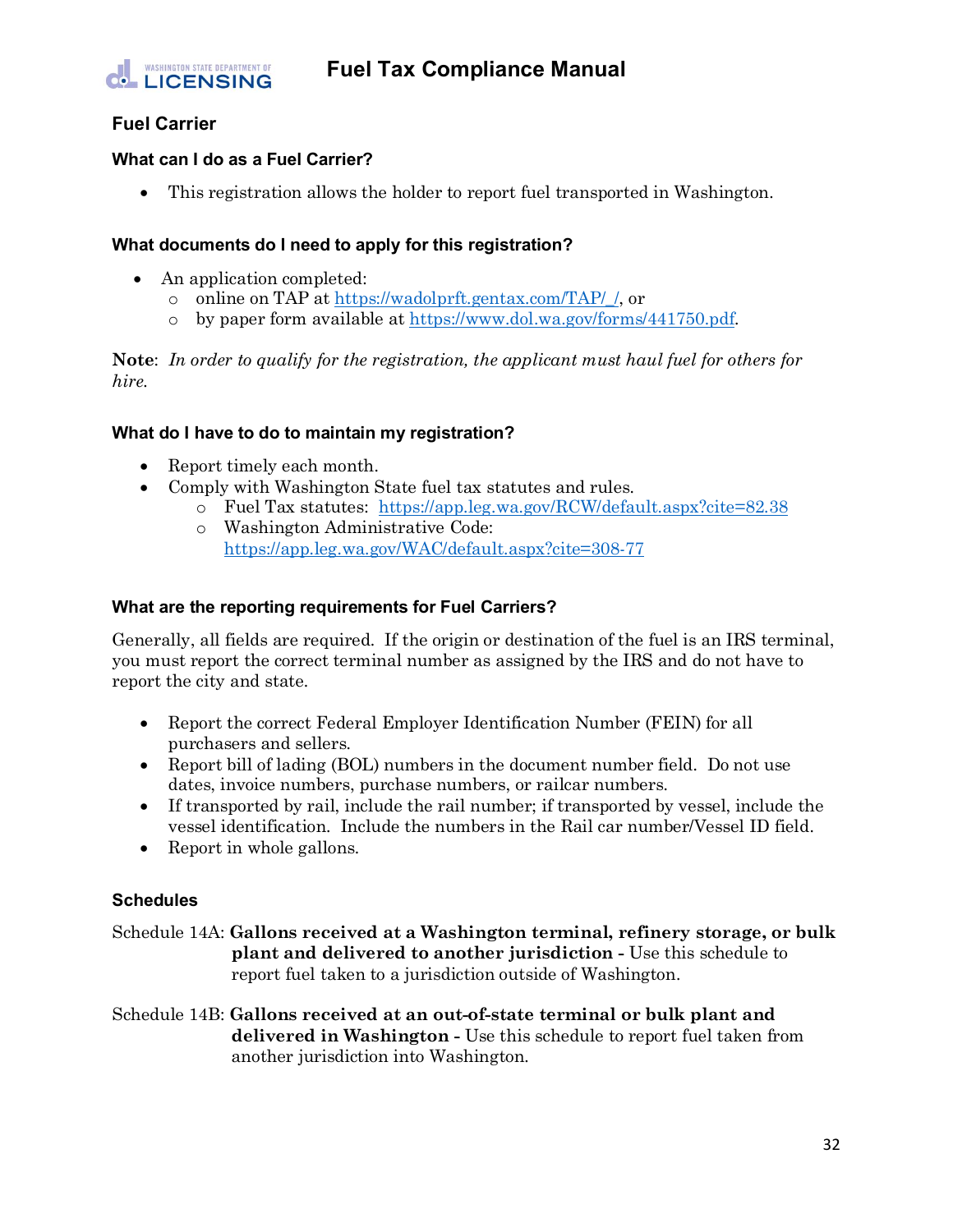

Schedule 14C: **Gallons received at a Washington terminal or bulk plant and delivered in Washington -** Use this schedule to report fuel received and delivered in Washington.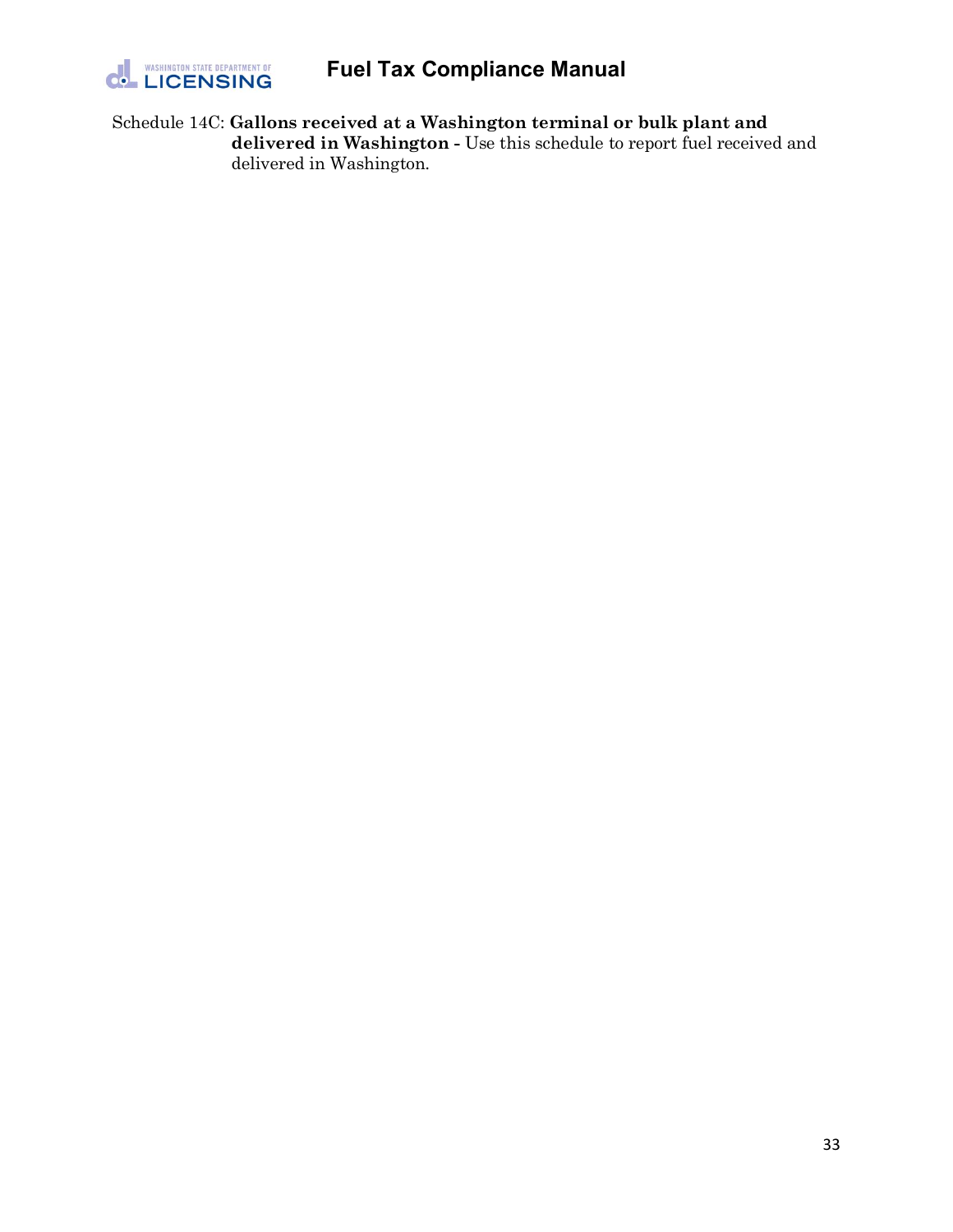

# <span id="page-34-0"></span>**Aircraft Distributor**

# <span id="page-34-1"></span>**What can I do as an Aircraft Distributor?**

- Buy and sell fuel inside and outside the bulk transfer terminal system.
- Import and export fuel.
- Purchase tax-exempt fuel.
- Sell tax-exempt fuel to qualifying buyers (See below).

# <span id="page-34-2"></span>**What documents do I need to apply for this license?**

- An application completed:
	- o online on TAP at [https://wadolprft.gentax.com/TAP/\\_/,](https://wadolprft.gentax.com/TAP/_/) or
	- o by paper form available at [https://www.dol.wa.gov/forms/441750.pdf.](https://www.dol.wa.gov/forms/441750.pdf)
- Proof of aircraft fuel bond coverage equal to 3 times the estimated monthly fuel tax liability and must be between \$5,000 and \$100,000. This coverage may be any of the following:
	- o surety fuel tax bond from your insurance company
	- o Time Certificate of Deposit from your bank
	- o cash bond (contact us at (360) 664-1852 for instructions)

### <span id="page-34-3"></span>**What do I have to do to maintain my license?**

- Report and pay timely each month even if you have not operated in Washington (see details in the General Information on page 6.)
- Comply with Washington State fuel tax statutes and rules
	- o Aircraft Fuel Tax statutes: <https://app.leg.wa.gov/RCW/default.aspx?cite=82.42>
	- o Washington Administrative Code: <https://app.leg.wa.gov/WAC/default.aspx?cite=308-78>
- Maintain proper bond coverage as required by law.

### <span id="page-34-4"></span>**What are the reporting requirements for Aircraft Distributors?**

- Generally, all fields are required. If the origin or destination of the fuel is an IRS terminal, you must report the correct terminal number as assigned by the IRS and do not have to report the city and state.
- Report the correct Federal Employer Identification Number (FEIN) for all buyers, sellers, and carriers.
- Report bill of lading (BOL) numbers in the document number field. Do not use dates, invoice numbers, purchase numbers, or railcar numbers. However, aircraft registration (tail) numbers will be used in "into plane" transactions. (See below.)
- Report in whole gallons.
- When reporting exports of fuel to other jurisdictions, the Washington exporter must be the importer in the destination jurisdiction. Fuel ownership cannot change at the border.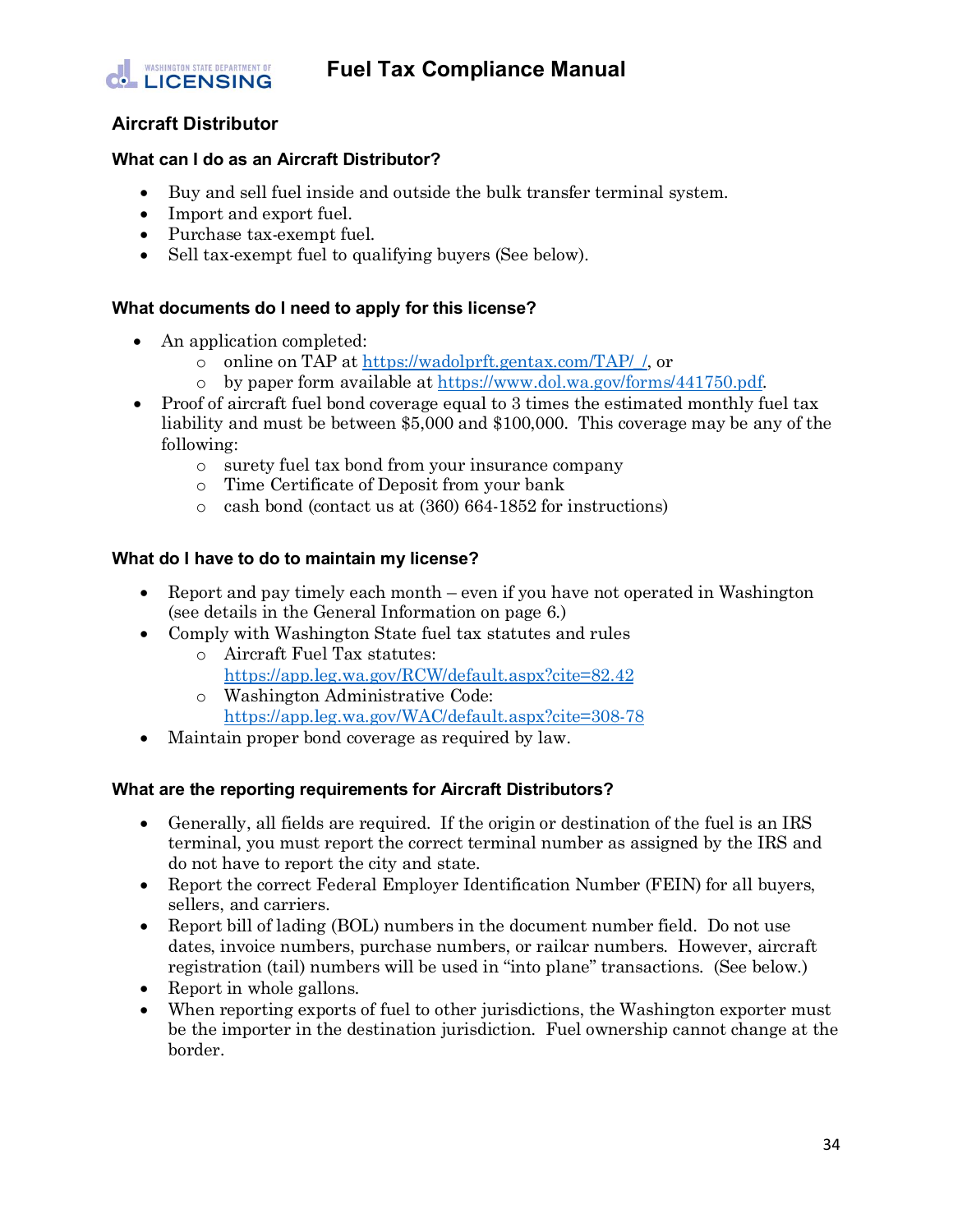

• All transactions must be reported in the period in which they occur. Adjustments to prior periods must be made by amending the period in which the original transaction took place.

# <span id="page-35-0"></span>**Receipts Schedules**

**Beginning physical inventory below terminal** - Use line 1 to record the physical inventory at the beginning of the reporting period. This number must match the previous month's ending inventory and must be a physical measurement of fuel held in bulk inventories outside the terminal.

- Schedule 1: **Gallons received tax paid** Use this schedule to report receipts when Washington fuel tax was paid to the seller at the time of purchase.
- Schedule 2A: **Gallons received tax-exempt from Washington distributors** Use this schedule to report tax-exempt fuel purchased from other Washington licensed distributors or from a Washington terminal.
- Schedule 3: **Gallons imported below terminal -** Use this schedule to report fuel, imported outside the bulk transfer terminal system, via truck or rail.
	- The origin of the fuel must be outside the state of Washington.
	- The destination must be outside of the bulk transfer terminal system.
- Schedule 4: **Gallons imported to terminal by truck or rail** Use this schedule to report fuel, imported outside the bulk transfer terminal system to an IRS registered terminal or refinery, by truck or rail.
	- You must list the destination terminal number.
	- The origin of the fuel must be outside the state of Washington.

### <span id="page-35-1"></span>**Disbursements Schedules**

- Schedule 6D: **Gallons sold tax-exempt to licensed distributors** Use this schedule to report fuel sales to other licensed distributors
	- Sales occurring within the terminal will be reported by the Terminal Operator.
- Schedule 7: **Gallons exported** Use this schedule to report fuel exported to other states or countries when you own the fuel at the time of export.
	- The fuel must be taken to a jurisdiction outside Washington to qualify for this exemption.
	- You must also be the importer in the destination jurisdiction.
- Schedule 7F: **Gallons sold tax-exempt to unlicensed exporters** Use this schedule to report tax-exempt sales to unlicensed exporters of aircraft fuel.
	- The fuel must be taken and off-loaded in a jurisdiction outside Washington to qualify for this exemption.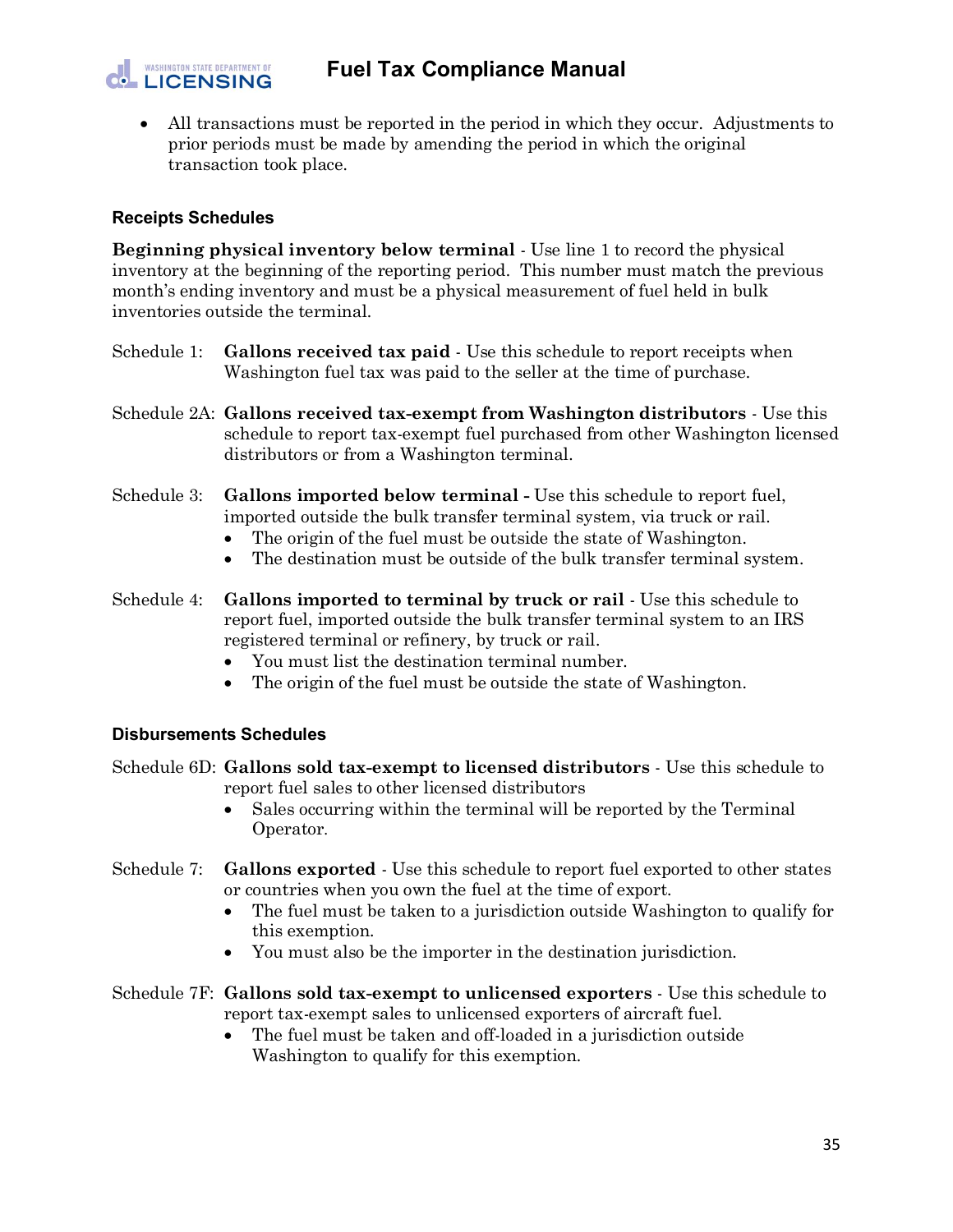

Schedule 8: **Gallons sold tax-exempt to U.S. Government** - Use this schedule when selling aircraft fuel to the federal government.

Schedule 10: **Gallons sold tax-exempt into bulk storage to Washington certified users** - Use this schedule to report sales of aircraft fuel to Washington Bulk Fuel Exemption Certificate holders (also called Certified Users).

- A list of certified users is available on our website at: <https://www.dol.wa.gov/about/aircraftfuellists.html>
- Schedule 10F: **Gallons delivered to tax-exempt storage Washington terminal** Use this schedule to report deliveries of fuel to IRS registered terminals or refineries in Washington.
	- The destination terminal number is required.
- Schedule 10G: **Gallons sold tax-exempt to emergency medical air transport**  Use this schedule to report sales to air ambulance services.
- Schedule 10K: **Gallons sold tax-exempt to exempt aircraft**  Use this schedule to report sales to qualifying aircraft. Examples include fuel placed in the fuel tanks of aircraft:
	- operated by air carriers and supplemental air carriers operating under a Certificate of Public Convenience and Necessity under the provisions of the Federal Aviation Act of 1958.
	- used in manufacturing and testing.
	- used in international and interstate flights.
	- purchased by certified air carriers for use in the training of flight crews.

Schedule 12C: **Ending physical inventory below terminal -** Use line 12 to record the ending physical inventory held outside the bulk transfer terminal system.

### <span id="page-36-0"></span>**Frequently Asked Questions**

- **1. What document number do I use to report fuel transactions?** Use the bill of lading number as the document number on the tax return. Aircraft registration (tail) numbers will be used for into plane transactions. (See below.)
- **2. Am I required to report net and gross gallons?** You must report both.
- **3. How do I report transactions for prior periods?** You must amend the return for the period in which the transaction occurred.
- **4. Do I need to report if I had no operations in Washington during a reporting period?**

Yes. You must select "no operations" and submit your tax return by the due date. Failure to file will result in the revocation of the Aircraft Distributor license.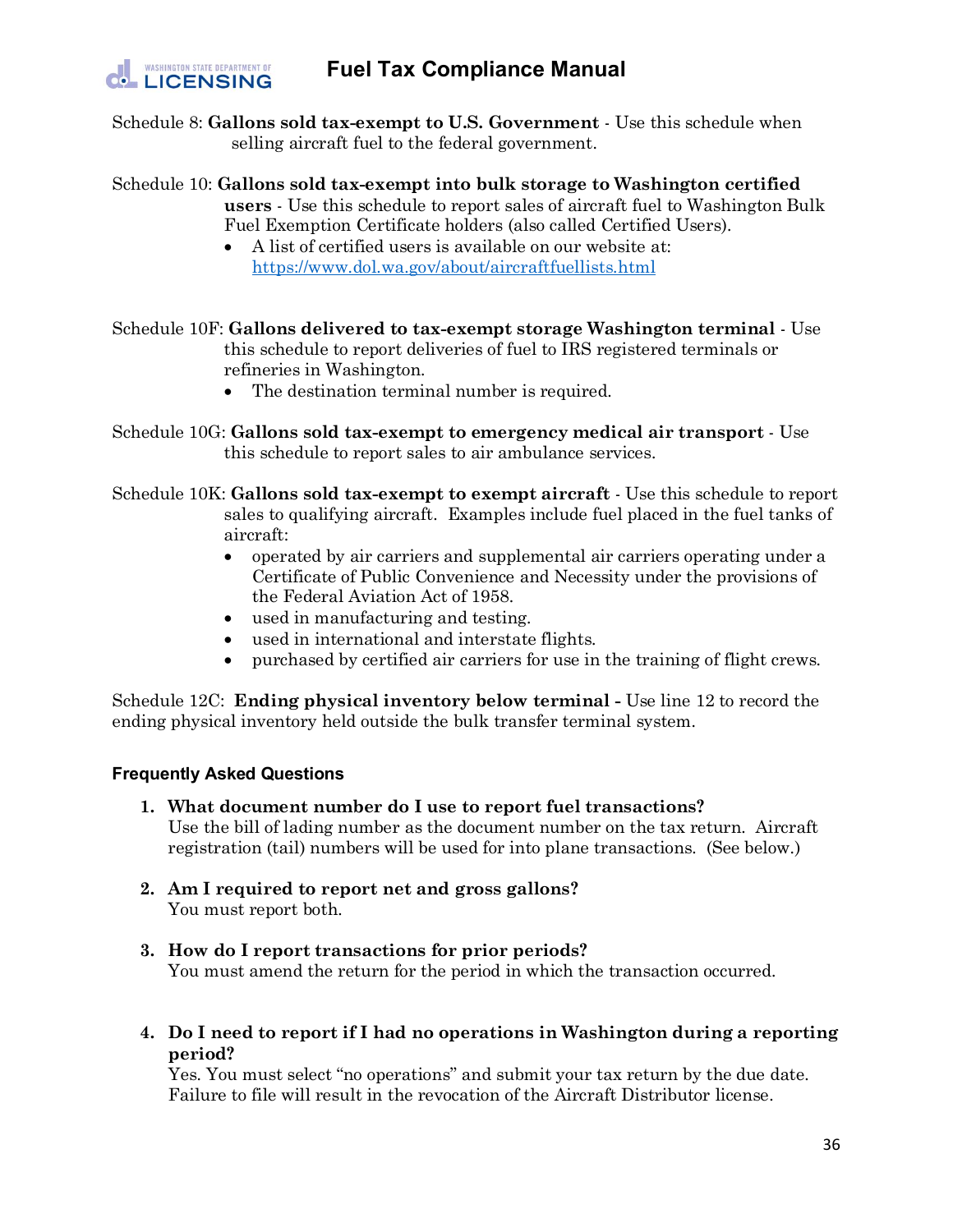

**5. What happens if I have multiple fuel tax licenses and one is revoked?** All fuel tax licenses will be revoked.

# **6. When is aircraft fuel tax imposed?**

- Aircraft fuel is taxed at the distributor level. Licensed Aircraft Distributors may:
	- buy tax-exempt fuel from other licensed Aircraft Distributors
	- sell tax-exempt fuel to other licensed Aircraft Distributors.
- **7. What is the aircraft fuel tax rate in Washington?**  Eleven cents per gallon.
- **8. Does sales tax apply to aircraft fuel?** Yes, both sales and fuel tax apply.
- **9. What is a "Certified User"?**

Also called "Bulk Fuel Exemption Certificate" holders, these companies are registered to buy tax-exempt aircraft fuel for bulk tanks.

# **10. How does a company qualify to become a "Certified User"?**

In order to be registered, these customers must provide a completed application, available at:<https://www.dol.wa.gov/forms/442076.pdf> and be, either:

- an air carrier or supplemental air carrier:
	- o a Certificate of Public Convenience and Necessity issued under part 121 of the Federal Aviation Act of 1958, as amended.
	- o documentation they operate at least 15 round trips per week between 2 or more points.
	- o published flight schedules.
- or a crop duster who operates from a private airfield at least 95% of the time.

### **11. What is a "buyback" transaction?**

Plane manufacturers purchase fuel from airline distributors. When a manufacturer sells an airplane, a small amount of fuel is provided to the customer.

If the customer wishes to purchase additional fuel:

- The manufacturer provides additional fuel to the customer.
- The customer tells the manufacturer who their contracted fuel supplier is.
- The manufacturer notifies the fuel supplier of the disbursement.
- The supplier reimburses the fuel. The amount of the reimbursed fuel may not match the amounts provided to the customer.
- The fuel supplier bills the customer directly.

### **12. How are "buyback" transactions reported?**

The manufacturer must report:

- any fuel received on schedule 2, including fuel received in trade from a fuel supplier.
- tax-exempt fuel disbursements on schedule 6D, whether they are billing a customer or seeking reimbursement from the fuel supplier.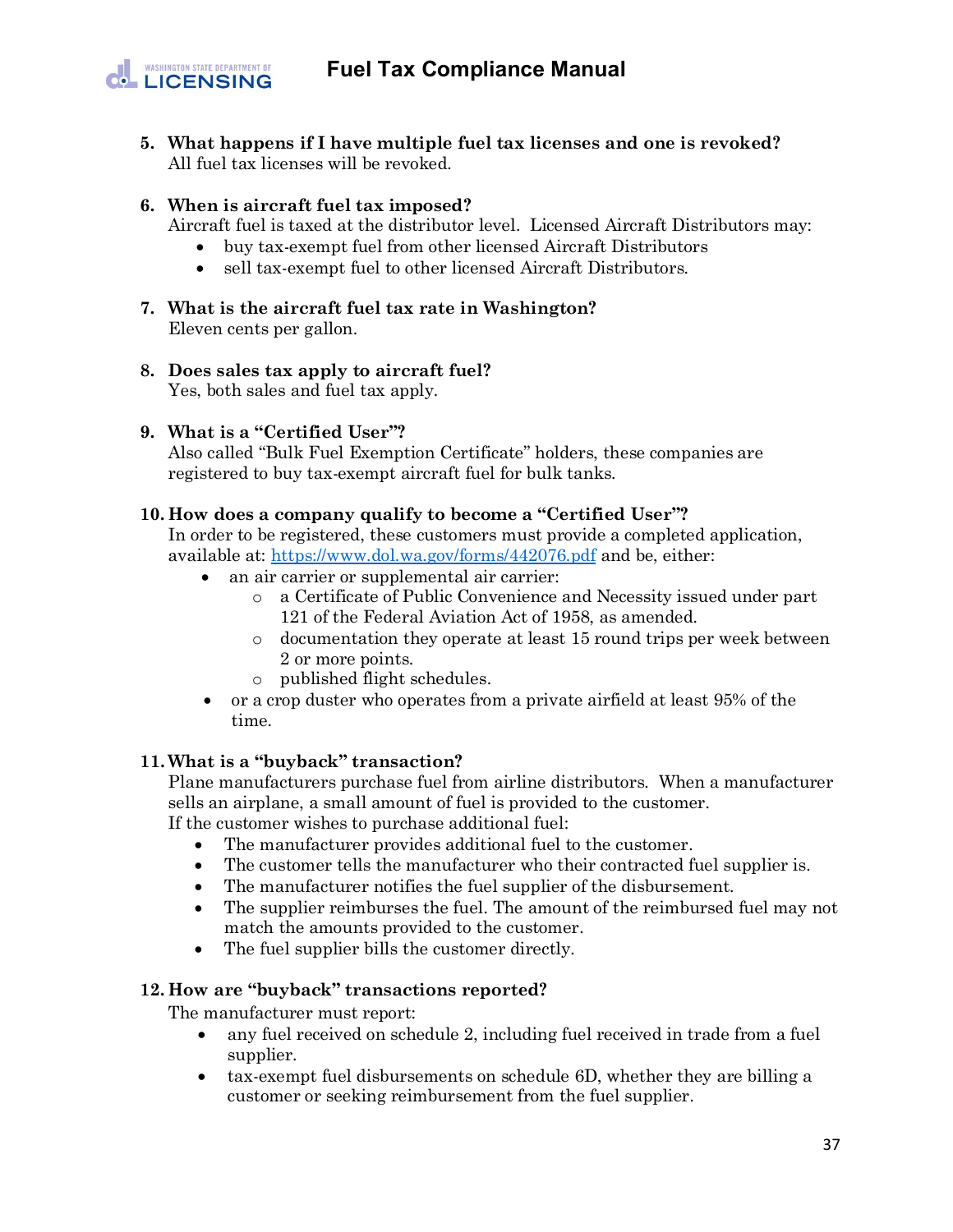

The supplier must report:

- the fuel disbursed to the customer as a receipt on schedule 2.
- the fuel reimbursed to the manufacturer as a disbursement on schedule 6D.

# **13. What is an "into plane" transaction?**

Some retail customers (owners of small planes using municipal or county airports) have contracts with specific fuel vendors for fuel purchases. If the contracted vendor doesn't have a fueling station in a location convenient for the customer, they send the customer to a Fixed Base Operator (FBO) to purchase their fuel via the "into plane" program.

When the "into plane" customer goes to the FBO, the FBO disburses the fuel and issues a ticket to the customer, which includes details of the sale. The FBO reports the disbursement to the contracted fuel vendor. The contracted fuel vendor credits the FBO for the fuel and bills the customer. The contracted fuel vendor pays tax to the state.

# **14. How are "into plane" transactions reported?**

### **The contracted vendor:**

- disburses fuel to the FBO so it can be given to "into plane" customers. If the FBO is:
	- o a licensed distributor, report the sale on schedule 6D.
	- o an unlicensed distributor, sell the fuel with tax and no disbursement is reported.
- receives information about the sale from the FBO.
- bills the "into plane" customer.
- receives fuel and reports a fuel receipt from the FBO for each disbursement to the "into plane" customer, using the plane's tail number as the Document Number.

### **The licensed FBO:**

- receives fuel from the vendor and reports it on schedule 2A.
- gives fuel to the "into-plane" customer.
- reports the disbursement to the vendor on schedule 6D, using the tail number as the Document Number.
- receives fuel from the vendor to replace the fuel given to "into-plane" customer and reports it on schedule 2A.

### **15. Is it legal to sell tax-exempt aircraft fuel to non-licensees for export?**

Yes. Washington State law allows unlicensed companies to buy tax-exempt aircraft fuel for export. This exemption is unique to aircraft fuel.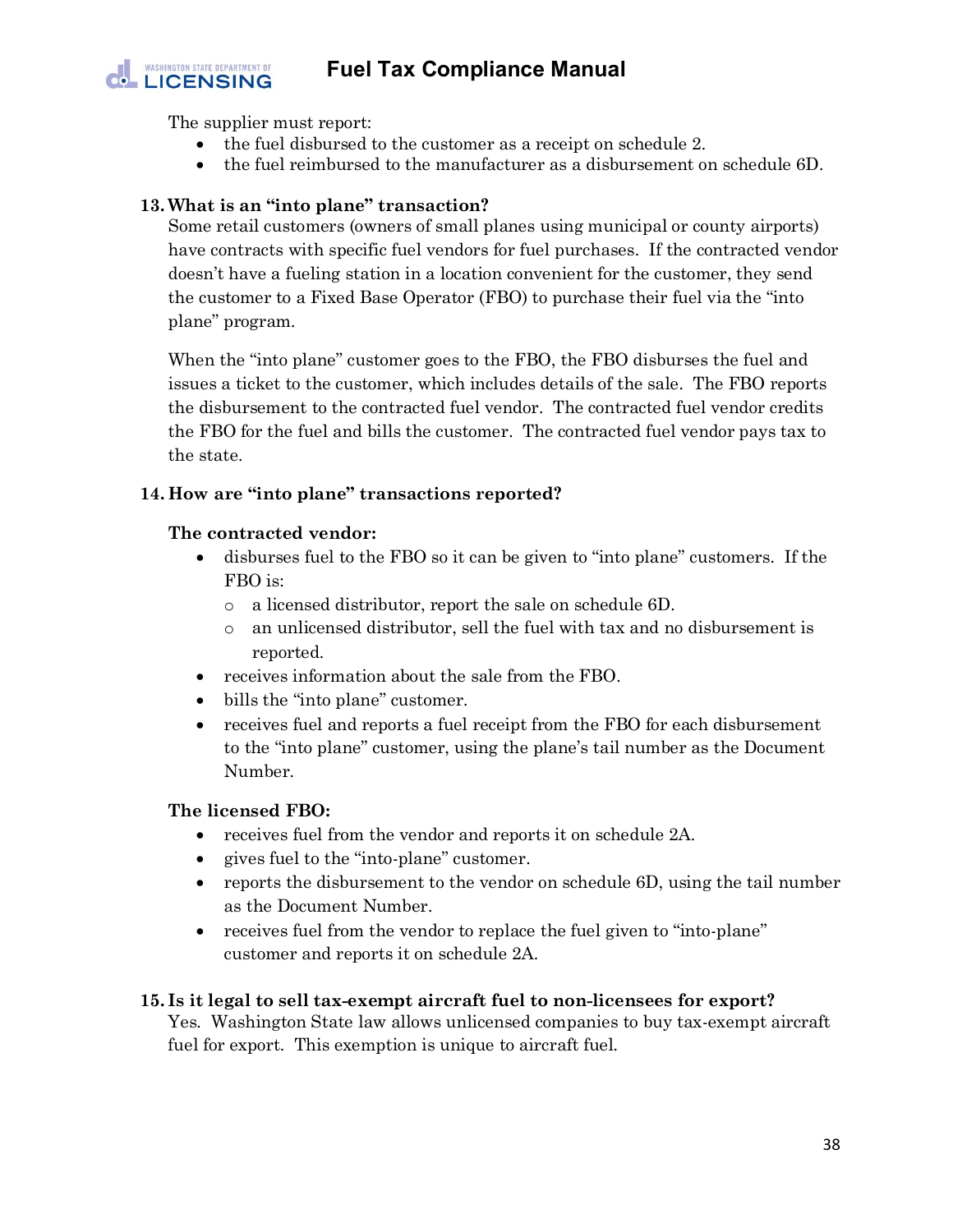

<span id="page-39-0"></span>

| <b>Aviation Fuel</b>       |  |  |  |  |
|----------------------------|--|--|--|--|
|                            |  |  |  |  |
|                            |  |  |  |  |
| <b>Blending Components</b> |  |  |  |  |
|                            |  |  |  |  |
|                            |  |  |  |  |
|                            |  |  |  |  |
|                            |  |  |  |  |
|                            |  |  |  |  |
|                            |  |  |  |  |
|                            |  |  |  |  |
| <b>Biodiesel</b> – Undyed  |  |  |  |  |
|                            |  |  |  |  |
|                            |  |  |  |  |
|                            |  |  |  |  |
|                            |  |  |  |  |
|                            |  |  |  |  |
|                            |  |  |  |  |
|                            |  |  |  |  |
|                            |  |  |  |  |
|                            |  |  |  |  |

# **The following FTA Product Codes are accepted**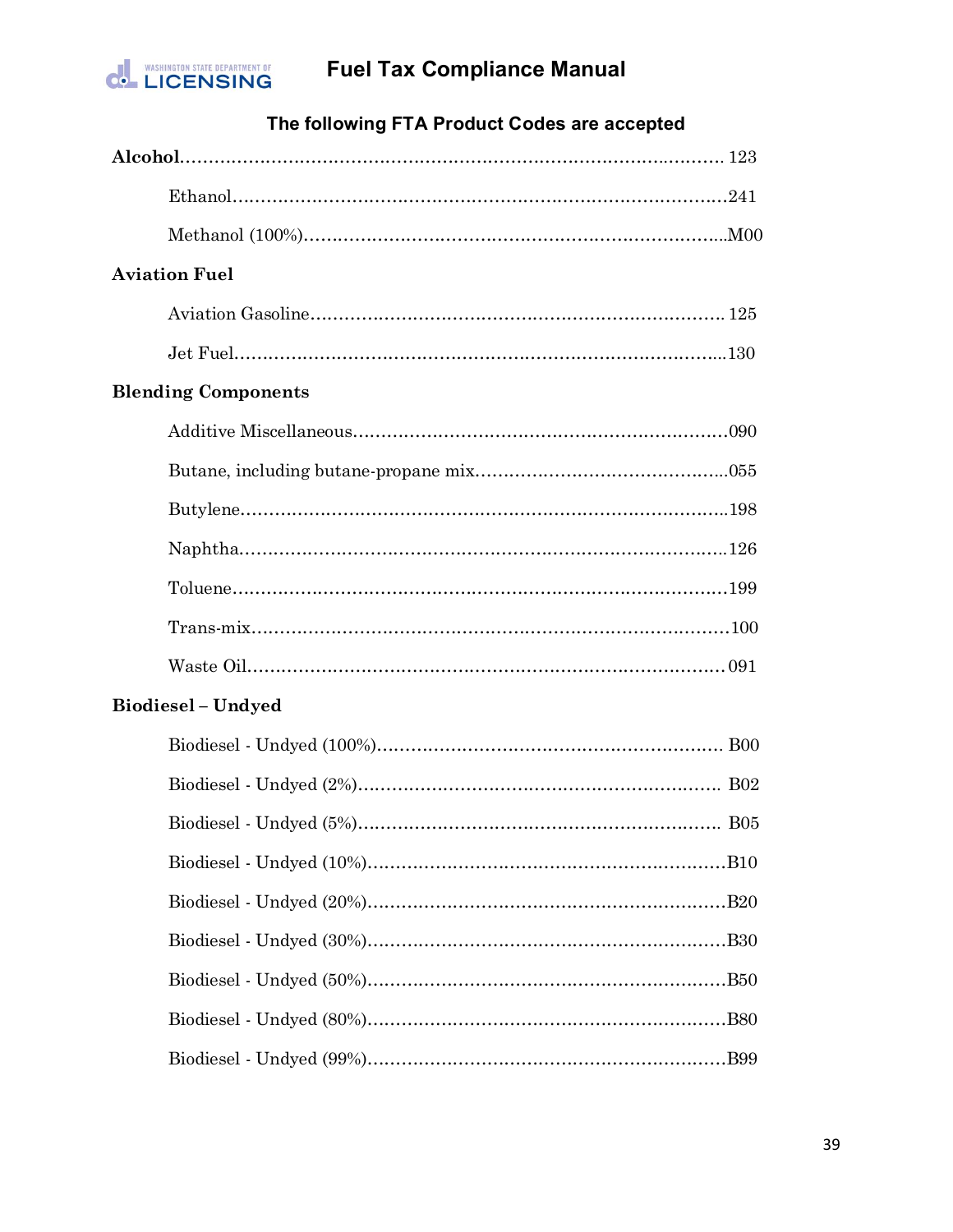

# **Biodiesel - Dyed**

|          | <b>Diesel Fuel</b> |  |
|----------|--------------------|--|
|          |                    |  |
|          |                    |  |
|          |                    |  |
|          |                    |  |
|          |                    |  |
|          |                    |  |
|          |                    |  |
|          |                    |  |
|          |                    |  |
|          |                    |  |
| Kerosene |                    |  |
|          |                    |  |
|          |                    |  |
|          | <b>Marine Fuel</b> |  |
|          |                    |  |
|          |                    |  |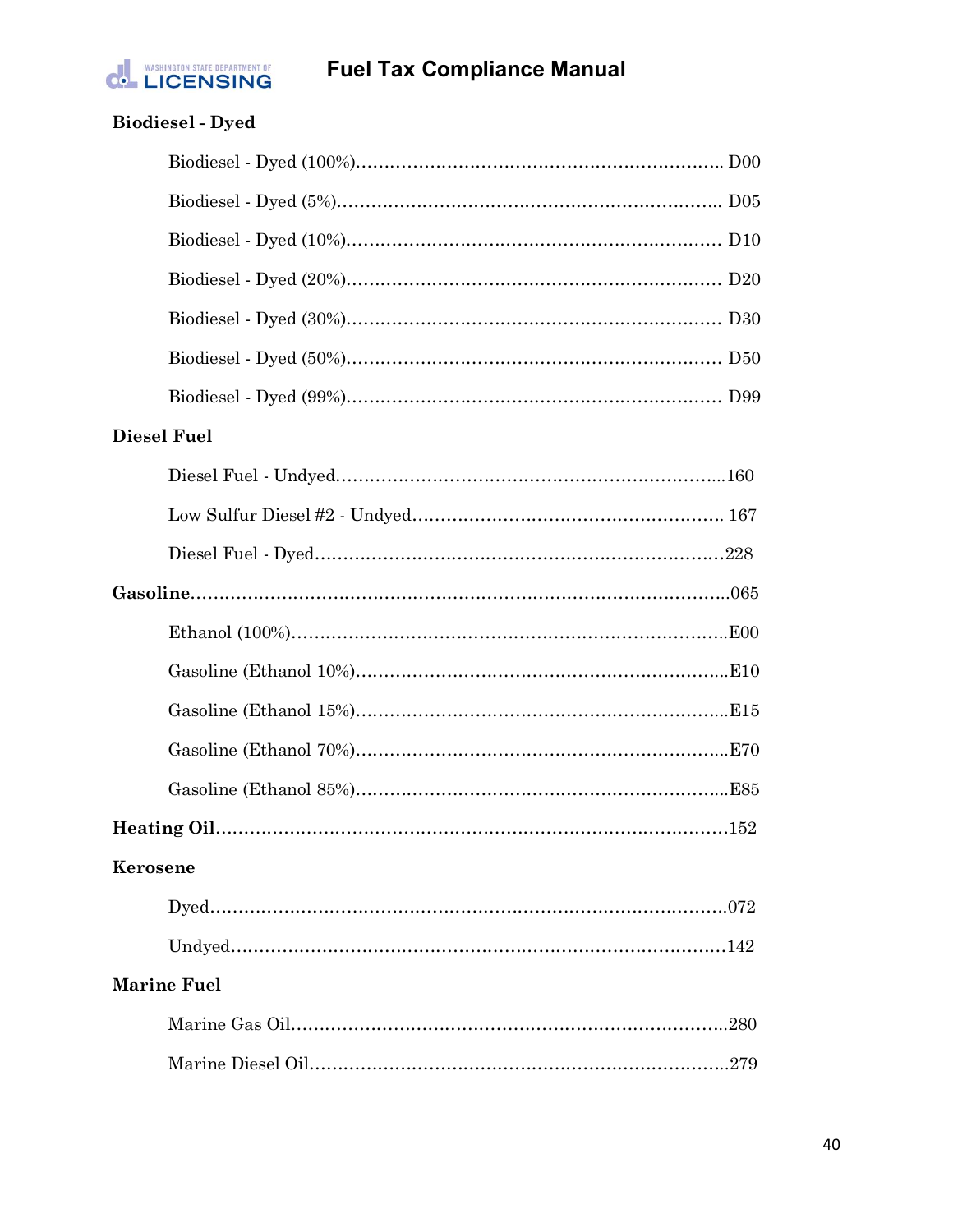<span id="page-41-0"></span>

# **Modes of Transporting Fuel**

| Mode                              | Code                         |
|-----------------------------------|------------------------------|
| Barge                             | В                            |
| <b>Book Adjustment</b>            | BA                           |
| Summary                           | CE (Not used in Washington.) |
| Truck                             | J                            |
| Rail                              | $_{\rm R}$                   |
| PL<br>Pipeline                    |                              |
| Ship                              | S                            |
| <b>Stock Transfer</b>             | ST                           |
| Removal from Bulk Transfer System | RT (Not used in Washington.) |

*\*For definitions of modes, please refer to the glossary section.*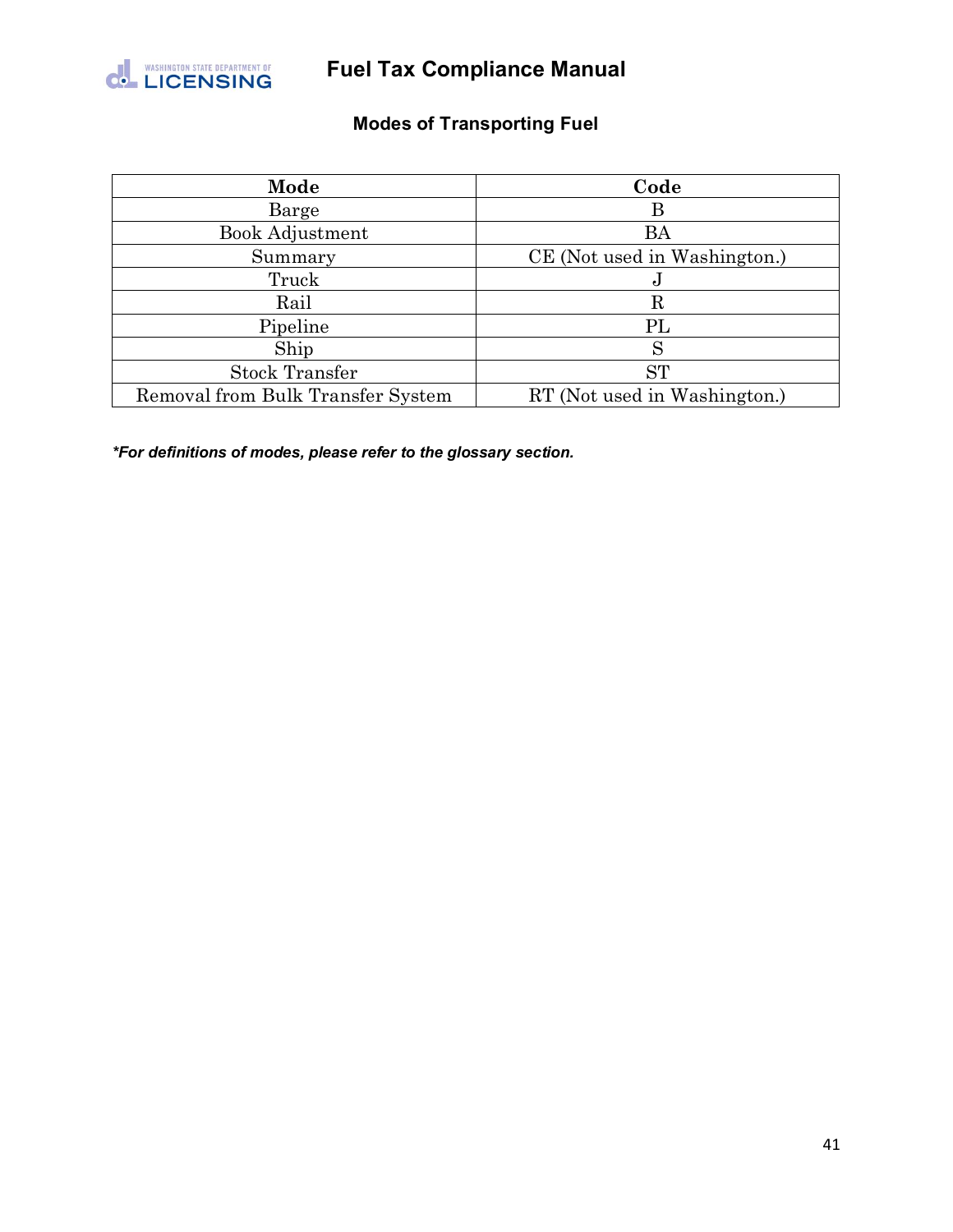

# **Glossary**

<span id="page-42-0"></span>**637 Registration**: Internal Revenue Service authorization allowing registrants to engage in certain activities. Fuel suppliers, Fuel Blenders, and Terminal Operators are required to hold the appropriate authorization in order to qualify for licensure.

**-A-**

**Above the Rack:** Fuel held within the bulk transfer terminal system.

**Additives:** Blending components including**:** Methyl alcohol, ethyl alcohol (ethanol), tertiary butyl alcohol (TBA), isopropyl alcohol, normal butyl alcohol, isobutyl alcohol, methyl tertiary butyl ether (MTBE), tertiary amyl methyl ether (TAME), di-isopropyl ether. These products are fully taxable when combined with motor or special fuel.

**Aviation Gasoline:** A fuel used in aircraft engines.

### **-B-**

**Barge:** A large flat bottomed boat which can be used to carry fuel.

**Below the Rack:** Fuel located outside the bulk transfer terminal system (in retail stations, fuel trucks, railcars, etc.)

**Bill of Lading Number:** A unique identifier listed on each bill of lading.

**Biodiesel:** A petroleum diesel fuel substitute that is manufactured from vegetable oils, animal fats, or recycled greases combined with alcohol (ethanol or methanol). This term is also used to identify biodiesel blended with petroleum diesel.

**Blending:** Mixing of two products in order to produce fuel.

**Blended Fuel:** Any mixture resulting from the blending of any product.

**Blender:** Any person who engages in the process of blending a non-taxed product with a taxed fuel or producing fuel outside the bulk transfer terminal system. (Examples include biodiesel and ethanol.)

**Blend stock:** A component combined with other materials to produce a finished petroleum product.

**Book Adjustment:** A term used in the mode column to report the conversion of products into a blended product or to report clear special fuel converted to dyed on the Terminal Operator report. (See page 28 and 29).

**Bulk:** Any quantity of fuel sold or delivered except into fuel supply tanks of vehicles.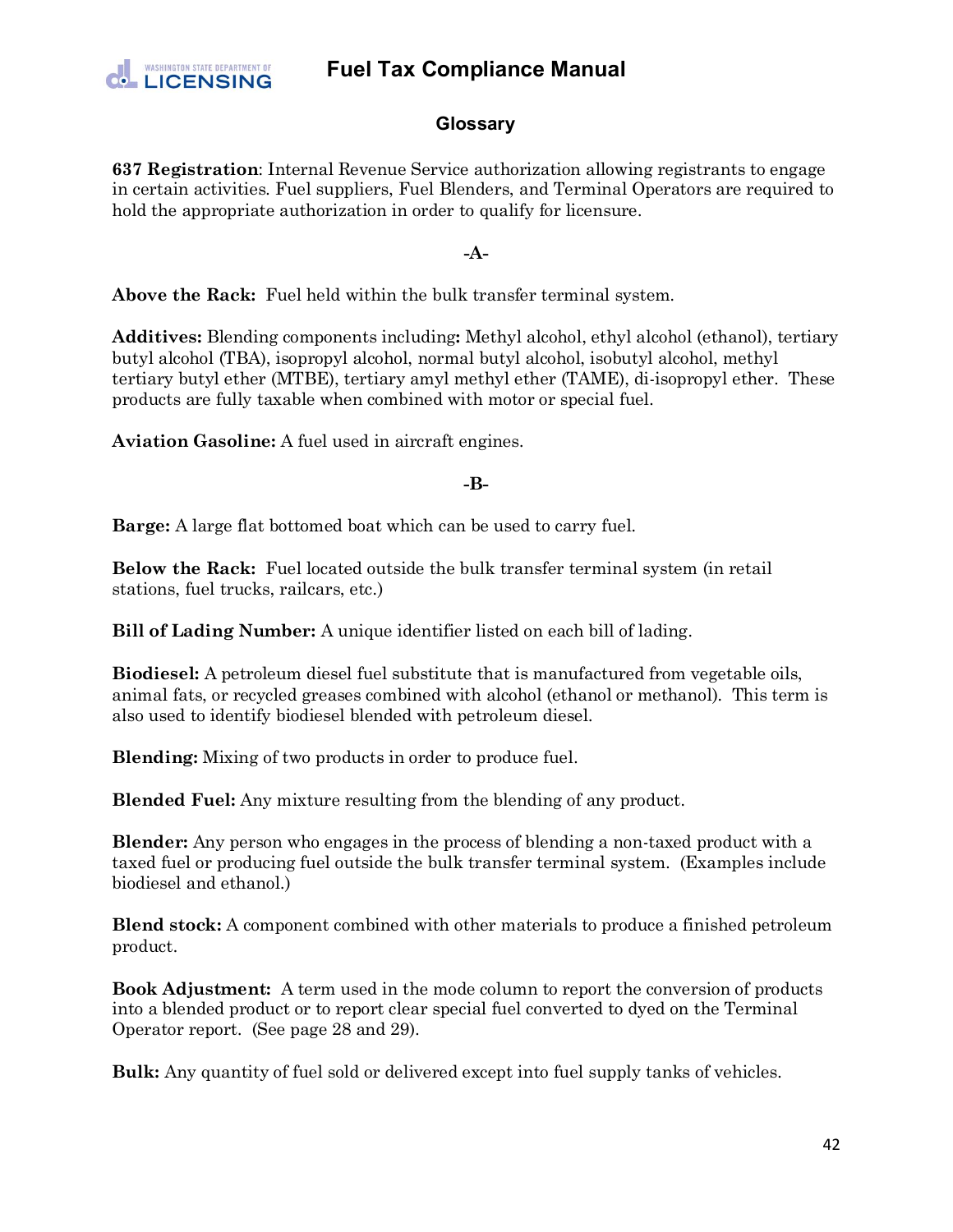

**Bulk Transfer Terminal System:** the fuel distribution system consisting of refineries, pipelines, vessels (e.g. barges), and terminals. It does not include ground transportation such as tank cars, rail cars, trailers, and trucks*.*

**Bulk Inventory:** Fuel stored in tanks or railcars and held outside the bulk transfer terminal system.

**Butane:** A colorless, odorless, easily liquefied, gaseous hydrocarbon. Butane is often added to regular gasoline to boost performance.

#### **-C-**

**Common Carrier:** A company paid to haul fuel for other companies.

#### **-D-**

**Distributor:** A company that sells or distributes fuel. This does not include deliveries into the fuel supply tanks of motor vehicles, motorboats, or aircraft. Distributors may also import or export fuel.

**Diesel Fuel:** Any liquid that is commonly or commercially known, offered for sale or used as a fuel in diesel engines.

**Dyed Diesel:** Diesel fuel to which color has been added to indicate that is not suitable for use in vehicles that are driven on highways and public roads and to indicate no fuel tax has been assessed.

#### **-E-**

**Ethanol:** Distilled alcohol added to motor fuel.

### **-G-**

**Gasohol:** A blend of finished motor gasoline containing alcohol (generally ethanol but sometimes methanol) at a concentration of 10 percent or less by volume.

#### **-K-**

**Kerosene:** A light petroleum distillate that is used in space heaters, cook stoves, and water heaters and is suitable for use as a light source when burned in wick-fed lamps.

#### **-M-**

**Motor Fuel:** Gasoline and any other gas or liquid, when its main use is to power motor vehicles or vessels. Motor fuel does not include aviation gas.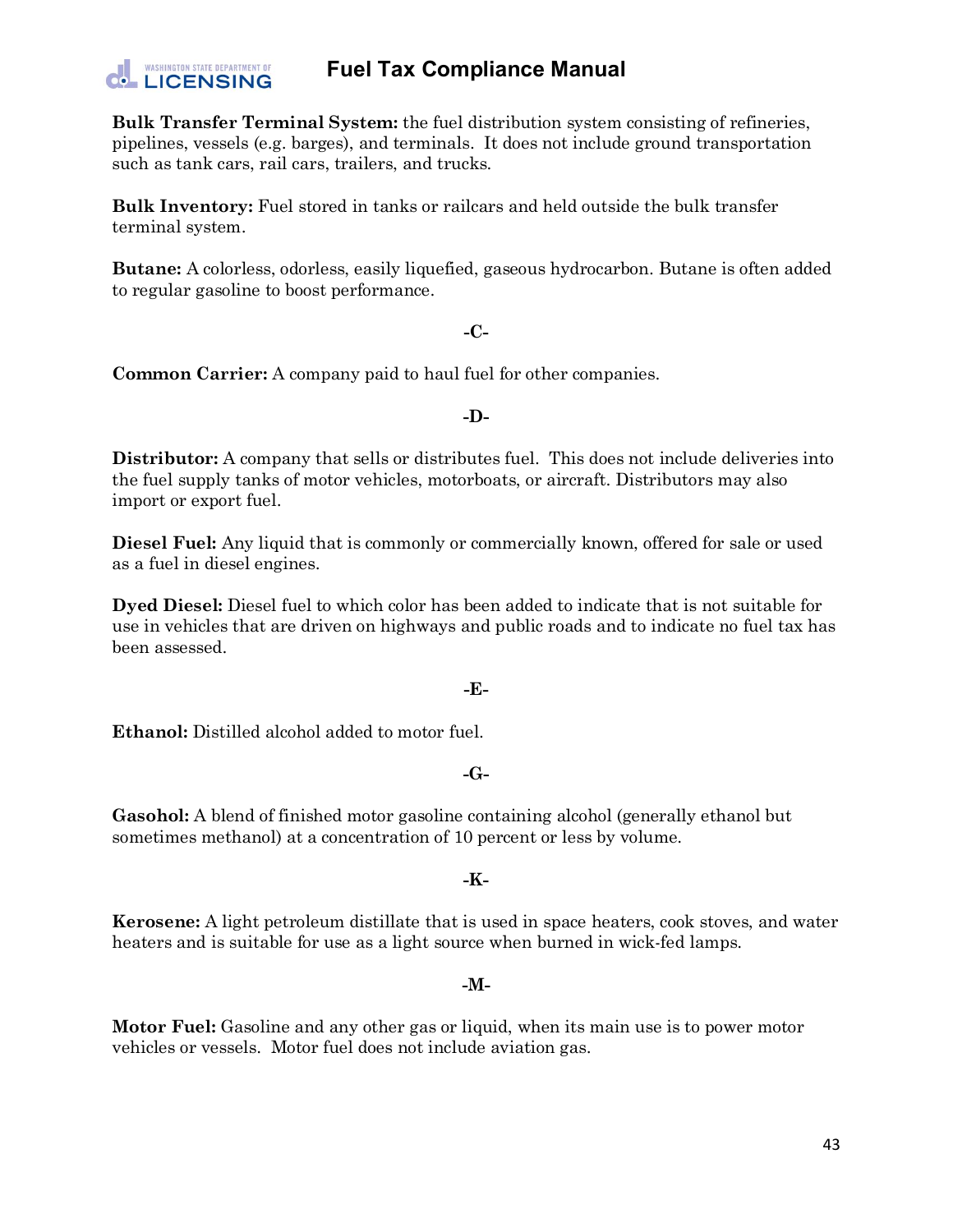

#### **-N-**

**Naphtha:** A number of different flammable liquid mixtures of hydrocarbons used commonly as a blend stock.

**Natural Gas:** A gaseous liquid which can be used as a motor fuel or heating oil.

**-P-**

**Pipeline:** A network of interconnected pipes used to transport distilled petroleum products from one terminal to another or between refineries, terminals, or fuel distribution centers such as docks or airports,

**Position Holder:** A company that stores fuel in a terminal. The term includes a Terminal Operator who owns a liquid product in its terminal.

**-R-**

**Rack:** A dock, platform, or open bay with metered pipes, hoses or both that is used to dispense fuel from a refinery or terminal into a truck, railcar, marine vessel, or aircraft.

**Refinery:** A plant used to separate the various components present in crude oil and convert them into usable products or feedstock for other processes, including the production of motor, special and aircraft fuel.

#### **-S-**

**Stock Transfer:** The ownership transfer of fuel within the terminal from one position holder to another.

#### **-T-**

**Terminal:** Storage facility used to hold fuel, usually comprised of a gathering of largecapacity tanks.

**Terminal Operator:** Any company that owns, operates or controls a terminal.

**Trans-mix:** also known as interface, a reportable product which is created when two products become mixed in the pipeline. (Example: A load of gasoline is transported from one terminal to another via pipeline. This load is followed by a load of diesel transported in the same pipeline. Some of the diesel and gasoline become mixed, forming trans-mix.)